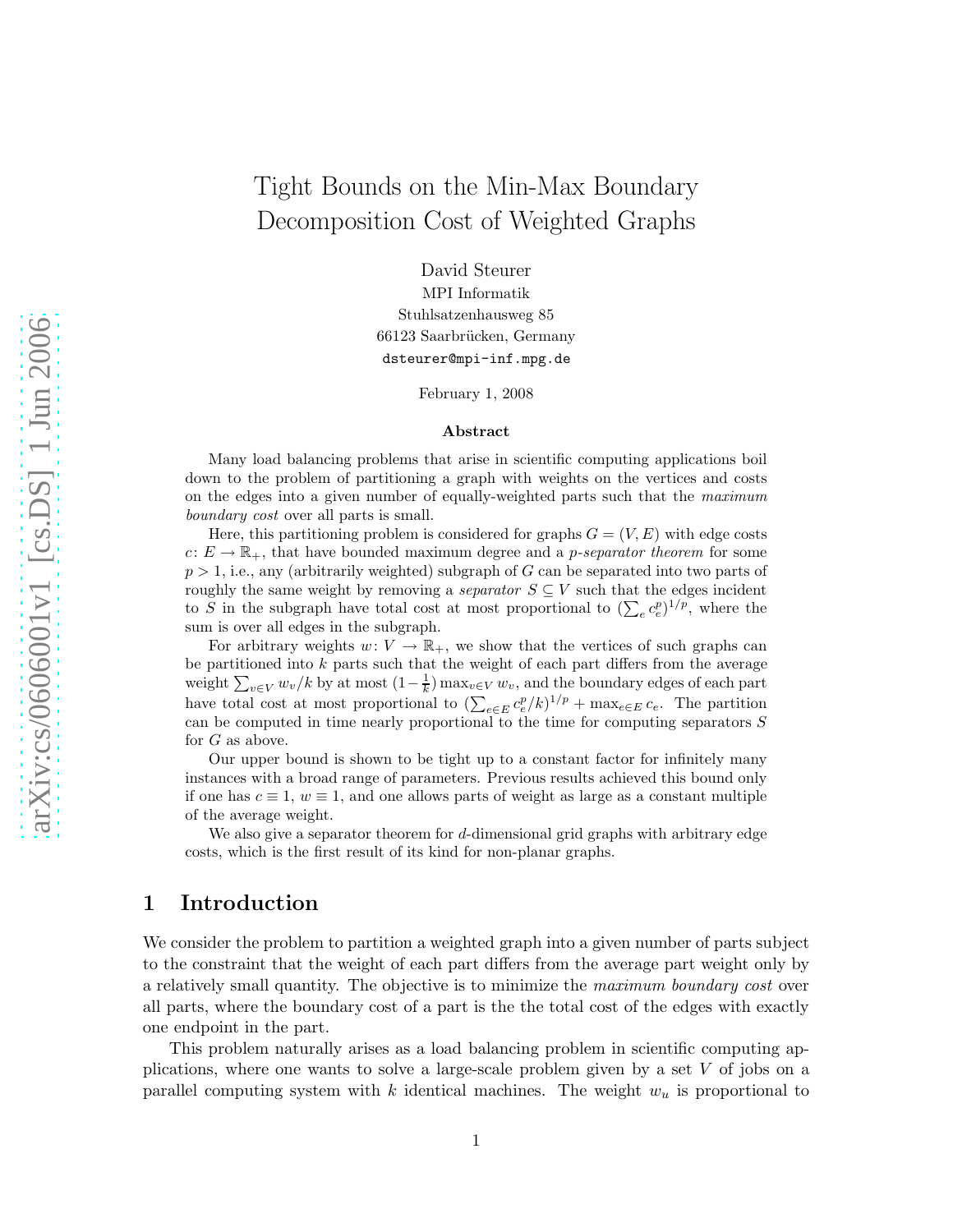the time a machine takes to process job  $u \in V$ . However, job u may depend on other jobs  $v \in V$ . For each such dependency the graph  $G = (V, E)$  contains an edge  $e = \{u, v\} \in E$ . If job v is not scheduled on the same machine as job u then a cost  $c_e$  is induced on the machines that handle jobs u and v. The cost  $c_e$  reflects the overhead for the communication needed to resolve the dependency among jobs  $u$  and  $v$ . How the makespan of a schedule increases under large communication costs, depends on the specific design of the considered parallel computing system. In general, one requires from a good schedule that the weights of the jobs are as equally distributed among the machines as possible and that the maximum communication cost over all machines is small. So this load balancing problem corresponds to the graph partitioning problem from above.

For example, consider the problem of large-scale climate simulation, where the surface of the earth is subdivided into many triangular regions. For each region, there is a job in  $V$ to simulate the weather in this region for a period of time. Of course, the simulations for neighboring regions depend on each other. So if jobs of neighboring regions are scheduled on distinct machines, one might have to interchange considerable amounts of data between the machines causing an increase of the makespan. This example also illustrates the use of weights and costs. Even if all regions have about the same area, the time for simulating the weather in these regions might differ tremendously depending on day-time, desired accuracy, et cetera. The degree of dependency among neighboring regions might differ in a similar manner.

Our aim is to characterize graph classes that, even for worst possible weights, allow k-way partitions that are good in the sense above, i.e., have equally-weighted parts and small boundary costs. We shall see that a "well-behaved" graph class allows good  $k$ -way partitions if and only if it allows good 2-way partitions, i.e., it has a *separator theorem*. In this, we can predict the scalability of the mentioned scientific computing applications.

Our results imply that there is no inherent trade-off between the weight-balancedness of a partition and its boundary costs. In particular, any partition, with weight of each part at most proportional to the average, can be transformed into a partition with almost equallyweighted parts such that the maximum boundary cost increases by at most constant factor, essentially.

Notice that the "quality" of a partition could also be measured by the average boundary cost instead of the maximum boundary cost. One might ask whether there are considerably better upper bounds for this measure than for the maximum boundary cost. We answer this question in the negative.

#### Previous Work and Contributions

Much work has been done on worst-case guarantees for graph partitioning problems. In a seminal article, Lipton and Tarjan [\[5\]](#page-30-0) established a separator theorem for planar graphs, asserting that every n-vertex planar graphs can be separated into two parts of size at most  $2n/3$  by removing  $O(n^{1/2})$  vertices. Further separator theorems exist for graphs with an excluded minor [\[1\]](#page-29-0) and for d-dimensional well-shaped meshes [\[7,](#page-30-1) [9,](#page-30-2) [6\]](#page-30-3), where for the latter  $O(n^{1-1/d})$  vertices can be removed instead of  $O(n^{1/2})$ . More generally, a graph is said to have a p*-separator theorem* (with respect to unit costs) if any induced subgraph can be separated into two parts of about the same weight by removing  $O(n_0^{1/p})$  $\binom{1}{0}$  vertices, where  $n_0$ is the number of vertices in the subgraph.

Simon and Teng [\[8\]](#page-30-4) addressed the problem to partition a graph into  $k \geq 2$  parts of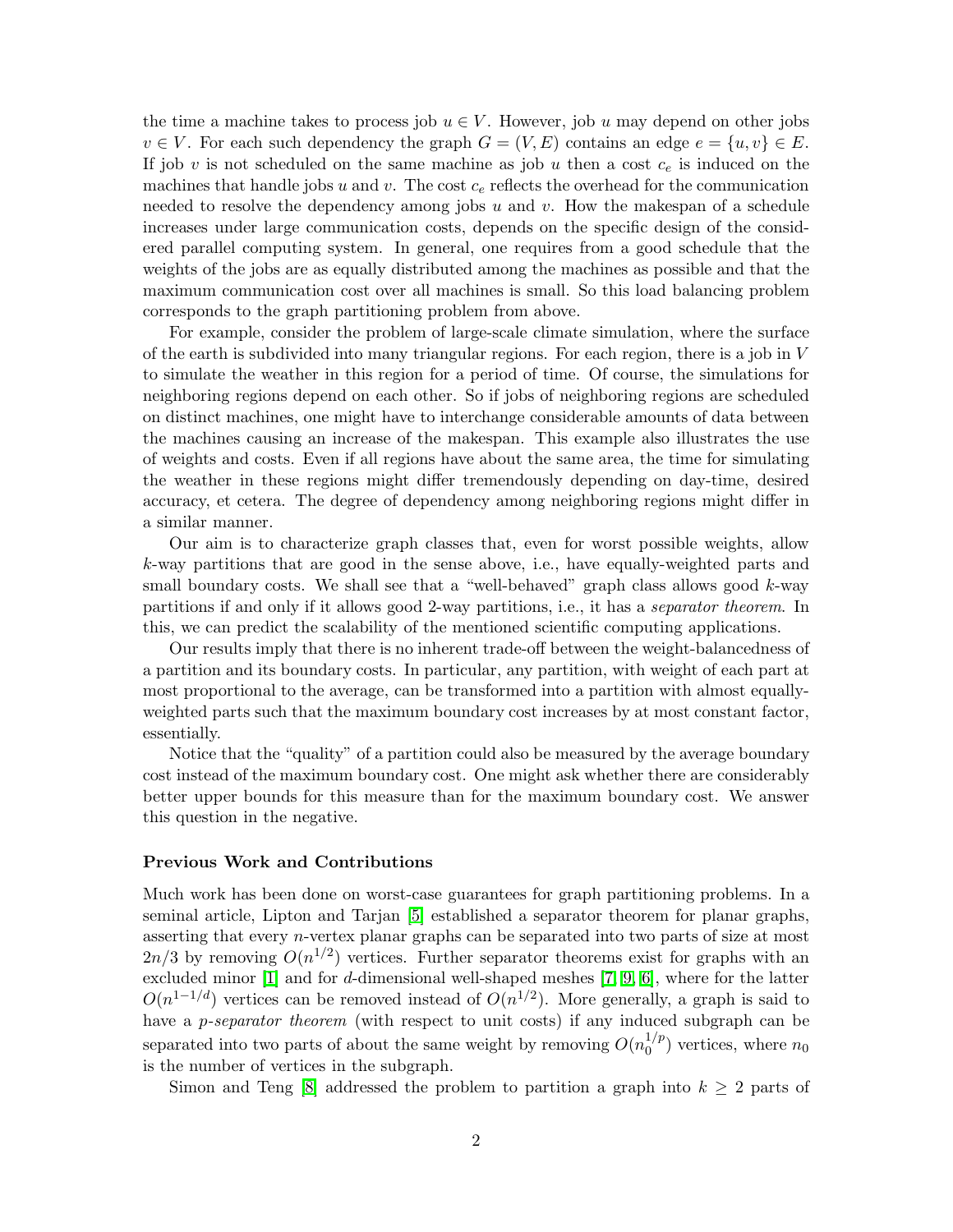weight at most proportional to the average, by removing edges from the graph. They showed that for bounded-degree graphs with a p-separator theorem such a partition can be achieved by removing  $O(k^{1-1/p}n^{1/p})$  edges. So for unit edge-costs, the average boundary of the partition is at most proportional to  $(n/k)^{1/p}$ .

Kiwi, Spielman and Teng [\[4\]](#page-30-5) were the first to give bounds on the maximum boundary cost instead of the average boundary cost. For unit-weights and unit-costs, they show that bounded-degree graphs with  $n$  vertices and  $p$ -separator theorem can be decomposed into k parts such that the weight of each parts is  $O(n/k)$  and the maximum boundary cost is at most proportional to  $(n/k)^{1/p}$ . They also give bounds for partitions with maximum weight at most  $(1 + \epsilon) \cdot n/k$  and for the case of arbitrary weights. However, in these cases their bound on the maximum boundary cost increases by a factor  $(1/\epsilon)^{1-1/p}$  and  $(\log(k/\epsilon^2)/\epsilon)^{2-2/p}$ , respectively. We show that this asymptotic increase of the maximum boundary cost can be avoided. More specifically, our bounds for the weighted case are the same as for the unweighted case, and in our results there is no trade-off between balancedness and boundary costs.

In Appendix [A.3](#page-35-0) we show that the obtained worst-case bounds on the maximum boundary cost are optimal with respect to the chosen parameters.

Strict weight-balancedness. It seems new to allow the constraint that the weight of each part may differ from the average weight of a part by at most  $\frac{k-1}{k} \max_{v \in V} w_v$ . Notice that this guarantee on the weight of the parts is the same as of an algorithm that assigns each vertex greedily to a part, i.e., a greedy bin-packing algorithm. However, in contrast to our methods, such a greedy algorithm will in general create huge boundary costs. In Section [5](#page-18-0) we present a novel "shrink-and-conquer" algorithm that transforms any partition with loosely balanced weights into a strictly weight-balanced partition while maintaining the bounds on the maximum boundary cost. For the conquer-phase, a greedy bin-packing procedure is used. But our "shrink-and-conquer" approach shall ensure that this packing procedure touches every part only constantly often and therefore the boundary costs do increase only slightly in a conquer-phase.

Arbitrary edge costs. If one allows arbitrary costs  $c: E \to \mathbb{R}_+$  on the edges instead of unit costs, then only the separator theorem for planar graphs [\[2\]](#page-30-6) was known to extend to this case. Any bounded-degree planar graph can be separated into two parts of about the same weight by removing edges of cost  $O((\sum c_e^2)^{1/2})$ . In Section [6](#page-23-0) we give a separator theorem for d-dimensional grid graphs. Every d-dimensional grid graph can be separated into two almost equally-weighted parts by removing edges of cost at most proportional to  $(\sum c_e^{d/(d-1)})^{1-1/d} \cdot \log^{1/d} \phi$ , where  $\phi := \max_e c_e / \min_e c_e$  is the fluctuation of the edge costs. We think that the logarithmic factor in our grid separator theorem is superfluous. Moreover, we conjecture that many graph classes with separator theorem for unit costs also have a separator theorem for arbitrary c.

Assuming such separator theorems, we can extend the bounds on the maximum boundary cost of k-way partitions to the case of arbitrary edge costs. For this generalization, we utilize multi-balanced partitions (cf. Section [3\)](#page-6-0), i.e., partitions that are simultaneously balanced with respect to several weight functions. Multi-balanced partitions were implicitly considered by Kiwi, Spielman, and Teng [\[4\]](#page-30-5). Their idea is to use recursive bisection where each separator divides the vertices evenly with respect to all weight functions. Such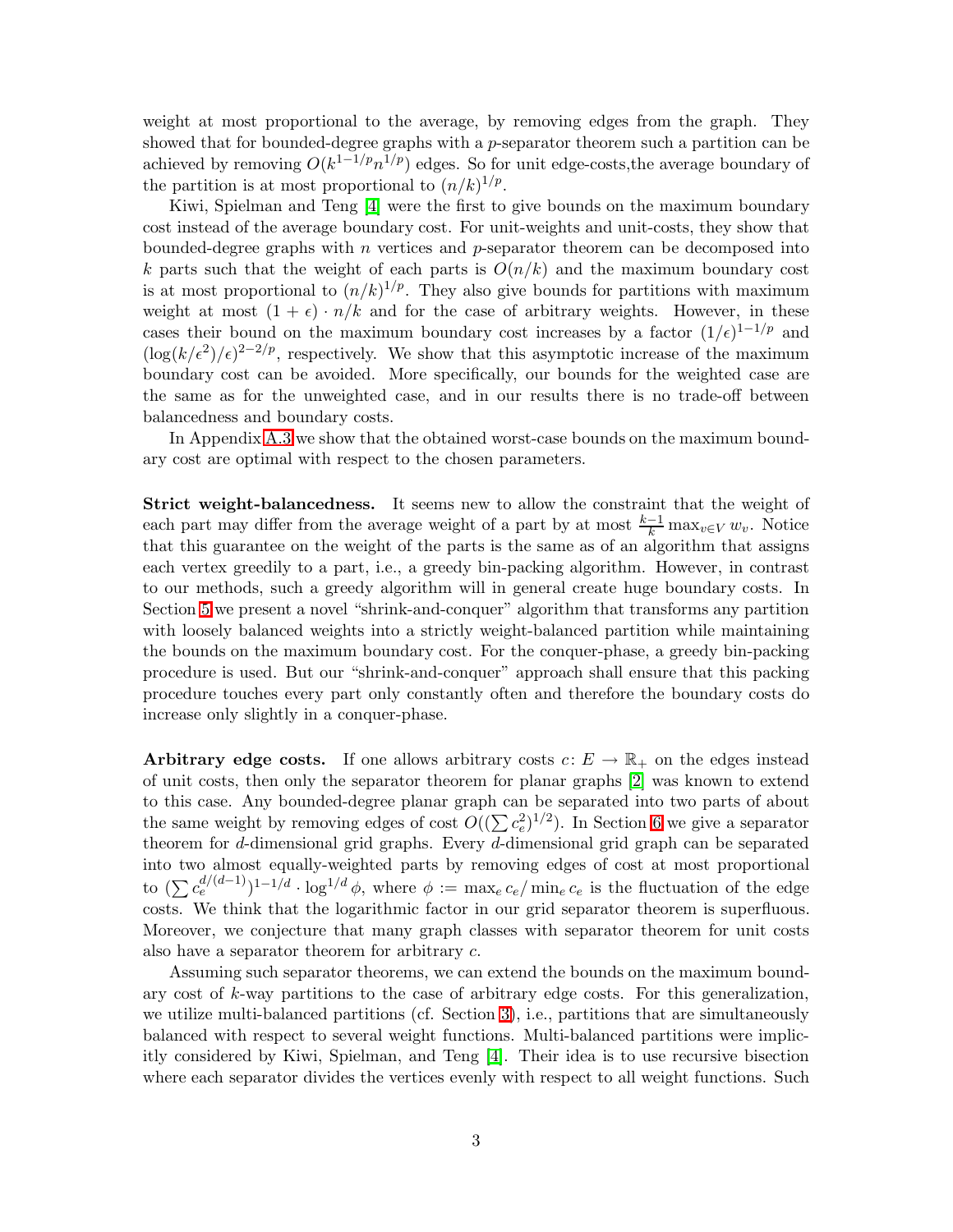separators are increasingly difficult to find when the number of weight functions grows larger. Their approach gives the same guarantee as ours only if there are at most two weight functions. We use, instead of ordinary recursive bisection, a generalization thereof, which allows to balance the partition with respect to the weight functions one by one. This approach makes it possible to handle an arbitrary number of weight functions.

#### Notation

In this work, all considered graphs are assumed to be finite, undirected, and without selfloops or parallel edges. A graph  $G = (V, E)$  has *size*  $|G| := |V| + |E|$ . For a subset  $U \subseteq V$ of the vertices,  $\delta(U) := \{e \in E \mid |e \cap U| = 1\}$  denotes the *cut* induced by U, or the set of *boundary edges* of U. We let  $G[W] := (W, E(W))$  be the graph induced by a vertex set  $W \subseteq V$  in G, where  $E(W) := \{e \in E \mid e \subseteq W\}$  is the set of edges running in W. For all other graph notations, we refer to any standard text book on graph theory or algorithms.

Let  $f: X \to \mathbb{R}_+$  be a function on a finite domain X. If not ambiguous, we write  $f_x := f(x)$ . For a subset  $S \subseteq X$ , we define  $f(S) := \sum_{s \in S} f_s$ . For  $p > 1$ , the *p*-norm of f is given by  $||f||_p := \left(\sum_{x \in X} f_x^p\right)^{1/p}$ . In the limit, we have  $||f||_{\infty} = \max_{x \in X} f_x$ . *Hölder's inequality* states that  $\sum_{x \in X} f_x g_x \le ||f||_p \cdot ||g||_q$  for functions  $f, g \colon X \to \mathbb{R}_+$  and  $p, q > 1$  with  $\frac{1}{p} + \frac{1}{q} = 1$ . We denote the *restriction* of f to  $S \subseteq X$  by  $f_{|S} \colon S \to \mathbb{R}_+$  with  $f_{|S}(x) := f(x)$ for all  $x \in S$ . The function on domain X that is identical to 1 is denoted by  $\mathbb{1}X \times X \to \{1\}$ . When adding two non-negative function  $f$  and  $g$  with respective domains  $X$  and  $Y$ , we implicitly extend f and g to the domain  $X \cup Y$  with  $f|_{Y \setminus X} \equiv 0$  and  $g|_{X \setminus Y} \equiv 0$ . Then we can define  $f + g : X \cup Y \to \mathbb{R}_+$  by  $(f + g)(x) = f(x) + g(x)$ . When the domains X and Y are disjoint we call the sum  $f + g$  *direct* and write sometimes  $f \oplus g$ .

We write  $f = O_d(g)$ ,  $f \ll_d g$ , or  $g = \Omega_d(f)$  for expressions f and g if  $|f| \leq C \cdot |g|$  for some constant  $C$  that might depend on a parameter  $d$ .

### 2 Min-Max Boundary Decomposition Problem

In the following we provide a formalization of this problem and state our main results. The decomposition problem is formulated in terms of vertex colorings instead of partitions, since we find this notation more convenient.

<span id="page-3-1"></span>**Definition 1 (Strictly Balanced Colorings).** Let k be a positive integer and  $G = (V, E)$ be a graph with edge costs  $c: E \to \mathbb{R}_+$  and vertex weights  $w: V \to \mathbb{R}_+$ .

A k-coloring  $\chi: V \to [k]$  of G is *strictly (w-)balanced* if the weight of each *color class*  $\chi^{-1}(i) := \{v \in V \mid \chi(v) = i\}$  differs from the average weight of a color class by no more than a  $(1 - \frac{1}{k})$  $\frac{1}{k}$ )-fraction of  $||w||_{\infty}$ , i.e., when we have

<span id="page-3-0"></span>
$$
\max_{1 \le i \le k} \left| w(\chi^{-1}(i)) - \frac{\|w\|_1}{k} \right| \le (1 - 1/k) \cdot \|w\|_{\infty}.
$$
 (1)

The *maximum boundary cost* of a coloring χ of G is defined as the maximum cost of the boundary edges  $\delta(\chi^{-1}(i))$  of a color class  $\chi^{-1}(i)$ , formally,

$$
\|\partial \chi^{-1}\|_{\infty} := \max_{1 \le i \le k} c(\delta(\chi^{-1}(i))).
$$

(The strange symbol  $\|\partial \chi^{-1}\|_{\infty}$  will be consistent with our further notation.)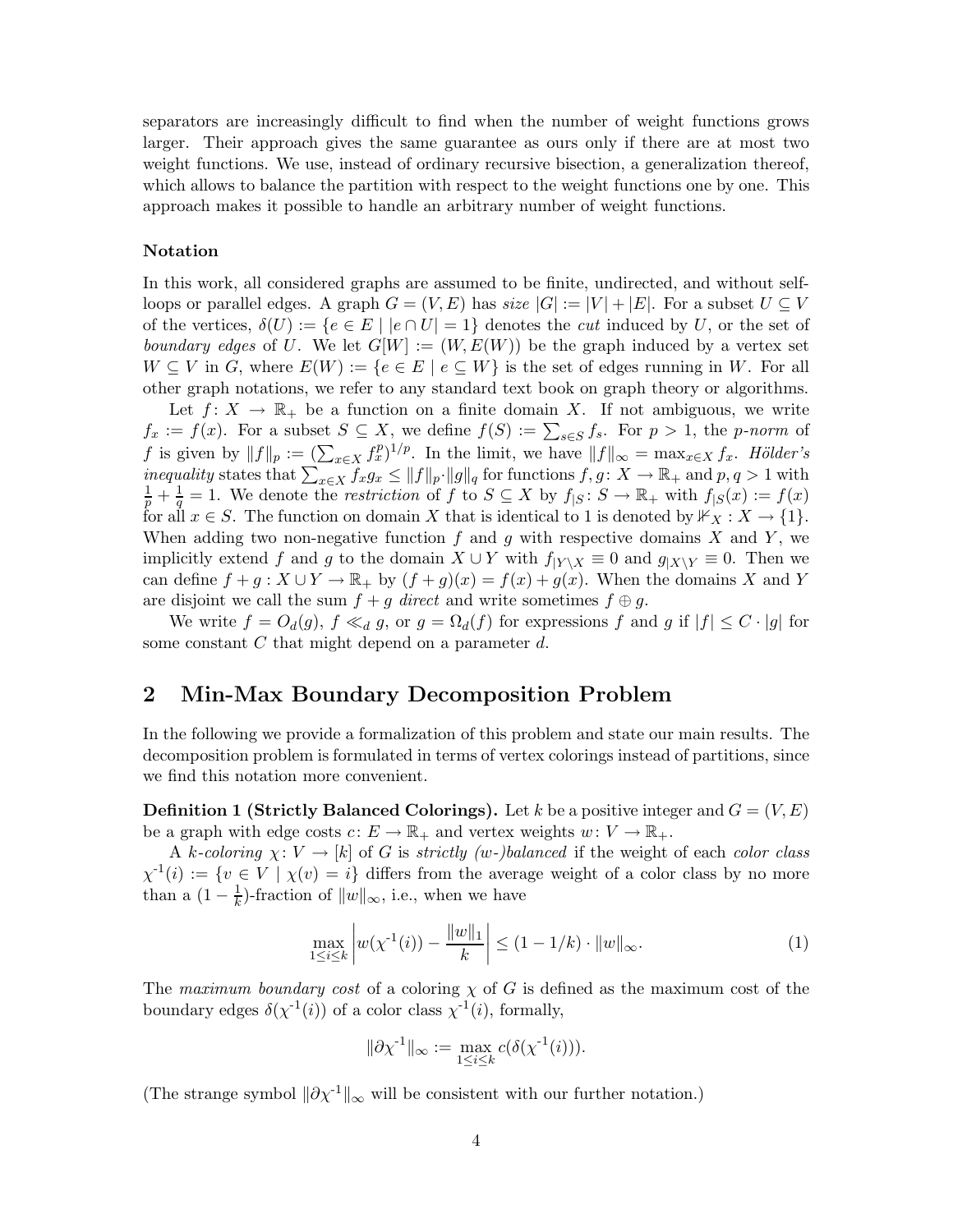Notice that strictly balanced coloring are as weight-balanced as possible for many parameter choices. More precisely, for all choices of k and  $||w||_{\infty}$ , there are infinitely many choices of  $||w||_1$  such that equality holds in [\(1\)](#page-3-0) even for the most weight-balanced coloring of some instance with the chosen parameters.

For the applications mentioned in Section [1,](#page-0-0) it is desirable to know which graphs allow strictly balanced k-colorings of small maximum boundary cost even if the weights of the vertices are chosen adversarial.

**Definition 2.** The *min-max boundary*  $(k-)decomposition cost of G with edge costs c: E \rightarrow$  $\mathbb{R}_+$  is the minimum maximum boundary cost over all strictly balanced k-colorings of G with respect to worst possible weights, formally,

$$
\partial_{\infty}^{k}(G, c) := \sup_{w \colon V \to \mathbb{R}_{+}} \min_{\chi} \|\partial \chi^{-1}\|_{\infty},
$$

where the minimum is over all strictly w-balanced k-colorings  $\chi$  of G.

In our main theorem we will upper bound  $\partial_\infty^k(G,c)$  in terms of a parameter related to  $\partial_\infty^2$ that is subgraph-monotone, i.e., it does not increase when going to (induced) subgraphs. Note that the trivial subgraph-monotone version of  $\partial_{\infty}^2$ , namely

$$
\max_{W \subseteq V} \partial_{\infty}^2(G[W], c_{|E(W)}),
$$

is pointless, since it gives no information about how large the costs for decomposing  $G[U]$ are compared to the edge costs  $c_{|E(U)}$  in this subgraph. For a meaningful parameter, we need to relate the decomposition cost of a subgraph to the costs of its edges.

The following definition formalizes this idea.

**Definition 3 (Splitting Sets, p-Splittablity).** For any *splitting value*  $w^*$  with  $0 \leq$  $w^*$  ≤  $||w||_1$ , a vertex set  $U \subseteq V$  is said to be  $w^*$ -*splitting* if  $|w(U) - w^*| \le ||w||_{\infty}/2$ . The *(boundary) cost* of U is  $\partial U := c(\delta(U))$ .

Now the *p-splittability* of a graph G with edge costs c is the least number  $\sigma_p(G, c)$  such that for every induced subgraph  $G[W]$ , all weights  $w: W \to \mathbb{R}_+$  and splitting values  $w^*$ , there exists a w<sup>\*</sup>-splitting set  $U \subseteq W$  with boundary cost  $\partial_W U \leq \sigma_p(G,c) \cdot ||c_{|W}||_p$ , where  $\partial_W U$  is the boundary cost of U in  $G[W]$ , and  $c_{|W}$  denotes the restriction of c to the edges of G running in W. We write  $\sigma_p := \sigma_p(G, c)$  when G and c are understood.

We remark that if instance  $(G, c)$  is *well-behaved*, i.e., G has bounded maximum degree and  $c(u, v) = \Omega(c(u, v'))$  for all edges  $\{u, v\}$ ,  $\{u, v'\} \in E$ , then it holds

$$
\sigma_p(G, c) = \Theta(\max_{W \subseteq V} \partial_{\infty}^2(G[W], c_{|E(W)}) / ||c_{|E(W)}||_p)
$$

(cf. Corollary [39\)](#page-38-0). So we can indeed view parameter  $\sigma_p$  as a subgraph-monotone version of  $\partial_{\infty}^2$ . However, it is much more convenient to work with splitting sets instead of strictly balanced 2-colorings.

<span id="page-4-0"></span>Our main theorem gives an upper bound on the min-max boundary decomposition cost in terms of the *p*-splittability and the *maximum* c-weighted degree  $\Delta_c := \max_{v \in V} c(\delta(v))$ . The time for computing k-colorings that achieve the bounds of the theorem is almost the same as for computing cheap splitting sets in the graph.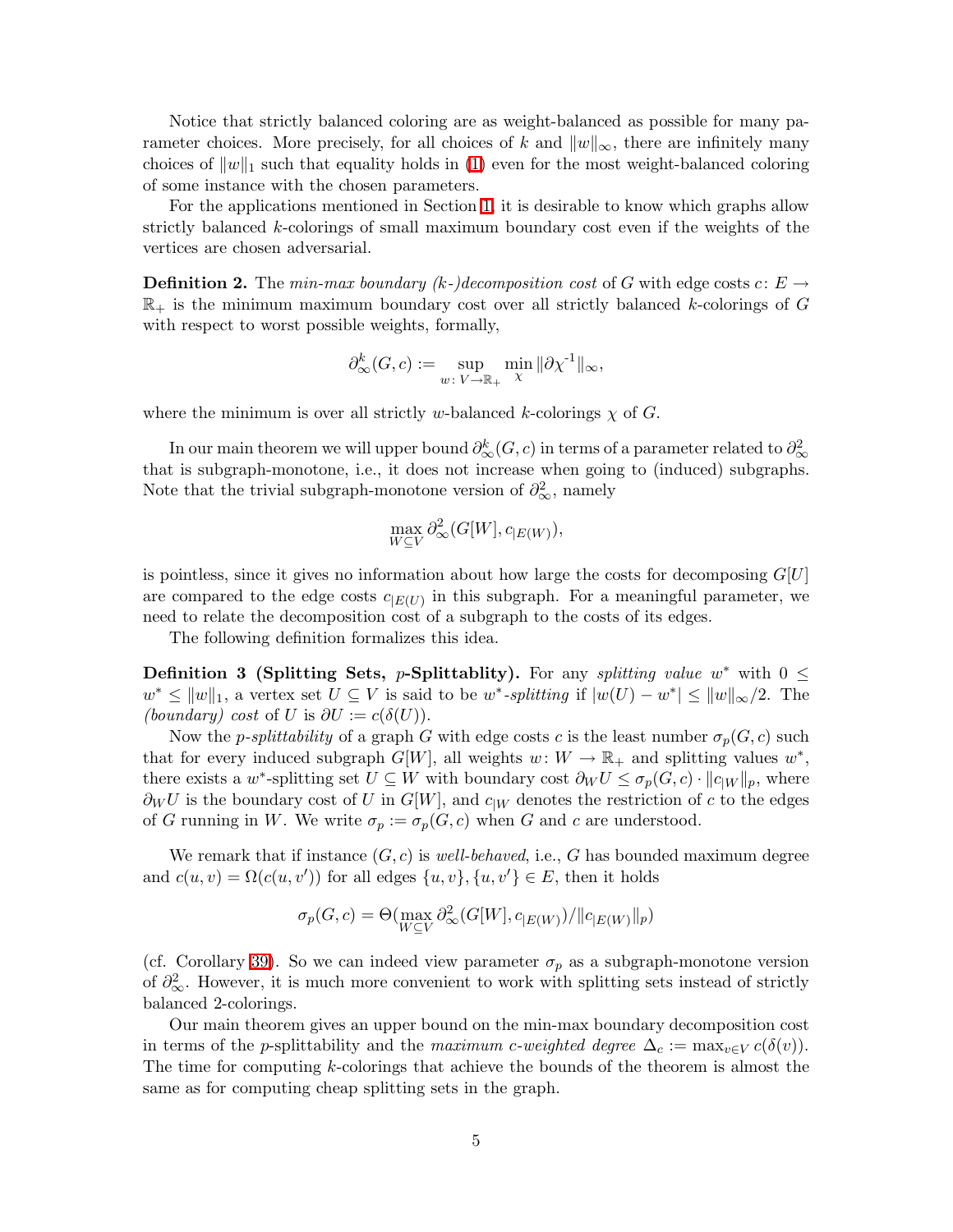**Theorem 4.** Let G be a graph with edge costs c. Then for all  $k \in \mathbb{N}$  and  $p > 1$ ,

$$
\partial_{\infty}^{k}(G, c) = O_{p}(\sigma_{p} \cdot (k^{-1/p} \cdot ||c||_{p} + \Delta_{c})).
$$

*Moreover, suppose one can compute splitting sets of cost at most*  $s \cdot ||c_{W}||_{p}$  *in time*  $t(|G[W]|)$  $for \ all \ subgraphs \ G[W]$ , weights w and splitting values  $w^*$ , where  $t(n) \geq n$  is a linear *function in n. Then, there exists an*  $O(t(|G|) \cdot \log k)$ *-time algorithm to compute strictly balanced* k-colorings of G with maximum boundary cost  $O_p(s \cdot (k^{-1/p} \cdot ||c||_p + \Delta_c))$ *.* 

In the remainder of this section we draw a connection between the above result and the more common notion of "separator theorems", which were already mentioned in Section [1.](#page-0-0) The connection also allows us to formulate a result asserting the tightness of our upper bound on the min-max boundary decomposition cost.

In the following, we will assume that the considered instances  $(G, c)$  consisting of a graph  $G = (V, E)$  and edge costs  $c: E \to \mathbb{R}_+$  are *well-behaved*, i.e., the maximum degree  $\Delta(G)$  is bounded and the local fluctuation  $c(\delta(v))/\min_{e \in \delta(v)} c(e)$  at each vertex  $v \in V$  is bounded. In Appendix [A.3](#page-35-0) we discuss to what extend this assumption is necessary.

Before formulating our results, we need to introduce a few notions (cf. Appendix [A.3\)](#page-35-0). A subset  $S \subseteq V$  of the vertices is a *balanced separator* with respect to weights  $w: V \to \mathbb{R}_+$ if all components of  $G[V \setminus S]$  have weight at most  $\frac{2}{3}||w||_1$ . The *cost* of S is the total cost  $\sum_{s\in S} c(\delta(s))$  of the edges incident to S. Then, a well-behaved instance  $(G, c)$  has a p-separator theorem (cf. Definition [35\)](#page-35-1) if for all  $W \subseteq V(G)$  and weights  $w: W \to \mathbb{R}_+$  there exists w-balanced separators in  $G[W]$  of cost  $O(||c|_W ||_p)$ . Since well-behaved instances with p-separator theorem have constant p-splittability (cf. Lemma [37\)](#page-36-0), our main theorem translates to graphs with separator theorems.

Roughly speaking, the theorem below shows that a well-behaved graph class, which is closed under a reasonable "similarity" relation, has small min-max boundary k-decomposition cost if and only if it has a *p*-separator theorem for some  $p > 1$ .

<span id="page-5-0"></span>**Theorem 5.** Let  $(G, c)$  be a well-behaved instance. If  $(G, c)$  has a p-separator theorem, *then we have for all*  $k \in \mathbb{N}$ *,* 

$$
\partial_{\infty}^{k}(G, c) = O_{p}(\|c\|_{p}/k^{1/p} + \|c\|_{\infty}).
$$

*If there exists a weight function*  $w: V \to \mathbb{R}_+$  *with*  $||w||_{\infty} \le ||w||_1/4$  *such that all* w*balanced separators of* G *have cost*  $\alpha \cdot ||c||_p$ , *then for infinitely many*  $k \in \mathbb{N}$  *there exist instances*  $(G, \tilde{c})$  "*similar" to*  $(G, c)$  *with* 

$$
\partial_{\infty}^k(\tilde{G}, \tilde{c}) \gg \alpha \cdot (||\tilde{c}||_p/k^{1/p} + ||\tilde{c}||_{\infty}).
$$

In the theorem above, instance  $(\tilde{G}, \tilde{c})$  is similar to  $(G, c)$  in the sense that  $\tilde{G}$  is the union of  $k/4$  disjoint isomorphic copies of G, and  $\tilde{c}$  assumes for an edge in  $\tilde{G}$  the cost of the corresponding edge in G. We remark that there are weights  $\tilde{w}$  for  $\tilde{G}$  such that every k-coloring  $\chi$  of  $\tilde{G}$  with roughly balanced weights, i.e.,  $\max_i \tilde{w}(\chi^{-1}(i)) \leq 2||\tilde{w}||_1/k$ , has average boundary cost at least proportional to  $\alpha \cdot (\|\tilde{c}\|_p/k^{1/p} + \|\tilde{c}\|_{\infty})$ . So we cannot expect better general upper bounds than in Theorem [5,](#page-5-0) even if we relax the strict balancedness constraint and consider the average instead of the maximum boundary cost.

For the proof of Theorem [5](#page-5-0) we refer to Appendix [A.3.](#page-35-0) Notice that the first part is implied by Theorem [4](#page-4-0) and the fact that  $\sigma_p$  is at most a constant for well-behaved graphs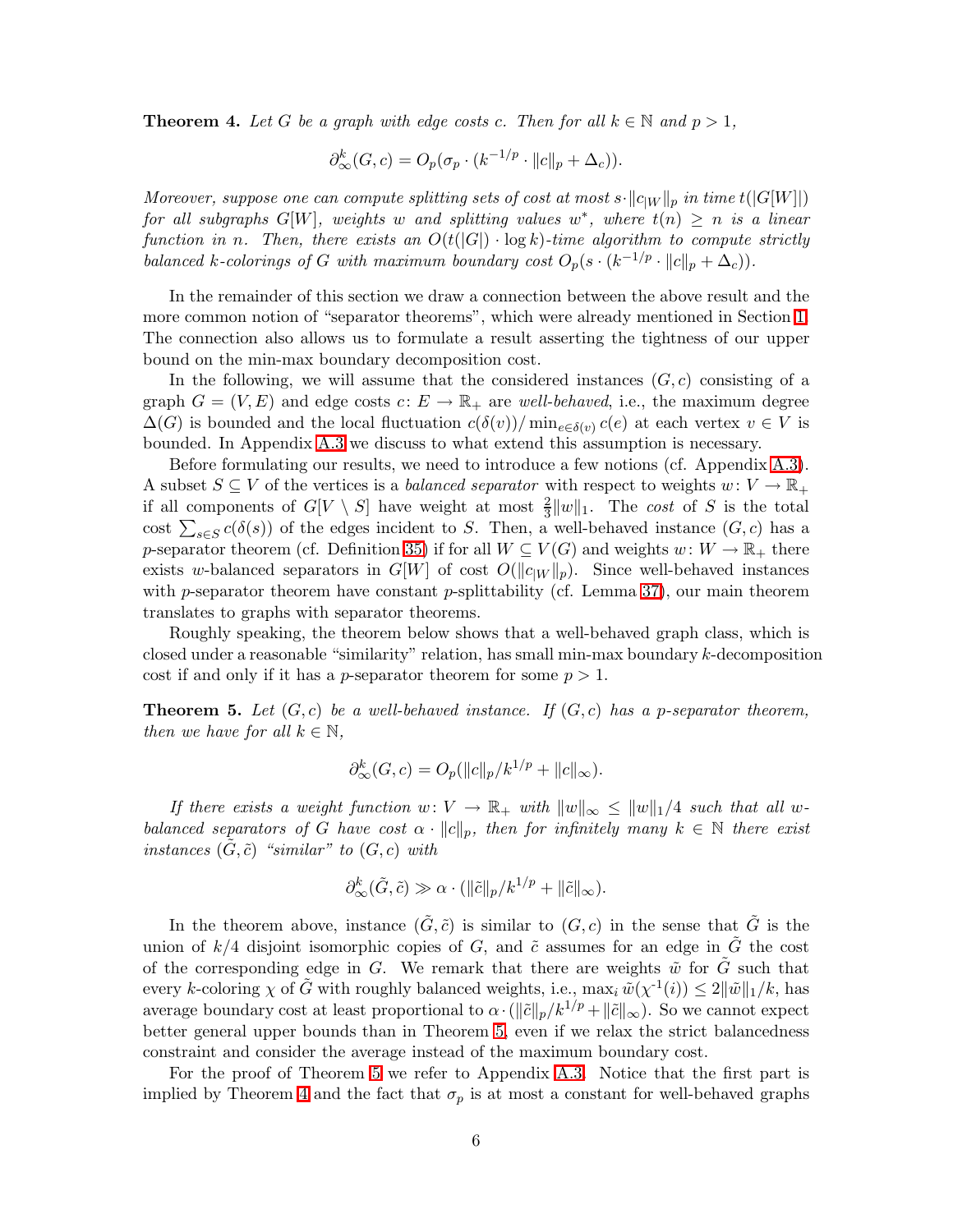with p-separator theorem. The second part follows from the observation that a balanced separator of G can be constructed from each restriction  $\chi_{|G^{(i)}}$  of a roughly balanced coloring  $\chi$  of  $\tilde{G}$  to one of the copies of  $G$ , say  $G^{(i)}$ .

In Sections 3-5 we sketch a proof of Theorem [4.](#page-4-0) First, it is instructive to introduce further notation that allows to formulate our results and proofs more easily.

**Further Notation.** Let  $\Phi: V \to \mathbb{R}_+$  be a non-negative function on the vertices of a graph  $G = (V, E)$ . We extend  $\Phi$  on the power set of V implicitly by the notation  $\Phi(U) :=$  $\sum_{u \in U} \Phi(u)$  for  $U \in 2^V$ . So it is justified to call  $\Phi$  a *measure* on V.

Let  $\chi$  be a k-coloring of G. The function  $\Phi \chi^{-1}$ :  $[k] \to \mathbb{R}_+$  with  $(\Phi \chi^{-1})(i) := \Phi(\chi^{-1}(i))$ maps each color to the  $\Phi$ *-measure* or  $\Phi$ *-weight* of its color class. So,  $\|\Phi \chi^{-1}\|_{\infty}$  is the *maximum*  $\Phi$ *-measure* (of a color class) of  $\chi$ .

For any non-negative discrete function f, we write  $||f||_{avg} := ||f||_1/k$  when the number k of colors is understood. So,  $\|\Phi \chi^{-1}\|_{avg}$  is the *average*  $\Phi$ -measure (of the color classes) of  $\chi$  and we have  $\|\Phi \chi^{-1}\|_{avg} = \|\Phi\|_1/k = \|\Phi\|_{avg}$ .

Analogously, the function  $\partial \chi^{-1}$ :  $[k] \to \mathbb{R}_+$  with  $(\partial \chi^{-1})(i) := \partial (\chi^{-1}(i))$  maps each color to the boundary cost of its color class. So,  $\|\partial \chi^{-1}\|_{\infty}$  is the *maximum boundary cost* of  $\chi$ as in Definition [1](#page-3-1) and  $\|\partial \chi^{-1}\|_{avg}$  is the *average boundary cost* of coloring  $\chi$ . Clearly,  $\|\partial \chi^{-1}\|_{avg} \leq \|\partial \chi^{-1}\|_{\infty}.$ 

For disjoint vertex sets  $W_0, W_1 \subseteq V$ , we can combine two k-colorings  $\chi_0 \colon W_0 \to [k]$  and  $\chi_1: W_1 \to [k]$  into a k-coloring of  $W := W_0 \cup W_1$ , by forming the *direct sum*  $\chi_0 \oplus \chi_1: W \to$ [k] with  $(\chi_0 \oplus \chi_1)(i) = \chi_b(i)$  if  $i \in W_b$ .

### <span id="page-6-0"></span>3 Multi-balanced colorings

In this section, we relax the strict constraints on the weights of the color classes and consider (non-strictly) balanced colorings.

We say that a coloring  $\chi$  of  $G = (V, E)$  is *(weakly) balanced* with respect to a vertex measure  $\Phi \colon V \to \mathbb{R}_+$  if  $\|\Phi \chi^{-1}\|_{\infty} = O(\|\Phi\|_{avg} + \|\Phi\|_{\infty}).$ 

Furthermore, we are interested in colorings that are not only balanced with respect to a single measure  $\Phi$  like the weights w, but with respect to a constant number of measures  $\Phi^{(1)}, \ldots, \Phi^{(r)}$ . We call such colorings *multi-balanced*. We shall see that the proof of Theorem [4](#page-4-0) greatly benefits from the following results about multi-balanced colorings.

<span id="page-6-1"></span>The main result of this section is the following lemma, which provides a bound on the minimum average boundary cost of multi-balanced k-colorings.

**Lemma 6 (Multi-bal. Min-Avg. Boundary).** Let  $G = (V, E)$  be a graph with edge costs  $c: E \to \mathbb{R}_+$  and vertex measures  $\Phi^{(1)}, \ldots, \Phi^{(r)}$ . Then, there exists a k-coloring  $\chi$ *that is balanced with respect to*  $\Phi^{(1)}$  *through*  $\Phi^{(r)}$  *and has average boundary cost at most proportional to*  $\sigma_p \cdot k^{-1/p} \cdot ||c||_p$ . More precisely, we have

$$
\|\Phi^{(j)}\chi^{1}\|_{\infty} = O_r(\|\Phi^{(j)}\|_{avg} + \|\Phi^{(j)}\|_{\infty}) \text{ for } j \in [r]
$$
  

$$
\|\partial\chi^{1}\|_{avg} = O_r(\sigma_p \cdot q \cdot k^{-1/p} \cdot \|c\|_p)
$$

*with*  $1 = \frac{1}{p} + \frac{1}{q}$  $\frac{1}{q}$ . One can compute such a coloring in time  $O_r(t(|G|) \cdot \log k)$  with t as in *Theorem [4.](#page-4-0)*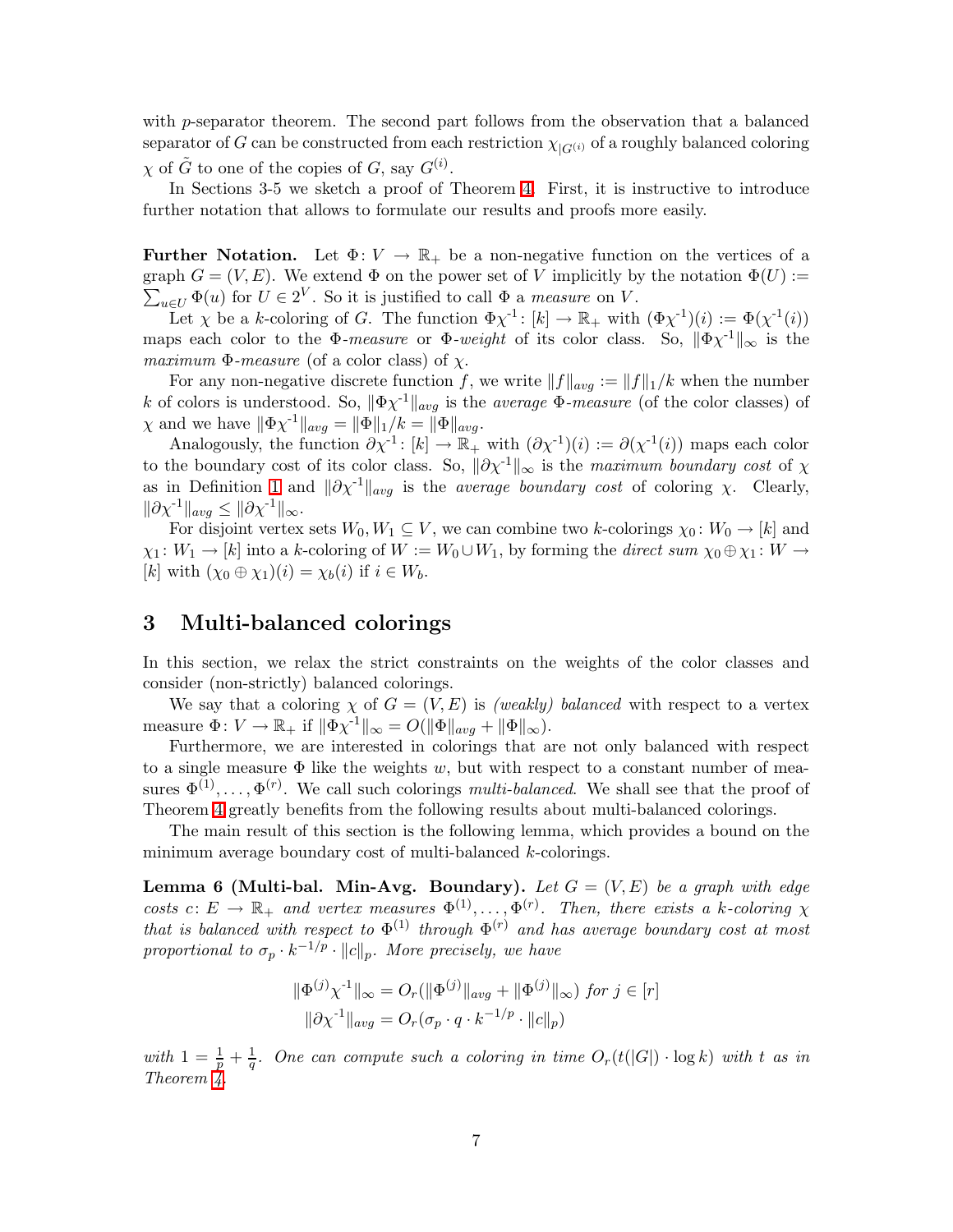We remark that one can in fact guarantee  $\|\Phi^{(1)}\chi^{1}\|_{\infty} \leq 3\|\Phi^{(1)}\|_{avg} + O_r(\|\Phi^{(1)}\|_{\infty})$  for the coloring obtained by Lemma [6.](#page-6-1)

Similar to [\[4\]](#page-30-5), we observe that in the proof of Lemma [6](#page-6-1) the boundary cost function  $\partial: 2^V \to \mathbb{R}_+$ , which assigns each subset U of V its boundary cost  $\partial U$ , can approximately be modeled as a vertex measure. Hence, the boundary cost of a coloring can be balanced by the methods developed for Lemma [6.](#page-6-1) This idea yields the following proposition, which makes up the first out three steps towards Theorem [4.](#page-4-0)

<span id="page-7-4"></span>Proposition 7 (Multi-bal. Min-Max Boundary). *Let* G *be as in Lemma [6.](#page-6-1) Then, there exists a k-coloring*  $\chi$  *which is balanced with respect to*  $\Phi^{(1)}$  *through*  $\Phi^{(r)}$  *and has maximum boundary cost at most proportional to*  $\sigma_p \cdot (k^{-1/p} \cdot ||c||_p + \Delta_c)$ *, formally,* 

$$
\|\Phi^{(j)}\chi^{1}\|_{\infty} = O_r(\|\Phi^{(j)}\|_{avg} + \|\Phi^{(j)}\|_{\infty}) \text{ for } j \in [r]
$$
  

$$
\|\partial \chi^{1}\|_{\infty} = O_r(\sigma_p \cdot (q \cdot k^{-1/p} \cdot \|c\|_p + \Delta_c)).
$$

*One can compute such a coloring in time*  $O_r(t(|G|) \cdot \log k)$  *with* t *as in Theorem [4.](#page-4-0)* 

<span id="page-7-5"></span>In order to show Lemma [6,](#page-6-1) we need the following auxiliary lemma, which itself can be viewed as a refined version of Lemma [6](#page-6-1) for the case  $k = 2$ .

**Lemma 8.** Let G be as in Lemma [6.](#page-6-1) Then, each vertex set  $W \subseteq V$  can be 2-colored such *that the cost of the edges between the two color classes is at most*  $(2^r - 1) \cdot \sigma_p(G, c) \cdot ||c||_W ||_p$ and for all  $j \in [r]$ , the  $\Phi^{(j)}$ -measure of each color class does not exceed  $\frac{3}{4}(\Phi^{(j)}(W) +$  $2^{r-j} \|\Phi^{(j)}\|_{\infty}$ ). In particular, the  $\Phi^{(1)}$ -measure of each color class is at most  $\frac{1}{2}(\Phi^{(1)}(W) +$  $2^{r-1} \|\Phi^{(1)}\|_{\infty}$ ).

*Furthermore, such a* 2-coloring of  $G[W]$  can be found in time  $O_r(t(|G[W]|))$  where t is *as in Theorem [4.](#page-4-0)*

*Proof.* By induction on  $r \geq 1$ . First, graph G is bisected into two parts  $U_1$  and  $U_2$  with respect to measure  $\Phi^{(r)}$ . More precisely, from the definition of  $\sigma_p(G,c)$  it follows that there exists a splitting set  $U_1 \subseteq W$  with cost at most  $\partial_W U_1 \leq \sigma_p(G,c) \cdot ||c_{|W}||_p$  such that

<span id="page-7-1"></span>
$$
|\Phi^{(r)}(U_1) - \Phi^{(r)}(W)/2| \le ||\Phi^{(r)}||_{\infty}/2
$$
\n(2)

Let  $U_2 := W \backslash U_1$  be the complement of  $U_1$  within W. In the case  $r = 1$ , the coloring  $\chi: W \to \{1,2\}$  with  $\chi_{|U_b} \equiv b$  fulfills all requirements of the lemma.

Therefore, we may assume  $r > 1$ . By induction hypothesis, we can find 2-colorings  $\chi_1$ and  $\chi_2$  of  $G[U_1]$  and  $G[U_2]$ , that fulfill the conditions of the lemma for  $\Phi^{(1)}$  through  $\Phi^{(r-1)}$ , i.e., for  $b \in \{1, 2\}$  and  $j \in [r - 1]$ ,

$$
\|\Phi^{(j)}\chi_b^{-1}\|_{\infty} \le 3/4(\Phi^{(j)}(U_1) + 2^{r-1-j} \|\Phi^{(j)}\|_{\infty})
$$
\n(3)

$$
\|\partial \chi_b^{-1}\|_{\infty} \le (2^{r-1} - 1) \cdot \sigma_p(G, c) \cdot \|c_{|U_b}\|_p
$$
\n(4)

Without loss of generality, we may assume that for  $b \in \{1,2\}$ , that

<span id="page-7-3"></span><span id="page-7-2"></span><span id="page-7-0"></span>
$$
\Phi^{(r)} \chi_b^{-1}(b) \le \frac{1}{2} \Phi^{(r)}(U_b)
$$
\n(5)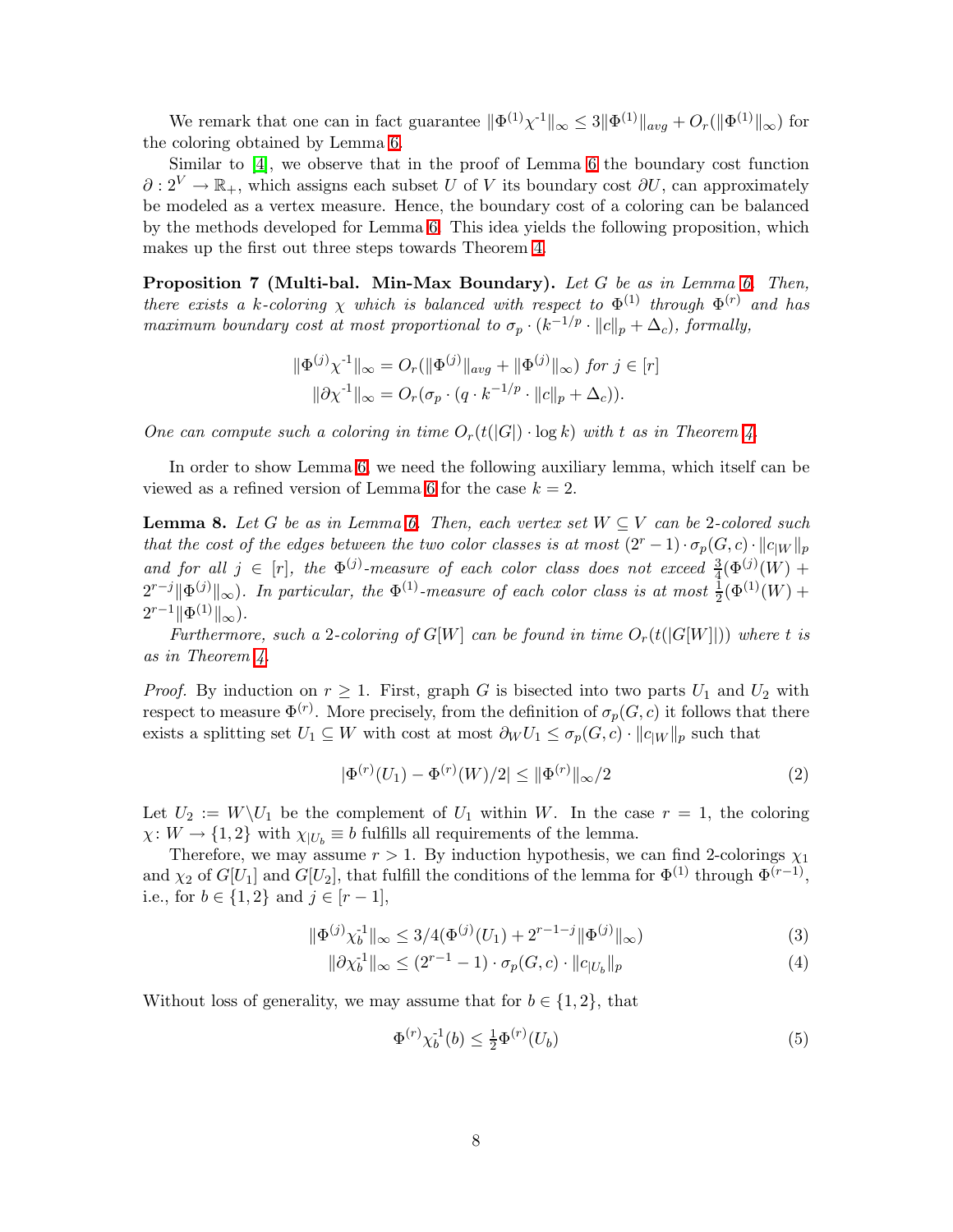Now, let  $\chi: W \to \mathbb{R}_+$  be the direct sum of  $\chi_1$  and  $\chi_2$ , i.e.,  $\chi_{|U_b} = \chi_b$ . Then

$$
\Phi^{(r)} \chi^{1}(b) = \Phi^{(r)} \chi_{1}^{1}(b) + \Phi^{(r)} \chi_{2}^{1}(b)
$$
\n
$$
\stackrel{(5)}{\leq} 1/2 \cdot \Phi^{(r)}(U_b) + \Phi^{(r)}(W \setminus U_b)
$$
\n
$$
\stackrel{(2)}{\leq} 1/4 \cdot \Phi^{(r)}(W) + 1/2 \cdot \Phi^{(r)}(W) + 3/4 \cdot \|\Phi^{(r)}\|_{\infty}
$$
\n
$$
= 3/4 \cdot (\Phi^{(r)}(W) + 2^{r-r} \|\Phi^{(r)}\|_{\infty})
$$

We maintain for  $j < r$ 

$$
\|\Phi^{(j)}\chi^{\text{-}1}\|_{\infty} \leq \sum_{b} \|\Phi^{(j)}\chi_{b}^{-1}\|_{\infty} \leq \frac{3}{4}(\Phi^{(j)}(W) + 2^{r-j} \|\Phi^{(j)}\|_{\infty})
$$

Similarly, we have  $\|\partial \chi^{-1}\|_{\infty} \leq \partial_W U_1 + \sum_b \|\partial \chi_b^{-1}\|_{\infty}$  $\stackrel{(4)}{\leq} (2^r - 1) \cdot \sigma_p(G, c) \cdot ||c_{|W}||_p$  $\stackrel{(4)}{\leq} (2^r - 1) \cdot \sigma_p(G, c) \cdot ||c_{|W}||_p$  $\stackrel{(4)}{\leq} (2^r - 1) \cdot \sigma_p(G, c) \cdot ||c_{|W}||_p$  using the fact that  $||c_{|U_b}||_p \le ||c_{|W}||_p$  for  $b \in \{1, 2\}$ . The additional guarantee

$$
\|\Phi^{(1)}\chi^{\text{-}1}\|_\infty \leq \sum_b \|\Phi^{(1)}\chi^{-1}_b\|_\infty \leq \tfrac{1}{2}(\Phi^{(j)}(W) + 2^{r-1}\|\Phi^{(1)}\|_\infty)
$$

is also easily seen to be maintained.

The proof of Lemma [6](#page-6-1) is by induction on the number of measures to be balanced. Due to the length of the proof, we formulate the induction step as a lemma of its own. It states that given any coloring  $\chi$ , one can efficiently compute a new coloring  $\hat{\chi}$  which is balanced with respect to the measure  $\Phi^{(1)}$  such that the maximum  $\Phi^{(j)}$ -measure  $(1 \lt j \leq k)$  and the average boundary cost of the coloring increases by essentially at most a constant factor. So if  $\chi$  was balanced with respect to measure  $\Phi^{(2)}$  to  $\Phi^{(r)}$ , then  $\hat{\chi}$  is balanced with respect to measures  $\Phi^{(1)}$  to  $\Phi^{(r)}$ .

<span id="page-8-0"></span>**Lemma 9.** Let G be as in Lemma [6](#page-6-1) and let  $\chi$  be an arbitrary k-coloring of G. *Then, a* k-coloring  $\hat{\chi}$  of G can be found in time  $O_r(t(|G|) \log k)$  such that

$$
\|\Phi^{(1)}\hat{\chi}^{1}\|_{\infty} = O_r(\|\Phi^{(1)}\|_{avg} + \|\Phi^{(1)}\|_{\infty})
$$
  

$$
\|\Phi^{(j)}\hat{\chi}^{1}\|_{\infty} = O_r(\|\Phi^{(j)}\chi^{1}\|_{\infty} + \|\Phi^{(j)}\|_{\infty})
$$
  

$$
\|\partial\hat{\chi}^{1}\|_{avg} = O_r(\|\partial\chi^{1}\|_{\infty} + \mathcal{B})
$$

*with*  $\mathcal{B} = q \cdot k^{-1/p} \cdot \sigma_p \cdot ||c||_p$ , and t as in Theorem [4.](#page-4-0)

Since the induction basis,  $r = 0$ , for Lemma [6](#page-6-1) is trivial, it only remains to show Lemma [9](#page-8-0) and Proposition [7.](#page-7-4)

<span id="page-8-1"></span>*Proof of Lemma [9.](#page-8-0)* During the construction of  $\hat{\chi}$ , for each color  $i \in [k]$  a *tentative* color class  $tent(i) \subseteq V$  is maintained. We start with  $tent(i) = \chi^{-1}(i)$  for each color i. The algorithm has the invariant:

*Invariant 1.* {*tent*(*i*)}<sub>*i*∈[*k*]</sub> is a partition of *V*.

 $\Box$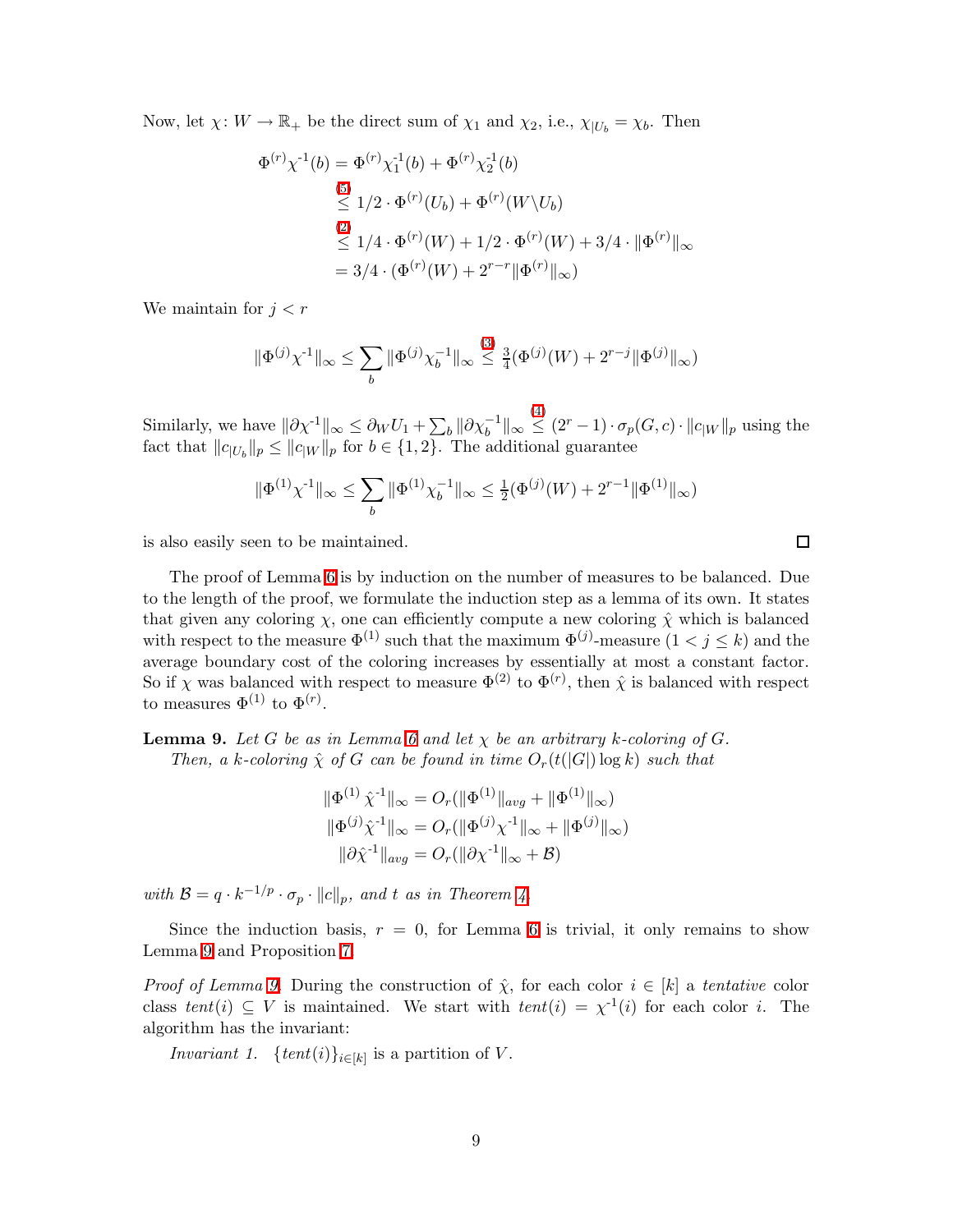In fact,  $tent(i)$  will assume at most three different sets in the course of the algorithm for each color *i*. For convenience, let  $\Psi := \Phi^{(1)}$ . According to the  $\Psi$ -weight of *tent*(*i*), we maintain a partition of the color set  $[k]$ .

$$
Light = \{i \in [k] \mid \Psi(tent(i)) < \|\Psi\|_{avg}\}
$$
\n
$$
Heavy = \{i \in [k] \mid \Psi(tent(i)) \ge 3\|\Psi\|_{avg} + 2^r\|\Psi\|_{\infty}\}
$$
\n
$$
Median = [k] \setminus (Light \cup Heavy)
$$

Each heavy color  $i \in [k]$  will, in some iteration of our algorithm, be turned into a medium color by Moveing vertices from *tent*(i) to tentative color classes of light colors.

<span id="page-9-1"></span>Invariant [1](#page-8-1) and the definition of the partition {*Light*, *Medium*, *Heavy*} imply the claim below, asserting that we can assign at least two distinct light colors to every heavy color. *Claim 1.*  $|Light| > 2|Heavy|$ .

*Proof:* We have  $\|\Psi\|_{avg} |Median| + 3\|\Psi\|_{avg} |Heavy| \leq \|\Psi\|_1 = k \cdot \|\Psi\|_{avg}$ . Since  $k =$  $|Light| + | Medium| + |Heavy|$ , we get  $2|Heavy| \le |Light|$ .

We have another partition of [k] into parts *Untouched*, *Pending*, and *Finished*. Initially all colors are untouched. As the names suggest, we will have  $tent(i) = \chi^{-1}(i)$  for untouched colors and  $tent(i) = \hat{\chi}^{-1}(i)$  for finished colors. For pending colors,  $tent(i)$  is a common superset of both  $\chi^{-1}(i)$  and  $\hat{\chi}^{-1}(i)$ , and so we might be obliged to change tentative color classes of pending colors.

<span id="page-9-0"></span>At each point in the algorithm, the two color partitions that we maintain are related to each other in the following way.

*Invariant 2.* The following inclusions hold:

 $Light \subseteq Untouched$  *Heavy*  $\subseteq$  *Pending Finished* ⊆ *Medium*

To set up the inclusion  $Heavy \subseteq Pending$  in the beginning, we let each "initially" heavy color *i* with  $\Psi \chi^{-1}(i) \geq 3 \|\Psi\|_{avg} + 2^r \|\Psi\|_{\infty}$  be *Pending*.

As indicated before, an iteration of our algorithm consists of Moveing vertices from one tentative color class to other tentative color classes.

For each color  $i \in [k]$ , we will have a set  $V_{in}(i)$  of vertices *incoming* to color i and a set  $V_{out}(i)$  of vertices *out* going of color i. Similar to a network flow conservation law, we have

<span id="page-9-2"></span>
$$
\chi^{-1}(i) \cup V_{in}(i) = \hat{\chi}^{-1}(i) \cup V_{out}(i).
$$
\n(6)

None of  $V_{in}(i)$ ,  $\hat{\chi}^{-1}(i)$ , or  $V_{out}(i)$  is a "dynamic" sets. Once defined by the algorithm, the sets are not changed afterwards. On the other hand, the two partitions of  $[k]$  and the tentative color classes may change during the construction. As the names suggest, it is not possible that a color gets *Untouched* again after it was pending or even finished.

We can now define the tentative color class  $tent(i)$  in terms of  $\chi^{-1}(i)$ ,  $V_{in}(i)$ , and  $\hat{\chi}^{-1}(i)$ depending on the current *state* of color i,

$$
tent(i) = \begin{cases} \chi^{-1}(i) & \text{if } i \in Untourched, \\ \chi^{-1}(i) \ \dot{\cup} \ V_{in}(i) & \text{if } i \in Pending, \\ \hat{\chi}^{-1}(i) & \text{if } i \in Finished. \end{cases}
$$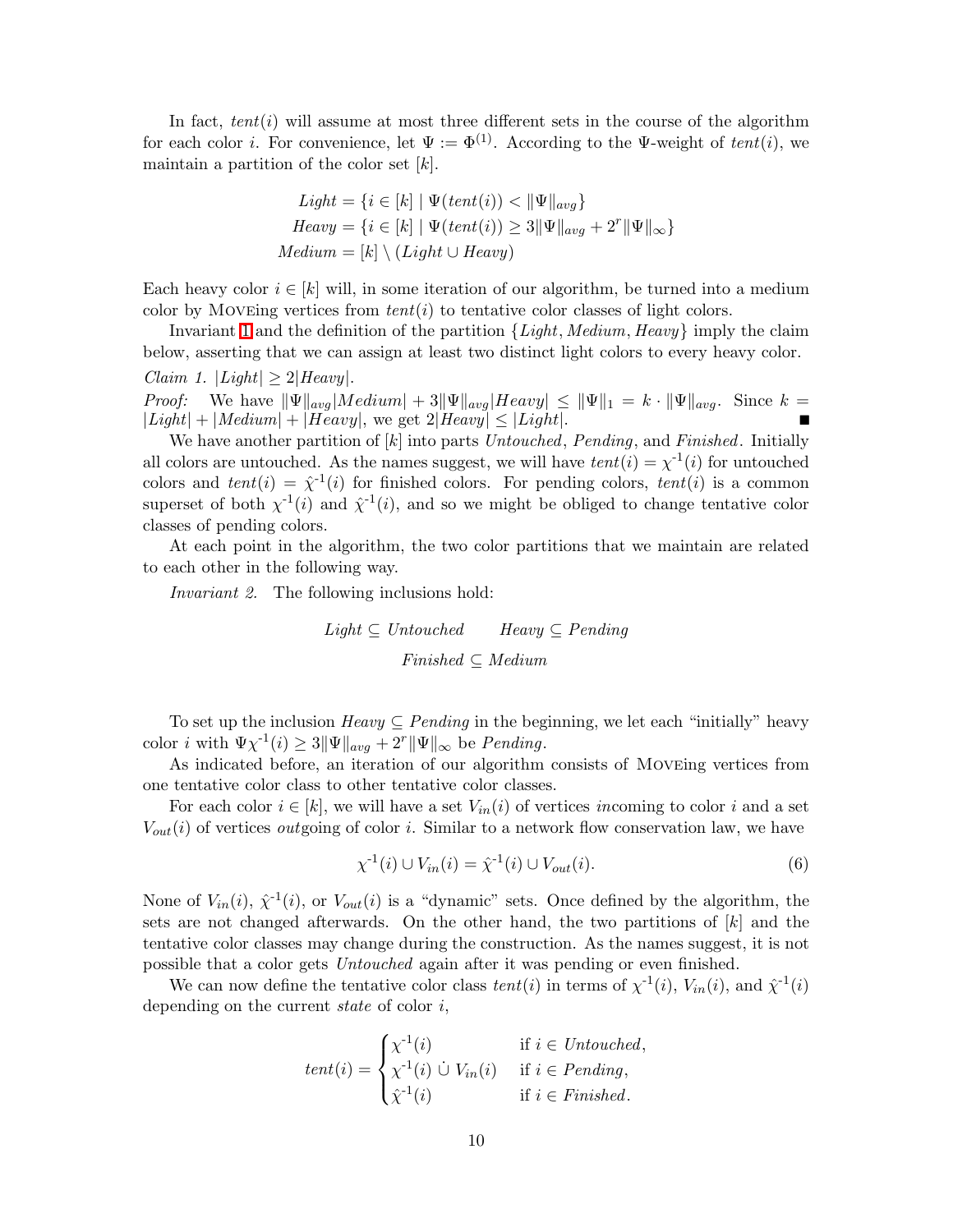Then, our algorithm consists of iterating the following procedure as long as there exist pending colors. (Remember that we start with  $Pending = \{i \in [k] \mid \Psi \chi^{-1}(i) \geq 3 \|\Psi\|_{avg} +$  $2^r \|\Psi\|_{\infty}$  and *Finished* =  $\emptyset$ .)

**Procedure** MOVE (color  $i \in [k]$ )

- *// Precondition: color* i *is pending.*
- (1.) If  $i \in Medium$ ,

then augment  $\hat{\chi}$  such that  $\hat{\chi}^{-1}(i) = tent(i)$ , move i from *Pending* to *Finished*; return.

- *// If pending color* i *is not medium, then* i ∈ *Heavy by Invariant [2,](#page-9-0) and so*  $|Light| > 2$  *by Claim [1.](#page-9-1)*
- (2.) Choose distinct colors  $x_1, x_2 \in Light$ .
- (3.) Compute a splitting set U in G[X] of cost  $\partial_X U \leq \sigma_p \cdot ||c_{|X}||_p$ , where  $X := X(i) := tent(i)$  with  $\|\Psi\|_{avg} \leq \Psi(U) \leq \|\Psi\|_{avg} + \|\Psi\|_{\infty}$ .
- (4.) Find a 2-coloring  $\chi_0$  of  $G[W]$  as in Lemma [8](#page-7-5) where  $W := V_{out}(i) := X \setminus U$ .
- (5.) Augment coloring  $\hat{\chi}$  such that  $\hat{\chi}^{-1}(i) = U$  and define  $V_{in}(x_b) := \chi_0^{-1}(b)$  for  $b \in \{1, 2\}$ .
- (6.) Move color *i* from *Pending* to *Finished* and colors  $x_1, x_2$  from *Untouched* to *Pending*; return.

We observe that for  $i, x_1, x_2$  as above, it holds

<span id="page-10-0"></span>
$$
V_{out}(i) = V_{in}(x_1) \cup V_{in}(x_2)
$$
\n
$$
(7)
$$

The procedure Move maintains Invariant [1.](#page-8-1) From the claim below it follows that also Invariant [2](#page-9-0) is maintained. The claim holds since both color classes of  $\chi_0$  have  $\Psi$ -weight at least  $\|\Psi\|_{avg}$  for *i* being heavy.

<span id="page-10-1"></span>*Claim 2.* If procedure MOVE is applied to a heavy color i and colors  $x_1, x_2$  are selected in step (2.), then one has  $i \in Medium$  and  $x_1, x_2 \notin Light$  afterwards.

*Proof:* After the procedure, color i is medium because  $\Psi(tent(i)) = \Psi(U)$  and  $\|\Psi\|_{avg} \leq$  $\Psi(U) \leq ||\Psi||_{avg} + ||\Psi||_{\infty}$  by construction. From Lemma [8,](#page-7-5) we get  $\Psi V_{in}(x_b) \geq 1/2 \cdot (\Psi(W) 2^{r-1} \|\Psi\|_{\infty}$ ). By construction, we have  $\Psi(W) = \Psi(X) - \Psi(U)$  and  $\Psi(U) \leq \|\Psi\|_{avg} + \|\Psi\|_{\infty}$ . Since color *i* was heavy when procedure MOVE was applied, we have  $\Psi(X) \geq 3 \|\Psi\|_{avg} +$  $2^r \|\Psi\|_{\infty}$  and therefore

$$
\Psi V_{in}(x_b) \ge 1/2 \cdot (\Psi(X) - \Psi(U) - 2^{r-1} \|\Psi\|_{\infty})
$$
  
\n
$$
\ge 1/2 \cdot (\Psi(X) - \|\Psi\|_{avg} - \|\Psi\|_{\infty} - 2^{r-1} \|\Psi\|_{\infty})
$$
  
\n
$$
\ge 1/2 \cdot (2\|\Psi\|_{avg}) = \|\Psi\|_{avg}.
$$

By construction, each color  $x_b$  is *Pending* after MOVE(*i*) and hence  $\Psi(tent(x_b)) \geq \Psi V_{in}(x_b) \geq$  $\|\Psi\|_{avg}$ . Thus, color  $x_b$  cannot be *Light* anymore.

After termination of the algorithm, we have *Pending* =  $\emptyset$  and by Invariant [2](#page-9-0) also *Heavy* =  $\emptyset$ . So we obtain a  $\Psi$ -balanced coloring when we let the color classes of  $\hat{\chi}$  agree with the tentative color classes. We show next that our construction increased the maximum  $\Phi^{(j)}$ -measure by not more than a constant factor (essentially).

The procedure Move induces a tree-like structure on the set of colors. More specifically, let F be the directed binary forest on nodes [k] where a node  $i \in [k]$  has children  $x_1, x_2 \in [k]$ if  $V_{out}(i) = V_{in}(x_1) \cup V_{in}(x_2)$ .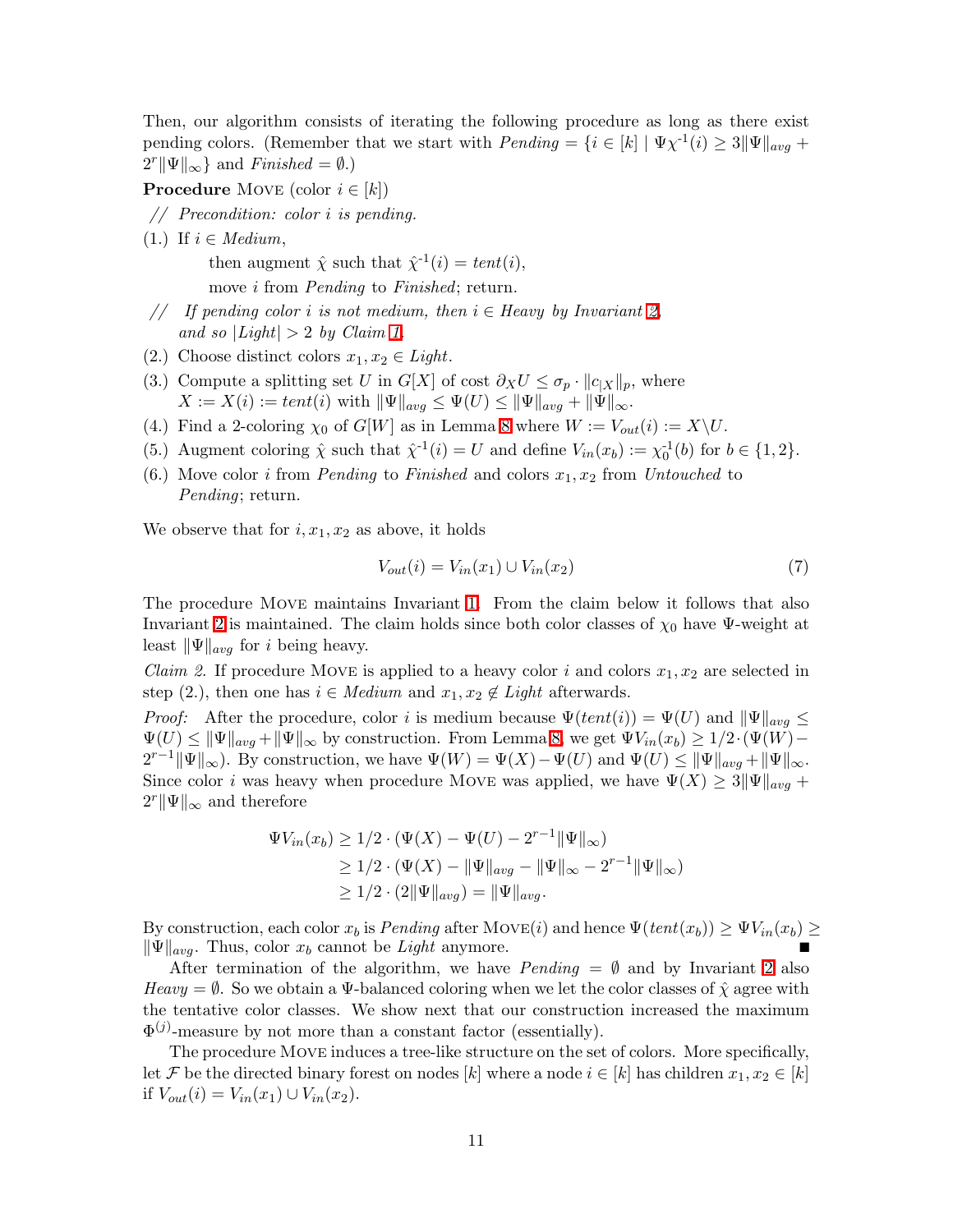By Lemma [8](#page-7-5) and identity [\(7\)](#page-10-0) we have for each arc  $(i, x)$  in F, that  $\Phi^{(j)}V_{in}(x) \leq$  $3/4 \cdot \Phi^{(j)} V_{out}(i) + O_r(||\Phi^{(j)}||_{\infty})$ . This observation and identity [\(6\)](#page-9-2) imply that the  $\Phi^{(j)}$ weight of  $V_{in}(i)$  decreases geometrically along the arcs of  $\mathcal{F}$ , i.e.,

<span id="page-11-0"></span>
$$
\Phi^{(j)}V_{in}(x) \le \frac{3}{4}\Phi^{(j)}V_{in}(i) + O_r(||\Phi^{(j)}\chi^{-1}||_{\infty} + ||\Phi^{(j)}||_{\infty})
$$
\n(8)

Since  $V_{in}(s) = \emptyset$  for each root s of F and since the geometric series over 3/4 is convergent, relation [\(8\)](#page-11-0) implies  $\Phi^{(j)} V_{in}(i) = O_r(||\Phi^{(j)} \chi^{-1}||_{\infty} + ||\Phi^{(j)}||_{\infty})$ . So the claim below holds for each color  $i \in [k]$ , because  $\hat{\chi}^{-1}(i) \subseteq X(i) := \chi^{-1}(i) \cup V_{in}(i)$  by identity [\(6\)](#page-9-2),

<span id="page-11-3"></span>*Claim 3.*  $\Phi^{(j)}\hat{\chi}^{(1)}(i) \leq \max_i \Phi^{(j)}X(i) = 4||\Phi^{(j)}\chi^{(1)}||_{\infty} + O_r(||\Phi^{(j)}||_{\infty}).$ 

*Proof:* By induction on the distance h of color i from a root s in  $\mathcal{F}$ , we conclude from relation [\(8\)](#page-11-0) that

$$
\Phi^{(j)}V_{in}(i) \leq (3/4)^h \Phi^{(j)}V_{in}(s) + \sum_{l=1}^{\infty} (3/4)^l (\|\Phi^{(j)}\chi^{-1}\|_{\infty} + O_r(\|\Phi^{(j)}\|_{\infty})).
$$

Since  $V_{in}(s) = \emptyset$ , we have

$$
\Phi^{(j)}V_{in}(i) \le 3 \|\Phi^{(j)}\chi^{\text{-}1}\|_{\infty} + O_r(\|\Phi^{(j)}\|_{\infty}).
$$

By identity [\(6\)](#page-9-2), we have  $\Phi^{(j)} \hat{\chi}^{-1}(i) \leq \Phi^{(j)} X(i) = \Phi^{(j)} V_{in}(i) + ||\Phi^{(j)} \chi^{-1}||_{\infty}$  and therefore  $\|\Phi^{(j)}\hat{\chi}^{\text{-}1}\|_{\infty} \leq \max_{i} \Phi^{(j)}X(i) \leq 4 \|\Phi^{(j)}\chi^{\text{-}1}\|_{\infty} + O_r(\|\Phi\|)$  $(y)$ <sub>∞</sub>).

What remains is to estimate the average boundary cost of the coloring  $\hat{\chi}$  in terms of  $\|\partial \chi^{-1}\|_{avg}$  and B. By Lemma [8,](#page-7-5) the cost of the edges cut by MOVE (i) is at most proportional to  $\sigma_p \cdot ||c_{X(i)}||_p$ . So we have

<span id="page-11-2"></span>
$$
\|\partial \hat{\chi}^{-1}\|_{avg} \le \|\partial \chi^{-1}\|_{avg} + O_r(\sigma_p \sum_{i=1}^k \|c_{|X(i)}\|_p / k)
$$
\n(9)

To meet the requirements of the lemma, we need to show that  $\sum_{i=1}^{k} ||c_{|X(i)}||_p = O_r(\mathcal{B}).$ The idea is to consider first each component of F separately. Let  $C_s \subseteq [k]$  denote the tree component of F with root  $s \in [k]$ . We shall need a bound on the depth of  $C_s$  in terms of the  $\Psi$ -weight of  $\chi^{-1}(s)$ .

For a color i, let  $excess(i) := \Psi X(i) - ||\Psi||_{avg}$  be the amount by which the  $\Psi$ -weight of  $tent(i)$  exceeded the average  $\Psi$ -weight at the time when color i was pending. Similar to relation [\(8\)](#page-11-0),  $excess(i)$  decreases geometrically along the arcs  $(i, x)$  of  $\mathcal F$ . Since Lemma [8](#page-7-5) gives stricter estimates for  $\Phi^{(1)} = \Psi$ , the claim below follows in fact from identities [\(6\)](#page-9-2) and [\(7\)](#page-10-0).

<span id="page-11-1"></span>*Claim 4.*  $excess(x) \leq \frac{1}{2}$  $\frac{1}{2}$ *excess* $(i) + 2^{r-2}$ || $\Psi$ ||<sub>∞</sub>

*Proof:* Identity [\(6\)](#page-9-2) gives  $\Psi X(x) = \Psi \chi^{-1}(x) + \Psi V_{in}(x)$ . It holds  $\Psi \chi^{-1}(x) \leq \|\Psi\|_{avg}$ , because color x was *Light* in the beginning. Since  $(i, x)$  is a arc in F, we get  $\Psi V_{in}(x) \leq$  $\Psi V_{out}(i)/2 + 2^{r-2} \|\Psi\|_{\infty}$  from Lemma [8](#page-7-5) and identity [\(7\)](#page-10-0). Again by identity [\(6\)](#page-9-2) we have  $\Psi V_{out}(i) = \Psi X(i) - \Psi \hat{\chi}^{-1}(i)$ . By Claim [2](#page-10-1) it holds  $\Psi \hat{\chi}^{-1}(i) \geq \|\Psi\|_{avg}$  and thus  $\Psi V_{out}(i) \leq$  $excess(i)$ . Now it follows

$$
excess(x) = \Psi V_{in}(x) + \Psi \chi^{-1}(x) - ||\Psi||_{avg}
$$
  
\n
$$
\leq \Psi V_{out}(i)/2 + 2^{r-2} ||\Psi||_{\infty}
$$
  
\n
$$
\leq \Psi(excess(i)/2 + 2^{r-2} ||\Psi||_{\infty}.
$$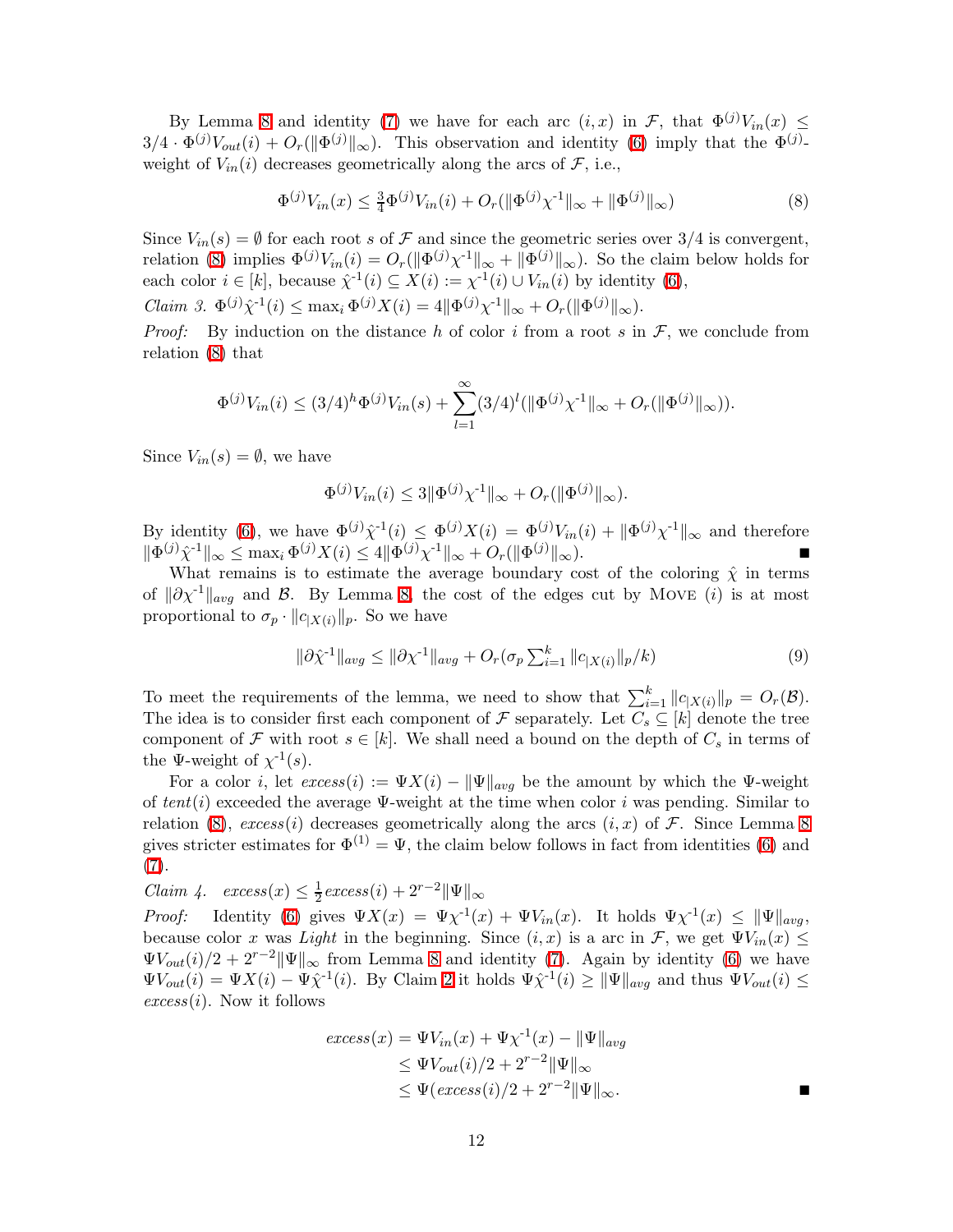By the definition of the color set *Heavy*, every colors x with  $excess(x) \leq 2||\Psi||_{avg} +$  $2^r \|\Psi\|_{\infty}$  is either *Light* or *Medium*, and hence x is a leaf in F. So it follows from Claim [4](#page-11-1) and a simple inductive argument, that the depth of component  $C_s$  is at most logarithmic in the ratio of  $\Psi \chi^{-1}(s)$  and  $\|\Psi\|_{avg}$ .

<span id="page-12-0"></span>*Claim 5.* The depth  $d_s$  of a F-component with root s is at most  $\log(\Psi \chi^{-1}(s)/\Vert \Psi \Vert_{avg})$ . *Proof:* From Claim [4](#page-11-1) it follows by induction on the depth d of node  $x \in C_s$ , that the following relation holds:

$$
excess(x) \le 2^{-d} excess(s) + 2^{r-1} \|\Psi\|_{\infty} \le 2^{-d} \Psi \chi^{-1}(s) + 2^r \|\Psi\|_{\infty}
$$

At depth  $d_s - 1$  it must hold  $\Psi \chi^{-1}(s) / 2^{d_s - 1} + 2^r \|\Psi\|_{\infty} \geq e \text{x} \text{c} \text{c} \text{e} \text{x}$   $\| \text{x} \geq 2 \|\Psi\|_{avg} + 2^r \|\Psi\|_{\infty}$ for at least one  $x \in C_s$ . It follows  $\Psi \chi^{-1}(s) \geq 2^{d_s} \|\Psi\|_{avg}$  as claimed.

Claim [5](#page-12-0) implies that the running time of our algorithm is  $O(t(|G|) \cdot \log k)$ . By Invari-ant [1,](#page-8-1) the vertex sets  $X(i)$  are pairwise disjoint for all nodes i in the same level of  $\mathcal{F}$ , i.e., with the same distance from a root in  $\mathcal{F}$ . By linearity of t, the total time for the colors in one level is  $O(t(|G|))$ . So the total running time is  $O(t(|G|) \cdot \log k)$  by Claim [5.](#page-12-0)

<span id="page-12-1"></span>Since  $\mathcal{F}[C_s]$  is a binary tree and the sets  $X(i)$  are pairwise disjoint for nodes in the same level of  $\mathcal F$ , standard convexity arguments (Hölder's inequality) yield the claim below. *Claim 6.*  $\sum_{i \in C_s} ||c_{|X(i)}||_p \leq \sum_{d=0}^{d_s} ||c_{|A_s}||_p \cdot 2^{d/q} \leq 3q ||c_{|A_s}||_p \cdot 2^{d_s/q}$ , where  $\frac{1}{p} + \frac{1}{q}$  $\frac{1}{q} = 1$  and

 $A_s := \bigcup_{i \in C_s} X(i).$ *Proof:* Let  $L_s^d$  be the nodes in  $C_s$  with distance d from s. As  $|L_s^d| \leq 2^d$ , we have by Hölder's inequality

$$
\sum_{i\in L^d_s} \|c_{|X(i)}\|_p \leq \|\sum_{i\in L^d_s} c_{|X(i)}\|_p \cdot 2^{d/q}.
$$

Since the sets  $X(i) \subseteq A_s$  are pairwise disjoint for  $i \in L_s^d$ , it holds  $\sum_{i \in L_s^d} c_{|X(i)} \le c_{|A_s}$  and thus  $\sum_{i\in L_s^d} ||c_{|X(i)}||_p \le ||c_{|A_s}||_p \cdot 2^{d/q}$ . So we can conclude

$$
\sum_{i \in C_s} \|c_{|X(i)}\|_p \leq \sum_{0 \leq d \leq d_s} \|c_{|A_s}\|_p \cdot 2^{d/q} \leq \|c_{|A_s}\|_p \cdot \tfrac{2^{1/q}}{2^{1/q}-1} \cdot 2^{d_s/q} \leq 3q \|c_{|A_s}\|_p \cdot 2^{d_s/q}
$$

using  $1/(2^{1/q}-1) \ge q/\ln 2$  and  $2^{1/q}/\ln 2 \le 3$ .

Using the bound on  $d_s$  from Claim [5,](#page-12-0) and the bound on  $\sum_{i \in C_s} ||c_{|X(i)}||_p$  from Claim [6,](#page-12-1) we arrive with Hölder's inequality at:  $\,$ 

*Claim 7.*  $\sum_{i=1}^{k} ||c_{|X(i)}||_p \leq 3q||c||_p \cdot k^{1/q} = 3k \cdot \mathcal{B}.$ 

*Proof:* By Claim [5](#page-12-0) we have  $d_s \leq \Psi \chi^{-1}(s)/\Vert \Psi \Vert_{avg} \leq \Psi(A_s)/\Vert \Psi \Vert_{avg}$ . Now it follows from Claim [6](#page-12-1) and Hölder's Inequality,

$$
\sum_{i=1}^k \|c_{|X(i)}\|_p \leq \sum_s 3q \|c_{|A_s}\|_p (\frac{\Psi(A_s)}{\|\Psi\|_{avg}})^{1/q} \leq 3q \Big\| \sum_s c_{|A_s}\Big\|_p \cdot \Big(\sum_s \frac{\Psi(A_s)}{\|\Psi\|_{avg}}\Big)^{1/q}.
$$

Since  $\{A_s\}_s$  form a partition of the vertex set V, we conclude

$$
\sum_{i=1}^k \|c_{|X(i)}\|_p \le 3q \|c\|_p \cdot (\|\Psi\|_1 / \|\Psi\|_{avg})^{1/q} = 3q \|c\|_p \cdot k^{1/q}.
$$

So by relation [\(9\)](#page-11-2),  $\|\partial \hat{\chi}^{-1}\|_{avg}$  is at most the average boundary cost of the original coloring  $\chi$  plus  $O_r(q \cdot \sigma_p \cdot ||c||_p/k^{1/p}).$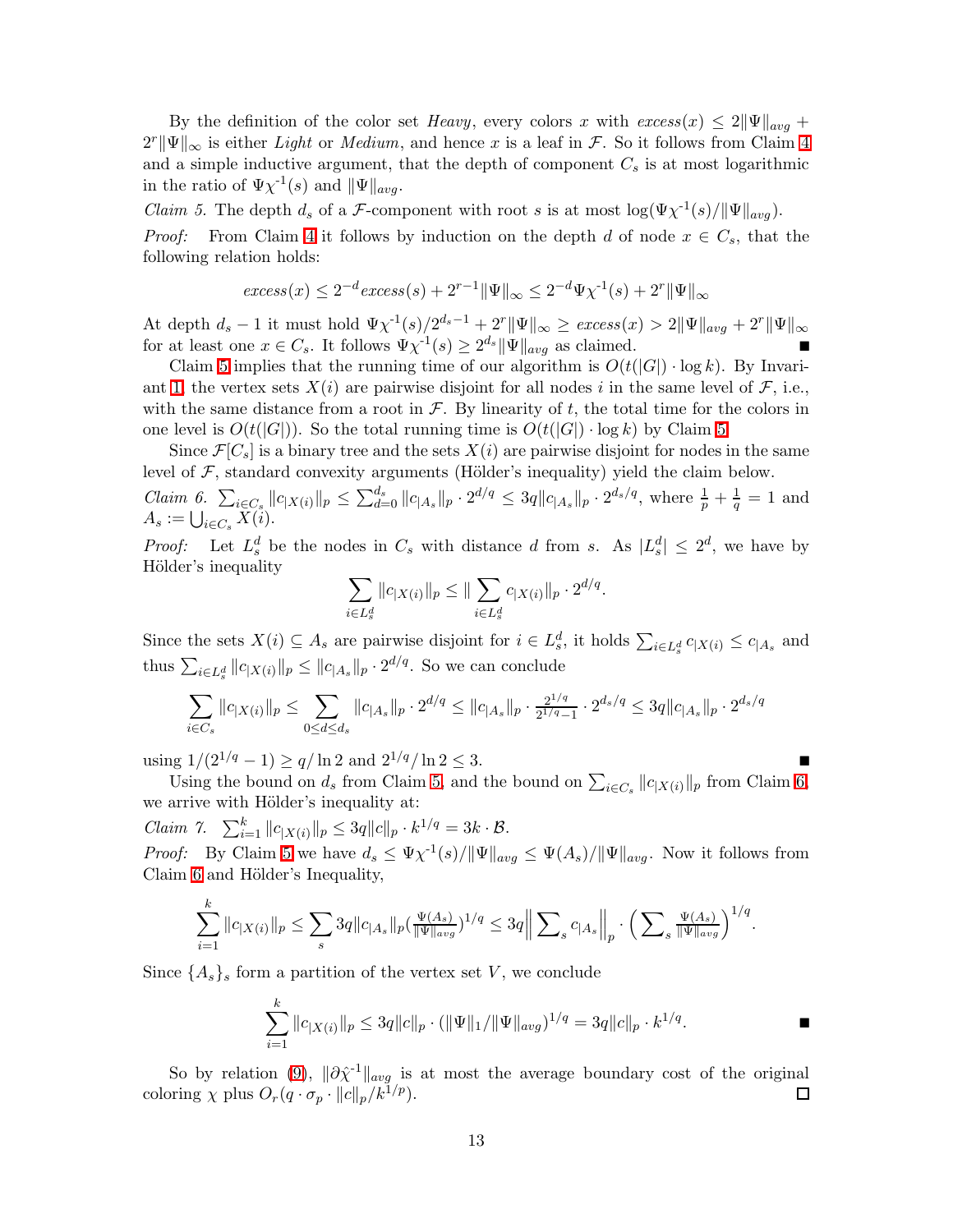In the remainder of the section, we prove Proposition [7,](#page-7-4) which is our strongest result about multi-balanced colorings. The idea is to start with a coloring as obtained by Lemma [6,](#page-6-1) and then to balance the boundary costs of the coloring using essentially the algorithm of Lemma [9.](#page-8-0) The hope is that boundary costs of the color classes behave in the algorithm approximately like vertex measures. So, we should ensure that a single Movestep does not break the bound of Proposition [7](#page-7-4) on the maximum boundary costs. For this reason, we balance the coloring beforehand with respect to the following measure.

<span id="page-13-1"></span>**Definition 10 (Splitting Cost Measure).** The  $(p$ -)splitting cost measure of graph  $G =$  $(V, E)$  with respect to edge costs c is defined by

<span id="page-13-0"></span>
$$
\pi\colon V\to \mathbb{R}_+,\quad \pi(v):=\sigma_p^p\sum_{e\in\delta(v)}c_e^p/2.
$$

For all vertex sets  $W \subseteq V$ , one has  $\sigma_p ||c_{|W}||_p \leq (\pi(W))^{1/p} =: \pi^{1/p}(W)$ . So there exist splitting sets in  $G[W]$  of boundary cost at most  $\pi^{1/p}(W)$ , even if weights and splitting value are worst possible. Thus, we call  $\pi^{1/p}(W)$  the *splitting cost* of W.

Since 
$$
\|\pi\|_1^{1/p} = \sigma_p \|c\|_p
$$
 and  $\|\pi\|_{\infty}^{1/p} \le \sigma_p \Delta_c$ , we have  

$$
(\|\pi\|_1/k + \|\pi\|_{\infty})^{1/p} \le \sigma_p (q \cdot k^{-1/p} \cdot \|c\|_p + \Delta_c) =: \mathcal{B}'
$$
(10)

and hence color classes of  $\pi$ -balanced colorings can be split at cost  $O(B')$ . So if we start with a  $\pi$ -balanced coloring and maintain the  $\pi$ -balancedness, then a single iteration of procedure Move from Lemma [9](#page-8-0) cannot break the bound on the maximum boundary cost from Proposition [7.](#page-7-4)

*Proof of Proposition* [7.](#page-7-4) We may assume that only the measures  $\Phi^{(3)}$  through  $\Phi^{(r)}$  are arbitrary and that the measures  $\Phi^{(1)}$  and  $\Phi^{(2)}$  can be defined by ourselves. This assumption does not weaken the statement of the proposition since the statement is invariant under renaming and adding (constantly many) "new" measures.

We define  $\Phi^{(2)}$  to be the p-splitting cost measure  $\pi$  of G with respect to c. Let  $\chi$  be a coloring that is balanced with respect to  $\Phi^{(2)}$  through  $\Phi^{(r)}$  and has average boundary cost at most proportional to  $\sigma_p \cdot k^{-1/p} \cdot ||c||_p$ . By Lemma [6](#page-6-1) such a coloring exists and can be obtained efficiently.

Consider the following measure that accounts for edges not running within a single color class of  $\chi$ 

$$
\Psi(v) := c(\{uv \in E \mid \chi(u) \neq \chi(v)\}).
$$

Note that  $\|\partial \chi^{-1}\|_{\infty} = \|\Psi \chi^{-1}\|_{\infty}$ ,  $\|\Psi\|_{avg} = \|\partial \chi^{-1}\|_{avg}$ , and  $\|\Psi\|_{\infty} \leq \Delta_c$ . So if  $\chi$  was  $\Psi$ balanced, then the maximum boundary cost of  $\chi$  would already be as required by the proposition.

We use Lemma [9](#page-8-0) to establish Ψ-balancedness. However, there is a small twist. Instead of instantiating the lemma for r measures, we instantiate it for  $r + 1$  measures, namely  $\Phi^{(1)},\ldots,\Phi^{(r+1)},$  where  $\Phi^{(1)} := \Psi, \Phi^{(2)} := \pi$ , and  $\Phi^{(r+1)}$  is defined later. Then, let  $\hat{\chi}$  be the coloring obtained by the algorithm of Lemma [9](#page-8-0) for measures  $\Phi^{(1)}$  through  $\Phi^{(r+1)}$ . So  $\hat{\chi}$  is balanced with respect to  $\Phi^{(1)}$  through  $\Phi^{(r)}$  and has average boundary cost at most proportional to  $\sigma_r \cdot k^{-1/p} \cdot ||c||_p$ .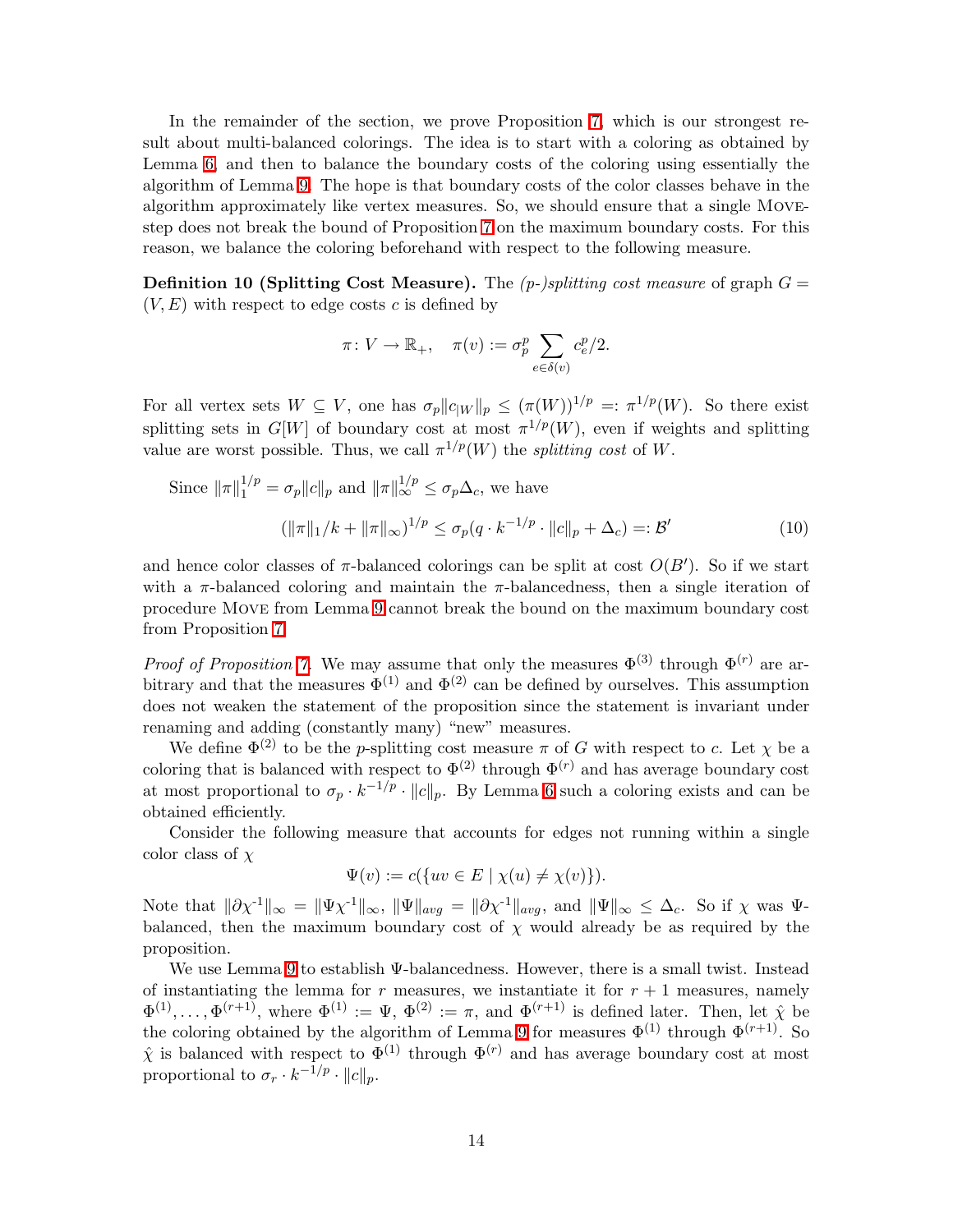The idea is now that for vertex sets  $U \subseteq V$ , the  $\Phi^{(1)}$ -weight of U approximates the boundary cost of U in the graph induced by the  $\chi$ -bichromatic edges, and the  $\Phi^{(r+1)}$ -weight of U shall approximate the boundary cost of U within the monochromatic edges. So taking these two measure together should yield an approximation of the "real" boundary cost of U.

<span id="page-14-1"></span>For the following proof, we define all symbols as in the proof of Lemma [6.](#page-6-1) In addition, let  $E' := \{e \in E \mid |\chi(e)| = 1\}$  be the set of edges that run within one color class of  $\chi$ . Note that the measure  $\Psi$  accounts for all edges besides  $E'$ . More specifically, we have for all  $U \subseteq V$ ,

$$
\partial U \le \Psi U + \partial'(U) \tag{11}
$$

where  $\partial'U := c(\delta(U) \cap E')$  is the cost of the  $\chi$ -monochromatic boundary edges.

Since  $\hat{\chi}$  is balanced with respect to  $\Psi$ , we know  $\|\Psi \hat{\chi}^{-1}\|_{\infty} = O_r(\|\Psi\|_{avg} + \|\Psi\|_{\infty}) =$  $O_r(\mathcal{B}')$ , Hence the estimate  $\|\partial^{\prime}\hat{\chi}^{-1}\|_{\infty} = O_r(\mathcal{B}')$  will imply the desired bound  $\|\partial\hat{\chi}^{-1}\|_{\infty} \leq$  $\|\Psi\hat{\chi}^{-1}\|_{\infty} + \|\partial'\hat{\chi}^{-1}\|_{\infty} = O_r(\mathcal{B}').$ 

For deriving  $\|\partial'\hat{\chi}^{-1}\|_{\infty} = O_r(\mathcal{B}')$ , we need the following two technical claims.

Stronger than the  $\pi$ -balancedness of  $\hat{\chi}$ , the claim below holds – indeed implied by the discussion for Claim [3.](#page-11-3)

<span id="page-14-3"></span>Claim 8. 
$$
\pi^{1/p}(X(i)) \ll_r (\|\pi\|_{avg} + \|\pi\|_{\infty})^{1/p} \stackrel{(10)}{=} O_r(\mathcal{B}').
$$
 *Proof:* By Claim 3, we have  $\pi(X(i)) \leq 4\|\pi\chi^{-1}\|_{\infty} + O_r(\|\pi\|_{\infty})$ . The balancedness of  $\chi$  with respect to  $\pi$  implies  $\|\pi\chi^{-1}\|_{\infty} = O_r(\|\pi\|_{avg} + \|\pi\|_{\infty})$ .

The next claim is a consequence of identity [\(6\)](#page-9-2), and the fact that the edges between parts  $\hat{\chi}^{-1}(i)$  and  $V_{out}(i)$  have cost at most  $\pi^{1/p}(X(i)) = O_r(\mathcal{B}')$ . (Note that we can assume  $\hat{\chi}^1(i) \neq \chi^1(i)$ , since otherwise  $\partial' \hat{\chi}^1(i) = \partial' \chi^1(i) = 0$ .)

<span id="page-14-0"></span>*Claim 9.* If  $\hat{\chi}^1(i) \neq \chi^1(i)$  then  $\partial^i \hat{\chi}^1(i) \leq \partial^i V_{in}(i) + O_r(\mathcal{B}')$ .

*Proof:* If the *i*-th color classes in  $\chi$  and  $\hat{\chi}$  differ, then  $V_{in}(i)$  was defined at some point of the algorithm. Since  $\hat{\chi}^{-1}(i) \subseteq X(i) = \chi^{-1}(i) \cup V_{in}(i)$  by identity [\(6\)](#page-9-2), every boundary edge of  $\hat{\chi}^{-1}(i)$  either crosses  $X(i)$  or completely runs within  $X(i)$ . Thus  $\partial' \hat{\chi}^{-1}(i) \leq \partial_{X(i)} \hat{\chi}^{-1}(i)$  +  $\partial'X(i)$ . By construction, the boundary cost of  $\hat{\chi}^{-1}(i)$  in  $G[X(i)]$  is at most  $\pi^{1/p}(X(i)) =$  $O_r(\mathcal{B}')$ . Since  $\partial'$  vanishes on  $\chi^{-1}(i)$  as all its boundary edges are bichromatic in  $\chi$ , we have  $\partial' X(i) \leq \partial' \chi^{-1}(i) + \partial' V_{in}(i) = \partial$  $'V_{in}(i)$ .

For the bound  $\|\partial'\hat{\chi}^{-1}\|_{\infty} = O_r(\mathcal{B}')$ , it is now sufficient to show  $\partial'V_{in}(i) = O_r(\mathcal{B}')$ . The idea is to achieve a situation for  $\partial' V_{in}(i)$  similar to relation [\(8\)](#page-11-0), i.e., we want  $\partial' V_{in}(i)$  to decrease geometrically along the arcs of  $\mathcal F$ . In fact, nothing else remains to show:

<span id="page-14-2"></span>*Claim 10.* If  $\partial' V_{in}(i)$  decreases geometrically along the arcs of  $\mathcal{F}$ , then the maximum boundary cost of  $\hat{\chi}$  with respect to both  $\partial'$  and  $\partial$  is in  $O_r(\mathcal{B}')$ .

*Proof:* If it holds  $\partial' V_{in}(x) \leq z \cdot \partial' V_{in}(i) + O_r(\mathcal{B}')$  for some fixed constant  $z < 1$  and all arcs  $(i, x)$  of F, then we have  $\partial' V_{in}(i) = O_r(\mathcal{B}')$  and by Claim [9](#page-14-0) also  $\partial' \hat{\chi}^1(i) = O_r(\mathcal{B}')$ for all colors  $i \in [k]$ . Then, it follows from relation [\(11\)](#page-14-1) that the maximum boundary cost of  $\hat{\chi}^{-1}$  bounded by  $\|\Psi \hat{\chi}^{-1}\|_{\infty} + O_r(\mathcal{B}')$ . By construction,  $\hat{\chi}^{-1}$  is balanced with respect to  $\Psi$  and thus  $\|\Psi \hat{\chi}^{-1}\|_{\infty} \ll_r \|\Psi\|_{avg} + \|\Psi\|_{\infty} \ll_r \|\partial \chi^{-1}\|_{\infty} + \Delta_c = O_r(\mathcal{B}')$ . Hence we get  $\|\partial \hat{\chi}^{-1}\|_{\infty} = O_r(\mathcal{B}')$  $\Box$ 

We choose the measure  $\Phi^{(r+1)}$  in the following way to ensure the assumption of Claim [10.](#page-14-2) At the time when Move is applied to color  $i \in [k]$ , let  $\Phi^{(r+1)}(v)$  be the cost of the edges from  $\delta(V_{in}(i)) \cap E'$  that are incident to  $v \in V$  Formally,  $\Phi^{(r+1)}(v) := c(\delta(v) \cap \delta(V_{in}(i)) \cap E')$ for  $v \in V_{in}(i)$ . For convenience, we set  $\Phi^{(r+1)}(v) = 0$  for vertices outside of  $V_{in}(i)$ . We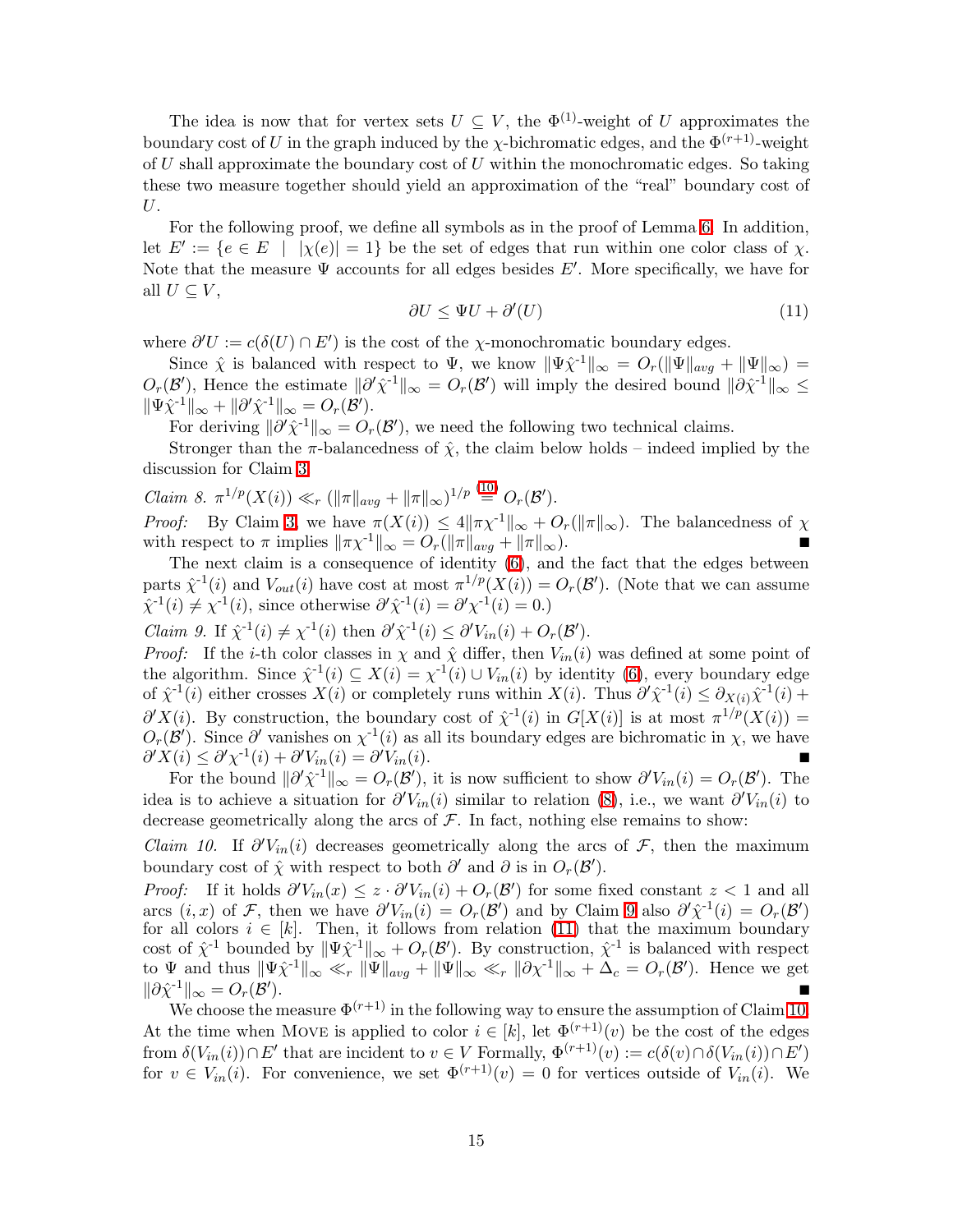have  $\Phi^{(r+1)}V_{in}(i) = \partial V_{in}(i)$  and for all  $U \subseteq V$ , in particular  $U = V_{in}(i)$ , it holds

<span id="page-15-0"></span>
$$
\partial' U \le \Phi^{(r+1)}(U) + \partial_{X(i)} U \tag{12}
$$

by identity [\(6\)](#page-9-2) and the fact  $\partial' \chi^{-1}(i) = 0$ . So  $\Phi^{(r+1)}$  is a good approximation of  $\partial'$ , at least for sets with small boundary cost in  $G[X(i)]$ .

For an arc  $(i, x)$  of F, it follows from Claim [8](#page-7-5) and Lemma 8 that the boundary cost of  $V_{in}(x)$  in  $G[X(i)]$  is at most proportional to  $\pi^{1/p}(X(i)) = O_r(\mathcal{B}')$ . Lemma [8](#page-7-5) guarantees  $\Phi^{(r+1)}V_{in}(x) \leq 3/4 \cdot \Phi^{(r+1)}V_{out}(i) + O_r(\|\Phi^{(r+1)}\|_{\infty})$ . Then relation [\(12\)](#page-15-0) and the fact  $\Phi^{(r+1)}V_{out}(i) \leq \partial^{\prime}V_{in}(i)$  finally show:

*Claim 11.*  $\partial^{\prime} V_{in}(x) \leq \frac{3}{4}$  $\frac{3}{4}\partial'V_{in}(i) + O_r(\mathcal{B}').$ 

*Proof:* Using  $\partial_{X(i)} V_{in}(x) = O_r(\mathcal{B}')$  and  $\Phi^{(r+1)} V_{in}(x) \leq 3/4 \cdot \Phi^{(r+1)} V_{out}(i) + O_r(\|\Phi^{(r+1)}\|_{\infty}),$ we get from relation [\(12\)](#page-15-0):  $\partial' V_{in}(x) \leq 3/4 \cdot \Phi^{(r+1)} V_{out}(i) + O_r(\mathcal{B}' + \|\Phi^{(r+1)}\|_{\infty})$ . Clearly,  $\|\Phi^{(r+1)}\|_{\infty} \leq \mathcal{B}'$ . Since  $\|\Phi^{(r+1)}\|_{1} = \partial^{r}V_{in}(i)$  when Move is applied to color i, we have  $\Phi^{(r+1)}V_{out}(i) \leq \partial^{\prime}V_{in}(i)$  and therefore  $\partial^{\prime}V_{in}(x) \leq 3/4 \cdot \partial^{\prime}V_{in}(i) + O_r(\mathcal{B}')$ , as required.  $\blacksquare$ 

From Claim [10](#page-14-2) it follows now that  $\hat{\chi}$  fulfills all requirements of the proposition.  $\Box$ 

### 4 Improving balancedness at no cost

In this section we show how weakly balanced colorings can be transformed into strictly balanced colorings while maintaining the bounds on the maximum boundary cost claimed by Theorem [4.](#page-4-0) Together with Proposition [7,](#page-7-4) this result shall imply Theorem [4.](#page-4-0)

We proceed in two steps. First we obtain a similar result about colorings with only slightly relaxed constraints on the weights. A k-coloring is called *almost strictly balanced* with respect to weights  $w$  if the weight of each color classes differs from the average weight by at most  $2||w||_{\infty}$ .

<span id="page-15-1"></span>**Proposition 11.** Let  $k \in \mathbb{N}$  and  $G = (V, E)$  be a graph with edge costs c and vertex weights w*.*

*Then any* w*-balanced* k*-coloring* χ *of* G *can be transformed into an almost strictly balanced* k-coloring  $\hat{\chi}$  without increasing the maximum boundary cost or splitting cost by *more than a constant factor, essentially. More precisely,*

$$
\begin{aligned} & \|\pi \hat{\chi}^{-1}\|_{\infty} = O_p(\|\pi \chi^{-1}\|_{\infty}) \\ & \|\partial \hat{\chi}^{-1}\|_{\infty} = O_p(\|\partial \chi^{-1}\|_{\infty} + \|\pi \chi^{-1}\|_{\infty}^{1/p}) \end{aligned}
$$

*where*  $\pi$  *is the p-splitting cost measure of G (cf. Definition [10\)](#page-13-1).* 

*The coloring*  $\hat{\chi}$  *can be obtained from*  $\chi$  *in time*  $O(t(|G|))$  *with* t *is as in Theorem [4.](#page-4-0)* 

<span id="page-15-2"></span>As soon as we have an almost strictly balanced coloring its is easy to obtain a desired strictly balanced coloring. The idea is to reduce the weight of each color class below  $||w||_{avg}$  by cutting off parts (vertex sets) of weight about  $||w||_{∞}$ . These parts are then redistributed among the color classes by a greedy bin-packing procedure. Since we started with an almost strictly balanced coloring, the above procedure alters each color class at most a constant number of times. So we get the proposition below. For a detailed proof we refer to Appendix A.2.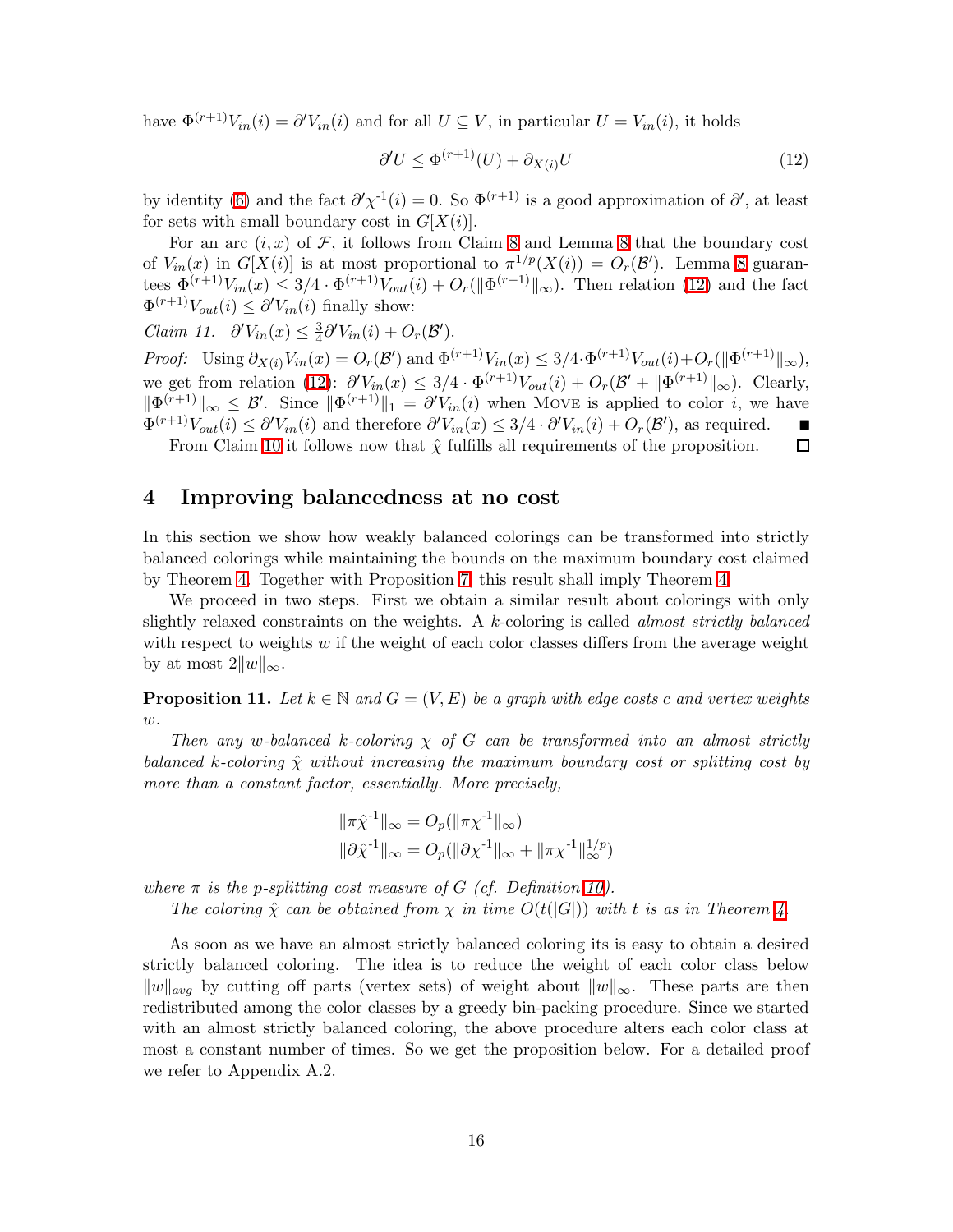Proposition 12. *Let* k *and* G *be as in Proposition [11.](#page-15-1) Then any almost balanced* k*-coloring* χ *can be turned into a strictly balanced* k*-coloring with*

$$
\|\partial \hat{\chi}^{\text{-}1}\|_\infty = O_p(\|\partial \chi^{\text{-}1}\|_\infty + \|\pi\chi^{\text{-}1}\|_\infty^{1/p} + \Delta_c).
$$

*The coloring*  $\hat{\chi}$  *can be obtained from*  $\chi$  *in time*  $O(t(|G|) \log k)$ *, where t is as in Theorem [4.](#page-4-0)* 

Theorem [4](#page-4-0) is implied by the conjunction of Propositions [7,](#page-7-4) [11,](#page-15-1) and [12.](#page-15-2)

*Proof of Theorem [4.](#page-4-0)* If we apply Proposition [7](#page-7-4) with  $\Phi^{(1)} := w$  and  $\Phi^{(2)} := \pi$ , then we obtain a w-balanced coloring  $\chi_1$  such that both the maximum splitting cost  $\|\pi \chi_1^{-1}\|_{\infty}^{1/p}$  and the maximum boundary cost  $\|\partial \chi_1^{-1}\|_{\infty}$  of  $\chi_1$  are at most proportional to  $\sigma_p \cdot (k^{-1/p} \cdot ||c||_p +$  $\Delta_c$ ).

By Proposition [11,](#page-15-1) we can transform  $\chi_1$  into an almost strictly w-balanced coloring  $\chi_2$ with maximum splitting cost and maximum boundary cost fulfilling the same bounds as before.

Finally, Proposition [12](#page-15-2) yields a strictly w-balanced coloring  $\chi_3$  of G with maximum boundary cost  $O_p(\sigma_p \cdot (k^{-1/p} || c ||_p + \Delta_c)$ . Hence it holds  $\partial^k_\infty(G, c) = O_p(\sigma_p \cdot (k^{-1/p} || c ||_p + \Delta_c))$  $\Delta_c$ ).

In the remainder of this section we sketch a proof of Proposition [11.](#page-15-1)

We aim for a recursive algorithm that computes an almost strictly balanced coloring from a weakly balanced k-coloring  $\chi$ , with  $||w\chi^{-1}||_{\infty} \leq M||w||_{avg}$  for some constant M. First, a so called *shrinking procedure* computes from  $\chi$  two colorings  $\chi_0: V_0 \to [k]$  and  $\chi_1: V_1 \to [k]$  of disjoint vertex subsets  $V_0$  and  $V_1$  with  $V_0 \cup V_1 = V$ . The coloring  $\chi_0$ shall be almost strictly balanced and  $\chi_1$  is weakly balanced with  $||w\chi_1^{\text{-}1}||_{\infty} \le M||w|_{V_1}||_{avg}$ . Most importantly, the maximum splitting cost and the maximum boundary cost decrease geometrically when going from coloring  $\chi$  to the "shrunken" coloring  $\chi_1$ .

From coloring  $\chi_1$ , we recursively compute an almost strictly balanced coloring  $\hat{\chi}_1$  of V<sub>1</sub>. Since now both  $\chi_0$  and  $\hat{\chi}_1$  are almost strictly balanced, the weight of each color class in the direct sum  $\chi_0 \oplus \hat{\chi}_1 : V \to [k]$  differs from the average weight by at most  $4||w||_{\infty}$ . So coloring  $\chi_0$  need to be changed only slightly to obtain a coloring  $\tilde{\chi}_0$  such that the direct sum  $\tilde{\chi}_0 \oplus \hat{\chi}_1$  indeed is the desired almost strictly balanced coloring  $\hat{\chi}$  of V.

In order to ensure that the boundary costs do not accumulate in the recursive calls, we need precise bounds on the maximum boundary cost and maximum splitting cost of the colorings  $\chi_0$  and  $\chi_1$ . The following definition captures these (technical) requirements. Roughly speaking, one wants that the maximum boundary cost  $\|\partial \chi_0^{-1}\|_{\infty}$  and the maximum splitting cost  $\|\pi \chi_0^{-1}\|_{\infty}$  of coloring  $\chi_0$  are at most proportional to the respective costs of the original coloring  $\chi$ . The costs  $\|\partial \chi_1^{\{1\}}\|_{\infty}$  and  $\|\pi \chi_1^{\{1\}}\|_{\infty}$  of the coloring  $\chi_1$  should be geometrically less than the respective costs in  $\chi$ . In order to ensure that our recursive algorithm runs in linear time, we require that the size  $|G[V_1]|$  of the graph induced by  $V_1$ is only a constant fraction of  $|G|$ .

<span id="page-16-0"></span>**Definition 13 (Shrinking Procedure).** For  $\epsilon > 0$  and  $M := 1/\epsilon^5$ , let P be a procedure that transforms any weakly balanced k-coloring  $\chi$  of a vertex set  $W \subseteq V$  with

 $||w\chi^{-1}||_{\infty} \leq M \cdot ||w||_{W}||_{avg}$  and  $||w||_{\infty} \leq \epsilon^{5} \cdot ||w||_{W}||_{avg}$ 

into two k-colorings  $\chi_0$  and  $\chi_1$  of disjoint sets  $W_0$  and  $W_1$  with  $W_0 \cup W_1 = W$ .

Then procedure P is called  $\epsilon$ -*shrinking* if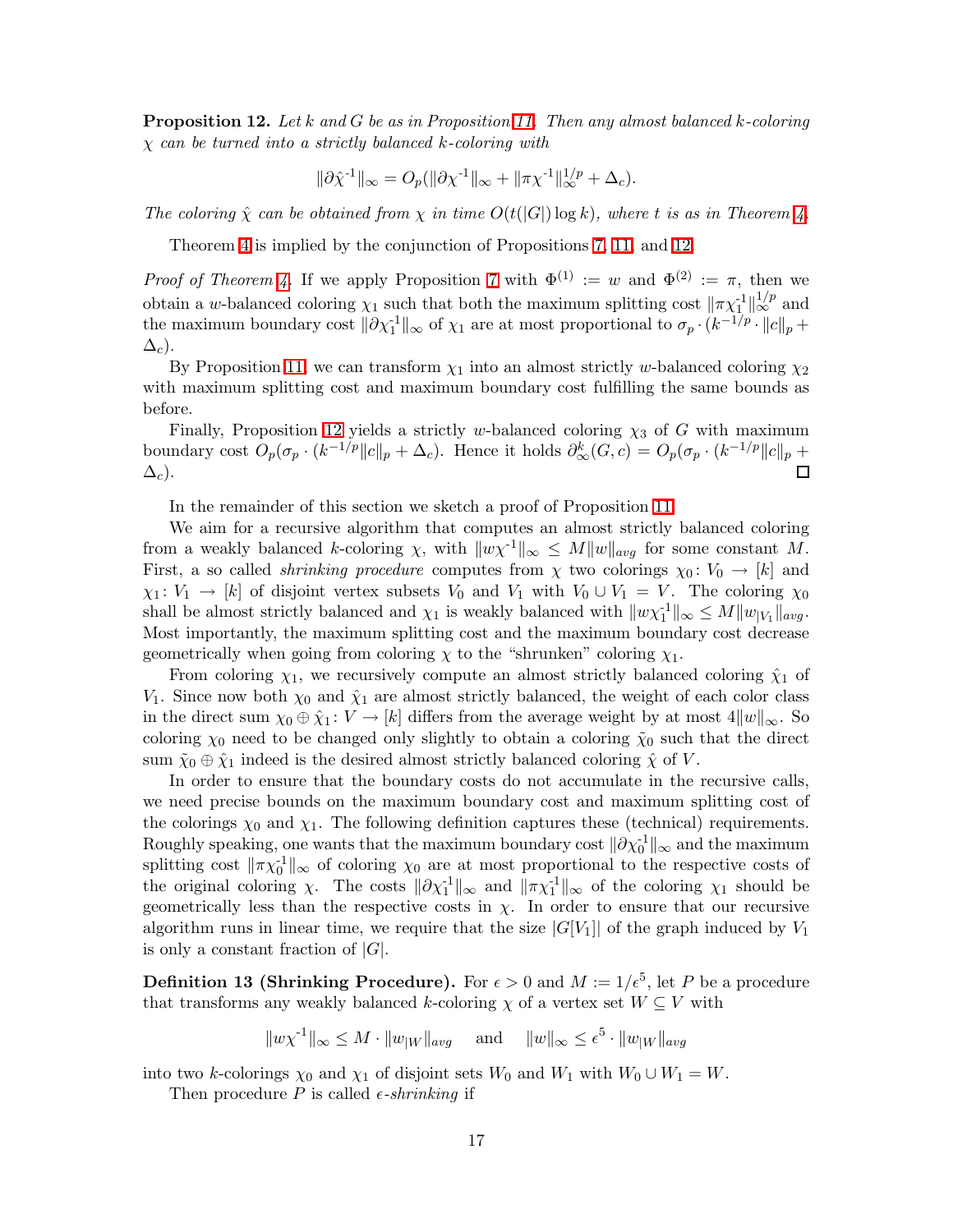- a) coloring  $\chi_0$  is almost strictly balanced with  $w\chi_0^{-1}(i) \epsilon ||w_{|W}||_{avg} \in [0, ||w||_{\infty}]$ , and it holds  $\|\pi \chi_0^{-1}\|_{\infty} = O_M(\|\pi \chi^{-1}\|_{\infty})$ , and also  $\|\partial \chi_0^{-1}\|_{\infty} = O_M(\|\partial \chi^{-1}\|_{\infty} + \|\pi \chi^{-1}\|_{\infty}^{1/p})$ ,
- b) coloring  $\chi_1$  is weakly balanced with  $||w\chi_1^{-1}||_{\infty} \leq M||w_{|W_1}||_{avg}$ , and it holds  $||\pi\chi_1^{-1}||_{\infty} \leq$  $(1 - \epsilon^{10}) \|\pi \chi^{-1}\|_{\infty}$ , and also  $\|\partial \chi_1^{-1}\|_{\infty} \le (1 - \epsilon^{10}) \|\partial \chi^{-1}\|_{\infty} + O_M(\|\pi \chi^{-1}\|_{\infty}^{1/p}),$
- c) it holds  $|G[W_1]| \le (1 \epsilon^{10})|G[W]|$ .

Notice that  $\partial \chi_b^{-1}$  and  $\partial \chi^{-1}$  refer to the boundary costs of the respective color classes with respect to the host graph G (as opposed to  $G[W_b]$  or  $G[W]$ ).

The definition above makes only sense if there are efficient shrinking procedures.

<span id="page-17-0"></span>**Lemma 14.** For sufficiently small  $\epsilon > 0$ , there exist  $\epsilon$ -shrinking procedures that run in *time proportional to*  $t(|G[W]|)$  *when applied to a balanced coloring of*  $G[W]$ *.* 

We can think of our algorithm as a divide-and-conquer algorithm. Then the shrinking procedure divides the problem into two subproblems, where the subproblem corresponding to the coloring  $\chi_0$  is trivial, since  $\chi_0$  is already almost strictly balanced, and the subproblem for coloring  $\chi_1$  is of the same type as for the input coloring  $\chi$  but has reduced complexity, in the sense that the maximum splitting and boundary costs decreased geometrically. We do not know yet how the conquer-phase works, i.e., how to construct a solution for the original problem.

Suppose we obtained an almost strictly balanced coloring  $\hat{\chi}_1$  from the recursive call for  $\chi_1$ . We want to transform the coloring  $\chi_0$  into a coloring  $\tilde{\chi}_0$  such that the direct sum of  $\tilde{\chi}_0$  and  $\chi_1$  is almost strictly balanced. The idea is to uncolor parts of the color classes in  $\chi_0$  until the direct sum with  $\chi_1$  has maximum weight at most  $||w||_{avg}$ . The weight of each part shall be between  $||w||_{\infty}$  and  $2||w||_{\infty}$ . Then these parts are redistributed among the color classes by a greedy bin-packing procedure, so that the direct sum  $\tilde{\chi}_0 \oplus \hat{\chi}_1$  is almost strictly balanced.

With the technical requirements of the lemma below, a straight-forward analysis shows that each color class is changed only constantly often in the conquer-phase and thus the the maximum splitting cost measure or the maximum boundary cost increased by no more than a constant factor (essentially).

<span id="page-17-1"></span>**Lemma 15 (Conquer-Phase).** Let  $\chi_0$  and  $\hat{\chi}_1$  be two k-colorings of disjoint sets  $W_0$  and  $W_1$  with  $W_0 \cup W_1 = W$ . Suppose that  $w\hat{\chi}_1^{-1}(i) \leq ||w_{|W}||_{avg} - ||w||_{\infty}$  for each color  $i \in [k]$ .

*If both*  $w\chi_0^{-1}(i) = ||w_{|W_0}||_{avg} + O(||w||_{\infty})$  *and*  $w\chi_1^{-1}(i) = ||w_{|W_1}||_{avg} + O(||w||_{\infty})$  *for all colors*  $i \in [k]$ , then  $\chi_0$  *can be transformed into a coloring*  $\tilde{\chi}_0$  *such that the direct sum*  $\hat{\chi} = \tilde{\chi}_0 \oplus \hat{\chi}_1$  *is almost strictly balanced.* 

*Neither the maximum splitting cost nor the maximum boundary cost is increased by more than essentially a constant factor; more precisely,*  $\|\pi \tilde{\chi}_0^{-1}\|_{\infty} = O(\|\pi \chi_0^{-1}\|_{\infty})$  *and*  $\|\partial \tilde{\chi}_0^{-1}\|_{\infty} =$  $O(\|\partial \chi_0^{-1}\|_{\infty} + \|\pi \chi_0^{-1}\|_{\infty}^{1/p}).$ 

*The coloring*  $\tilde{\chi}_0$  *can be obtained in time*  $O(t(|G|)).$ 

Assuming Lemma [14](#page-17-0) and Lemma [15,](#page-17-1) a straight-forward analysis of the described "shrink-and-conquer" algorithm proves Proposition [11.](#page-15-1) (Lemma [15](#page-17-1) is also used to handle the base case of the algorithm, i.e., for  $||w||_{\infty} \ge \epsilon^5 ||w_{|W}||_{avg}$  when the  $\epsilon$ -shrinking procedure cannot be applied.)

For proofs of the assumed lemmas [14](#page-17-0) and [15](#page-17-1) we refer to Section [5](#page-18-0) and Appendix A.2, respectively.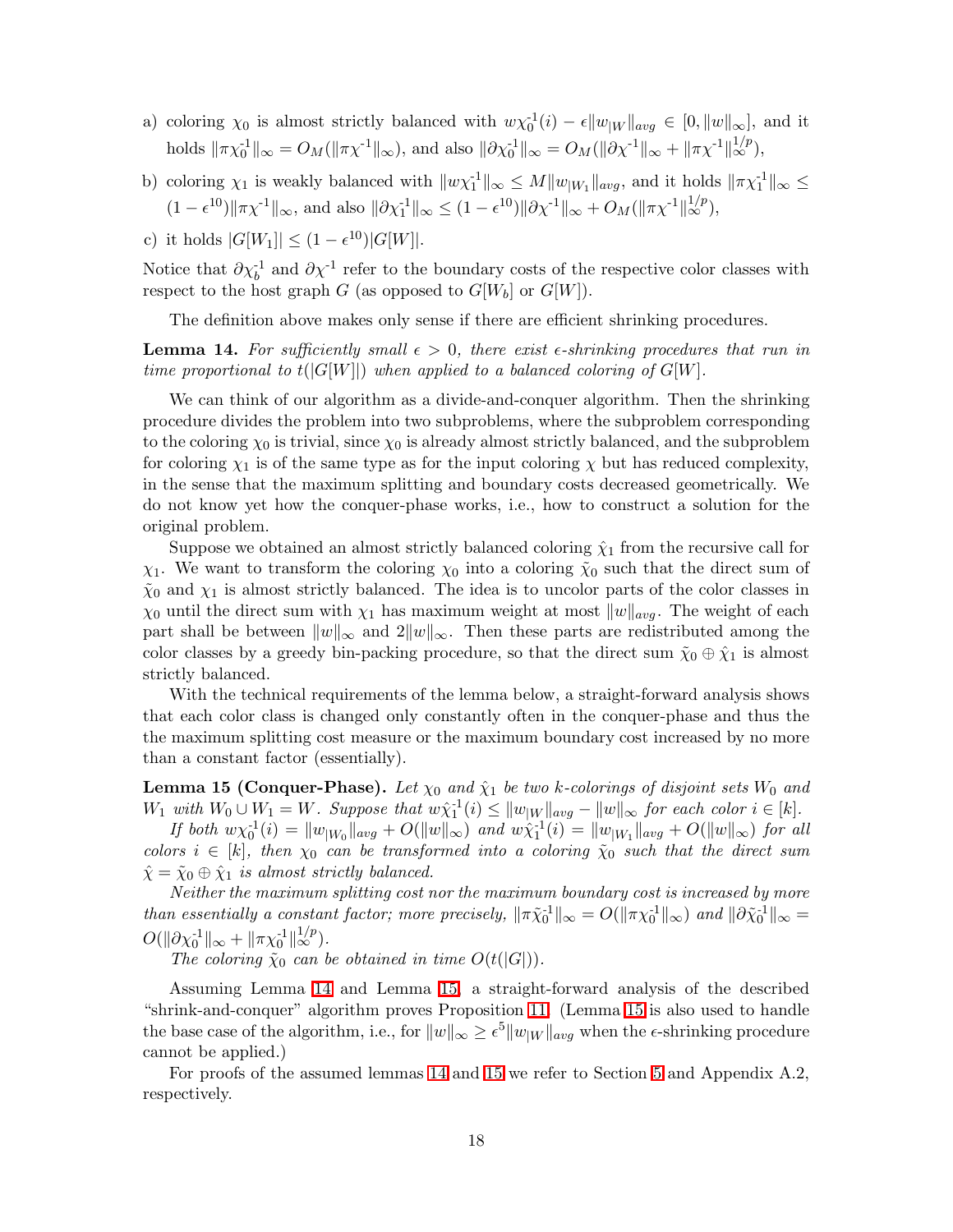*Proof of Proposition [11.](#page-15-1)* We show by induction on the cardinality of W that the coloring χ can be transformed into an almost strictly balanced coloring  $\hat{\chi}$  with  $\|\pi \hat{\chi}^{-1}\|_{\infty} \leq C_1 \|\pi \chi^{-1}\|_{\infty}$ and  $\|\partial \hat{\chi}^{-1}\|_{\infty} \leq C_1 \|\partial {\chi}^{-1}\|_{\infty} + C_2 \|\pi {\chi}^{-1}\|_{\infty}^{1/p}$  for appropriately chosen constants  $C_1, C_2$ . Let  $P$  be an  $\epsilon$ -shrinking procedure from Lemma [14](#page-17-0) for some sufficiently small absolute constant  $\epsilon > 0$ . Notice that  $M := 1/\epsilon^5$  is also an absolute constant.

The base case is  $||w||_{\infty} > \epsilon^5 ||w_{W}||_{avg}$ . Since  $\chi$  is weakly balanced, the maximum weight of  $\chi$  is at most  $M \cdot ||w_{W}||_{avg} \leq M^2 ||w||_{\infty}$ . Hence we can apply Lemma [15](#page-17-1) (with  $W_0 = W$ and  $W_1 = \emptyset$ ) to obtain an almost strictly balanced coloring  $\tilde{\chi}_0$ . The coloring  $\hat{\chi} := \tilde{\chi}_0$ satisfies the requirements of the proposition.

We may now assume  $||w||_{\infty} \leq \epsilon^5 ||w_{|W}||_{avg}$  and  $||w_{|W}||_{avg} > 0$ . Then we can apply our  $\epsilon$ -shrinking procedure P to obtain colorings  $\chi_0$  and  $\chi_1$  of disjoint vertex sets  $W_0$  and  $W_1$ . By induction hypothesis,  $\chi_1$  can be transformed into an almost strictly balanced coloring  $\hat{\chi}_1$  with  $\|\pi\hat{\chi}_1^{-1}\|_{\infty} \leq C_1 \|\pi\chi_1^{-1}\|_{\infty}$  and  $\|\partial\hat{\chi}_1^{-1}\|_{\infty} \leq C_1 \|\partial\chi_1^{-1}\|_{\infty} + C_2 \|\pi\chi_1^{-1}\|_{\infty}^{1/p}$ .

The maximum weight  $||w\hat{\chi}_1^{-1}||_{\infty}$  is bounded by

$$
||w_{|W_1}||_{avg} + 2||w||_{\infty} \le (1 - \epsilon + 3\epsilon^5) ||w_{|W}||_{avg} - ||w||_{\infty}
$$

which is less than the upper bound  $||w_{W}\|_{avg}-||w||_{\infty}$  required by Lemma [15,](#page-17-1) for sufficiently small  $\epsilon$ . Thus, we can apply Lemma [15](#page-17-1) to obtain a coloring  $\tilde{\chi}_0$  such that  $\tilde{\chi}_0 \oplus \hat{\chi}_1$  is almost strictly balanced.

The maximum  $\pi$ -weight of  $\hat{\chi} := \tilde{\chi}_0 \oplus \hat{\chi}_1$  is at most  $\|\pi \hat{\chi}_1^{-1}\|_{\infty} + \|\pi \tilde{\chi}_0^{-1}\|_{\infty} \leq C_1 \|\pi \chi_1^{-1}\|_{\infty} +$  $O(\|\pi \chi^{-1}\|_{\infty})$ . Since P is  $\epsilon$ -shrinking, it holds  $\|\pi \chi_1^{-1}\|_{\infty} \leq z \|\pi \chi^{-1}\|_{\infty}$  for  $z := (1 - \epsilon^{10})$  and therefore we have

$$
\|\pi \hat{\chi}^{-1}\|_{\infty} \leq (z \cdot C_1 + O(1)) \|\pi \chi^{-1}\|_{\infty} \leq C_1 \|\pi \chi^{-1}\|_{\infty}
$$

for sufficiently large  $C_1$ .

Similarly, the maximum boundary cost of  $\hat{\chi}$  is at most  $C_1 \cdot (z||\partial \chi^{-1}||_{\infty} + O(||\pi \chi^{-1}||_{\infty}^{1/p}) +$  $C_2 \cdot (z^{1/p} \cdot \|\pi \chi^{-1}\|_{\infty}) + O(\|\partial \chi^{-1}\|_{\infty} + \|\pi \chi^{-1}\|_{\infty}^{1/p}).$  It holds

$$
\|\partial \hat{\chi}^{-1}\|_{\infty} \leq (z \cdot C_1 + O(1)) \|\partial \chi^{-1}\|_{\infty} + (z^{1/p} \cdot C_2 + O(C_1 + 1)) \|\pi \chi^{-1}\|_{\infty}^{1/p} \leq C_1 \|\partial \chi^{-1}\|_{\infty} + (z^{1/p}C_2 + O(C_1)) \|\pi \chi^{-1}\|_{\infty}^{1/p}
$$

for sufficiently large  $C_1$ . Then if  $C_2$  is large enough relative to  $C_1$ , the maximum boundary cost of  $\hat{\chi}$  is at most  $C_1 \cdot ||\partial \chi^{-1}||_{\infty} + C_2 \cdot ||\pi \chi^{-1}||_{\infty}^{1/p}$ .

The claimed running time  $O(t(|G|))$  follows from the facts that t is a linear function and that the size of the considered graph decreases by a constant factor with each application of the shrinking procedure. □

### <span id="page-18-0"></span>5 Shrinking procedure

In this section we show Lemma [14.](#page-17-0) Let  $\epsilon > 0$  be a sufficiently small absolute constant. The precise value of  $\epsilon$  is not important. For convenience, we write  $M := \epsilon^5$ ,  $\Psi := w$ ,  $\Phi^{(1)} := \pi$ , and  $\Phi^{(2)} := \deg_W$ , where  $\deg_W(v)$  is the degree of v in  $G[W]$ . Notice that  $\Phi^{(2)}(W_1) \leq (1 - \epsilon^{10}) \Phi^{(2)}(W)$  implies  $|G[W_1]| \leq (1 - \epsilon^{10}) |G[W]|$  for all vertex sets  $W_1 \subseteq W$ .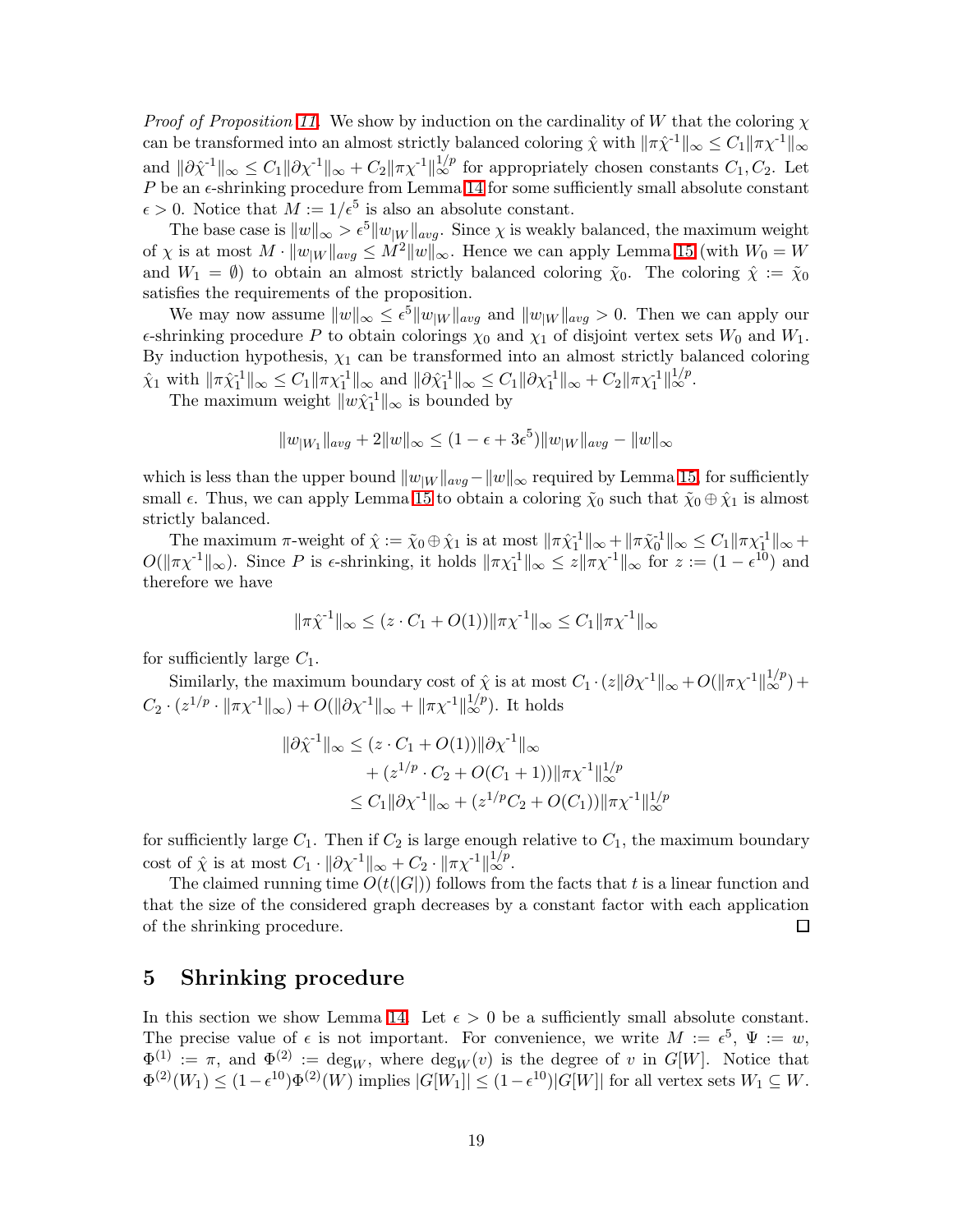In the following we assume  $\|\Psi\|_{\infty} \leq \epsilon^{5} \Psi^*$ , where  $\Psi^* := \Psi(W)/k$  is the average weight of a color class in coloring  $\chi: W \to [k]$ . We need the corollaries below for our proof of Lemma [14.](#page-17-0) (For the proof and lemma of the corollaries we refer to Appendix A.1.)

A vertex set U with  $\Psi$ -weight  $\Theta(M \cdot \Psi^*)$  can be partitioned into about  $\Theta(M/\epsilon)$  parts, each of Ψ-weight  $\Theta(\epsilon \Psi^*)$ . An averaging argument shows that for one of these parts, X say, all three  $\Phi^{(1)}(X)$ ,  $\Phi^{(2)}(X)$ , and  $\partial(X)$  are small – at most an  $O(\epsilon/M)$ -fraction:

<span id="page-19-0"></span>Corollary 16. For every  $U \subseteq V$  with  $M/2 \leq \Psi(U)/\Psi^* \leq M$ , there exists a subset X of U with  $\partial_U X = O_M(\pi^{1/p}(U))$  and  $\epsilon \leq \Psi(X)/\Psi^* \leq 3\epsilon$  such that

$$
\Phi^{(j)}(X) \le (18\epsilon/M) \cdot \Phi^{(j)}(U)
$$

$$
\partial X \le (18\epsilon/M) \cdot \partial U + O_M(\pi^{1/p}(U))
$$

Analogous to the corollary above:

<span id="page-19-1"></span>**Corollary 17.** For every  $U \subseteq V$  with  $1/2 \leq \Psi(U)/\Psi^* \leq M$ , there exists a subset X of U with  $\partial_U X = O_M(\pi^{1/p}(U))$  *and*  $\epsilon \leq \Psi(X)/\Psi^* \leq 3\epsilon$  *such that* 

$$
\Phi^{(j)}(X) \le 18\epsilon \cdot \Phi^{(j)}(U),
$$
  

$$
\partial X \le 18\epsilon \cdot \partial U + O_M(\pi^{1/p}(U))
$$

Somehow dual to the preceding corollaries. A vertex set  $U$  is partitioned into at most  $9\Psi(U)/(\epsilon \cdot \Psi^*)$  parts, each of  $\Psi$ -weight about  $\epsilon/9 \cdot \Psi^*$ . Among these parts, let  $X_1, X_2, X_3$ be the parts with maximum  $\Phi^{(1)}$ -,  $\Phi^{(2)}$ , and  $\partial$ -weight, respectively. Then for the union  $X = X_1 \cup X_2 \cup X_3$ , all three  $\Phi^{(1)}(X)$ ,  $\Phi^{(2)}(X)$  and  $\partial(X)$  are large – at least a  $(\epsilon/9 \cdot \Psi^*/\Psi(U))$ fraction.

<span id="page-19-2"></span>Corollary 18. For every  $U \subseteq V$  with  $\epsilon \leq \Psi(U)/\Psi^* \leq M$ , there exists a subset X of U *with*  $\partial_U X = O_M(\pi^{1/p}(U))$  *and*  $\epsilon \leq \Psi(X)/\Psi^* \leq \epsilon + ||\Psi||_{\infty}/\Psi^*$  *such that* 

$$
\Phi^{(j)}(U \setminus X) \le (1 - \epsilon/9 \cdot \frac{\Psi^*}{\Psi(U)}) \cdot \Phi^{(j)}(U),
$$
  

$$
\partial(U \setminus X) \le (1 - \epsilon/9 \cdot \frac{\Psi^*}{\Psi(U)}) \cdot \partial U + O_M(\pi^{1/p}(U))
$$

Now we are armed to show Lemma [14.](#page-17-0) We remark that sets  $X$  as in the corollaries above can be obtained in time  $O_M(t(|G[U]|)).$ 

*Proof of Lemma [14.](#page-17-0)* We are given a coloring  $\chi$  of a vertex set  $W \subseteq V$  with  $\|\Psi\chi^{-1}\|_{\infty} \leq$  $M\Psi^*$  Our aim is to find two k-coloring  $\chi_0$  and  $\chi_1$  with each vertex of W being colored in exactly one of two colorings, such that  $\chi_0$  is almost strictly Ψ-balanced and  $\chi_1$  is weakly balanced with  $\|\Psi\chi_1^{\text{-}1}\|_{\infty} \leq M \cdot \|\Psi\chi_1^{\text{-}1}\|_{avg}$ .

First, we transform coloring  $\chi$  into a coloring  $\tilde{\chi}$  with maximum Ψ-weight at most  $M/2 \cdot \Psi^*$  and minimum  $\Psi$ -weight at least  $\epsilon \cdot \Psi^*$ . This transformation is done by moving parts generated by Corollary [16](#page-19-0) and [17](#page-19-1) from "heavy" color classes to "light" color classes. Then Corollary [18](#page-19-2) can be applied to each color class  $\tilde{\chi}^1(i)$ . The corollary yields sets  $X_i \subseteq \tilde{\chi}^{-1}(i)$  with  $\Psi(X_i)$  at least  $\epsilon \Psi^*$  and at most this value plus  $\|\Psi\|_{\infty}$ . Hence, the restriction of  $\tilde{\chi}$  to the union  $W_0$  of the sets  $X_1$  to  $X_k$  is an almost strictly balanced coloring. So we can define  $\chi_0 := \tilde{\chi}_{|W_0}$ . On the other hand, the restriction of  $\tilde{\chi}$  to the complement  $W_1 := W \setminus W_0$  is a coloring with maximum  $\Psi$ -weight at most  $M/2 \cdot \Psi^*$ . It is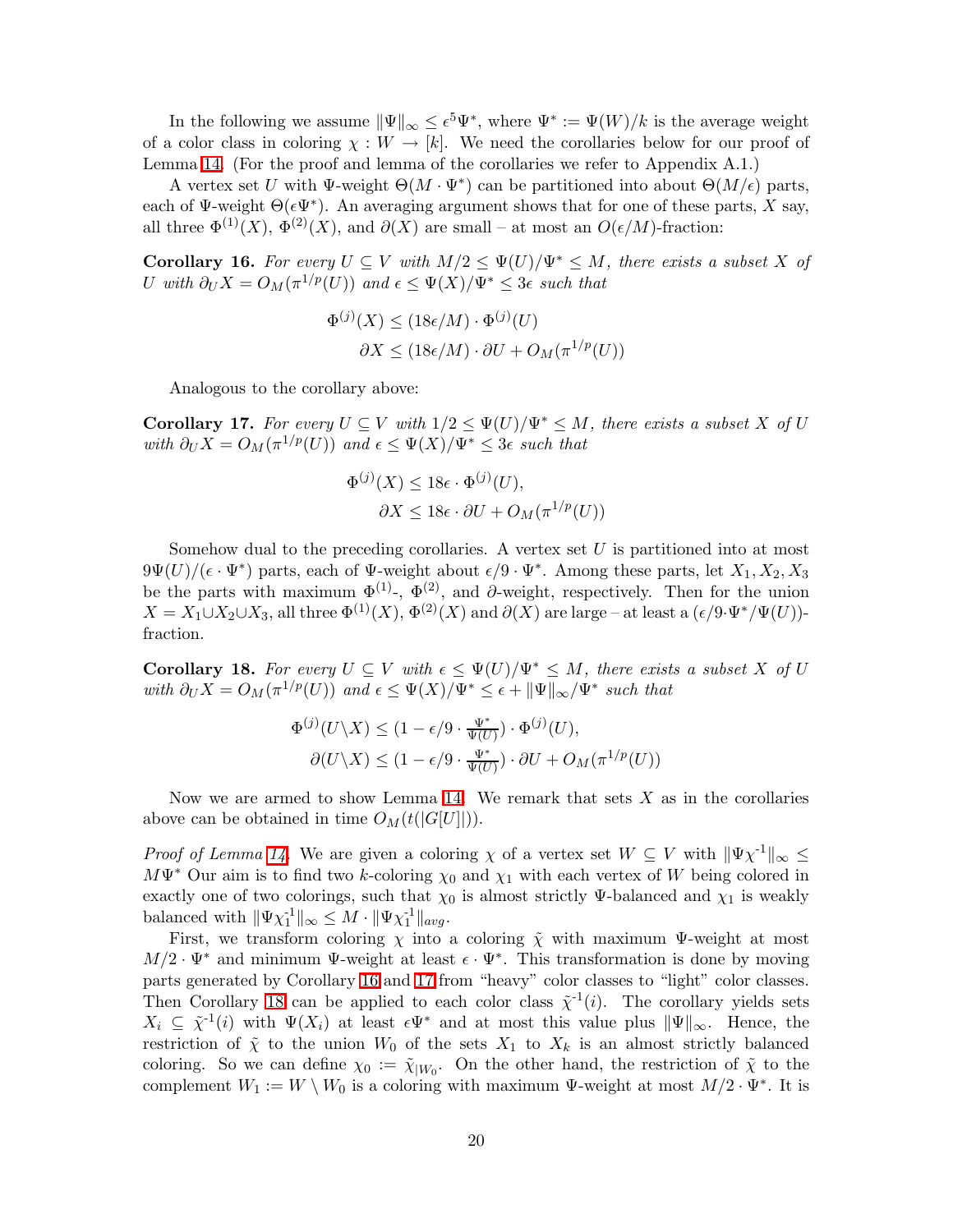not difficult to check that  $M/2 \cdot \Psi^* \leq M \cdot \Psi(W_1)/k$  (cf. Claim [1\)](#page-21-0). So coloring  $\chi_1 := \tilde{\chi}_{|W_1|}$ fulfills  $\|\Psi \tilde{\chi}_1^{-1}\|_{\infty} \leq M \cdot \|\Psi \chi_1^{-1}\|_{avg}$ .

We need to ensure that the construction of  $\tilde{\chi}$  does not increase the  $\Phi^{(j)}$ -weight of color classes by more than a small fraction of  $\|\Phi^{(j)}\chi^{-1}\|_{\infty}$ . Otherwise, Corollary [18](#page-19-2) could not guarantee  $\|\Phi^{(j)}\chi_1^{1}\|_{\infty} \leq (1-\epsilon^{10})\|\Phi^{(j)}\chi_1^{1}\|_{\infty}$  as required by the lemma. Similarly, the construction should not increase the boundary costs of color classes by too much.

The idea for constructing  $\tilde{\chi}$  is as follows. We start with  $\tilde{\chi} = \chi$ . First the maximum Ψ-weight of  $\tilde{\chi}$  is reduced to  $M/2 \cdot \Psi^*$ . For color classes  $\tilde{\chi}^{-1}(i)$  with Ψ-weight larger than  $M/2 \cdot \Psi^*$ , we uncolor subsets  $X \subseteq \tilde{\chi}^{-1}(i)$  as in Corollary [16](#page-19-0) and store these sets in a data structure called *Buffer*  $\subseteq 2^W$ . The corollary ensures that all parts  $X \in B\mathit{u}$  have Ψ-weight about  $\epsilon \Psi^*$  but only very small  $\Phi^{(j)}$ -weight. Then the minimum Ψ-weight of  $\tilde{\chi}$  is increased to  $\epsilon \Psi^*$ . If *Buffer* had enough elements, we could simply assign one part  $X \in \text{Buffer}$  to each color class with  $\Psi$ -weight less than  $\epsilon \Psi^*$ . Otherwise, we have to use Corollary [17](#page-19-1) to generate more parts (from color classes with  $\Psi$ -weight at least  $\Psi^*/2$ ). Note that the parts generated by this corollary are  $M$  times more costly than the parts generated by Corollary [16.](#page-19-0) In case that *Buffer* contained more elements than there were color classes with weight below  $\epsilon \Psi^*$ , we distribute the remaining parts of *Buffer* greedily among the color classes. An important observation about our construction that if we assigned more than one part  $X$  to a color class, then all theses parts are as in Corollary [16.](#page-19-0)

It remains to give a detailed description of the shrinking procedure. As indicated before, we start with  $\tilde{\chi} = \chi$ . For convenience, we subdivide the procedure into three phases (subroutines) CUTDOWN, ADDTO and REDUCEBUFFER.

The procedure CUTDOWN is used to reduce the  $\Psi$ -weight of a color class by a constant fraction of  $\Psi^*$ . The algorithm will iterate this procedure until each color class of  $\tilde{\chi}$  has weight at most  $M/2 \cdot \Psi^*$ .

**Procedure** CUTDOWN (color  $i \in [k]$ )

- // Precondition:  $M/2 \cdot \Psi^* < \Psi \tilde{\chi}^{-1}(i) \leq M \cdot \Psi^*$
- (1.) Compute a subset X of  $\tilde{\chi}^{-1}(i)$  with  $\epsilon \leq \Psi(X)/\Psi^* \leq 3\epsilon$  as in Corollary [16](#page-19-0)
- (2.) Uncolor all vertices of X in  $\tilde{\chi}$
- (3.) Insert set X into *Buffer*

The procedure ADDTO increases the Ψ-weight of color class by assigning a part  $X \subseteq W$ to it. Either part X is an element of *Buffer*, or X is a subset of some color class  $\tilde{\chi}^{-1}(j)$  as in Corollary [17.](#page-19-1) When procedure ADDTO is iterated appropriately, we yield a coloring  $\tilde{\chi}$ with each color class having  $\Psi$ -weight at least  $\epsilon \Psi^*$ .

**Procedure** ADDTO (color  $j \in [k]$ )

```
// Precondition: 
$$
\Psi \tilde{\chi}^{-1}(j) < \epsilon \cdot \Psi^*
$$
\n(1.) If  $Bu\text{ffer} = \emptyset$ ,\nthen let i be a color with  $\Psi \tilde{\chi}^{-1}(i) \ge \Psi^*/2$ ,\ncompute a subset X of  $\tilde{\chi}^{-1}(i)$  with\n $\epsilon \le \Psi(X)/\Psi^* \le 3\epsilon$  as in Corollary 17,\nelse\nlet X be an arbitrary element of Buffer,
```

and remove X from *Buffer*

 $(2.)$  Paint all vertices in X with color j.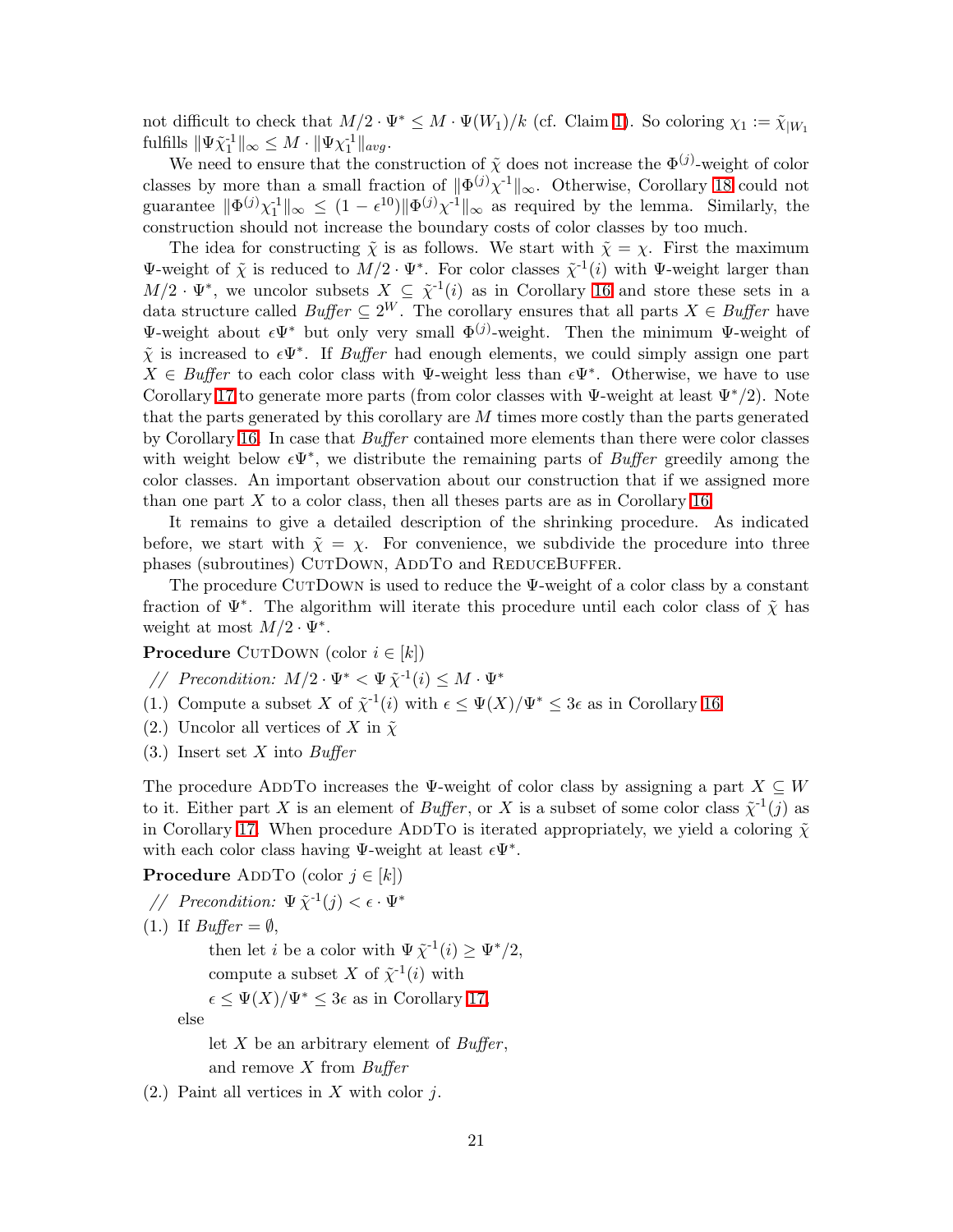Finally, the procedure REDUCEBUFFER is used to empty the buffer in case that *Buffer* contained more elements than there were color classes with weight below  $\epsilon \Psi^*$ . A part  $X \in$  *Buffer* is simply assigned to a color class with at most average  $\Psi$ -weight.

Procedure REDUCEBUFFER ()

- *// Precondition: Buffer*  $\neq \emptyset$
- (1.) Remove some part X from the *Buffer* .
- (2.) Let  $j \in [k]$  be a color with  $\Psi \tilde{\chi}^{-1}(j) \leq \Psi^*$
- $(3.)$  Paint all vertices in X with color j.

Now our shrinking procedure reads as follows.

**Procedure** SHRINK (coloring  $\chi: W \to [k]$ )

- *// Precondition:*  $\|\Psi \chi^{-1}\|_{\infty} \leq M \Psi^*$
- (1.) Start with  $\tilde{\chi} \leftarrow \chi$ , and  $\text{Buffer} \leftarrow \emptyset \subseteq 2^W$ .
- (2.) As long as  $\exists$  a color *i* with  $\Psi \tilde{\chi}^{-1}(i) > M/2 \cdot \Psi^*$ , do Cur $Down(i)$ .
- (3.) For every color i with  $\Psi \tilde{\chi}^{-1}(i) < \epsilon \Psi^*$ ,

do ADDTO  $(i)$ .

- (4.) Until  $Buffer = \emptyset$ , do ReduceBuffer ().
- *// Assert:*  $\tilde{\chi}$  *is a total coloring of* W *with*  $\epsilon \Psi^* \leq \Psi \tilde{\chi}^{-1}(i) \leq M/2 \cdot \Psi^*$  for all  $i \in [k]$ .
- (5.) For each color  $i \in [k]$ , compute a subset  $X_i$  of  $\tilde{\chi}^{-1}(i)$  as in Cor. [18](#page-19-2) with  $\epsilon \Psi^* \leq \Psi(X_i) \leq \epsilon \Psi^* + \|\Psi\|_{\infty}$ .
- (6.) Set  $W_0 := X_1 \cup \ldots \cup X_k$  and  $W_1 := W \setminus W_0$ .
- (7.) Return the colorings  $\chi_0 := \tilde{\chi}_{|W_0}$  and  $\chi_1 := \tilde{\chi}_{|W_1}$ .

The assertion before step (5.), which is easily seen to hold, and the fact  $\Psi(X_i) - \epsilon \Psi^* \in$  $[0, \|\Psi\|_{\infty}] \subseteq [0, \epsilon^5 \Psi^*]$  imply the claim below (for sufficiently small  $\epsilon$ ).

<span id="page-21-0"></span>*Claim 1.* If  $\chi_0$  and  $\chi_1$  are the colorings computed by SHRINK  $(\chi)$ , then  $\chi_0$  is almost strictly balanced with  $\epsilon \Psi^* \leq \Psi \chi_0^{-1}(i) = \Psi(X_i) \leq \epsilon \Psi^* + \|\Psi\|_{\infty}$  and  $\chi_1$  satisfies  $\|\Psi \chi_1^{-1}\|_{\infty} \leq M \cdot \Psi_1^*$ , where  $\Psi_1^* := \Psi(W_1)/k$  is the average  $\Psi$ -weight of a k-coloring of  $W_1$ .

*Proof:* By construction, coloring  $\chi_0$  fulfills the claim. To see that the claim holds for  $\chi_1$ , we observe  $\Psi(W_1)/k \ge \Psi(W)/k - \epsilon \Psi^* - \|\Psi\|_{\infty}$ . So it holds  $\Psi_1^* \ge (1 - \epsilon - \epsilon^5) \Psi^*$ , and therefore  $\|\Psi\chi_1^{\{1\}}\|_{\infty} \leq M/2 \cdot \Psi^* \leq M\Psi_1^*$  for all sufficiently small  $\epsilon > 0$ .

The next claim observes a simple but crucial property of the algorithm. The colors are naturally divided into donators and receivers. Formally, let  $Source \subseteq [k]$  be the set of colors *i* with  $\chi^{-1}(i) \setminus \tilde{\chi}^{-1}(i) \neq \emptyset$ , and *Sink*  $\subseteq [k]$  be the set of colors *j* with  $\tilde{\chi}^{-1}(j) \setminus \chi^{-1}(j) \neq \emptyset$ .

Clearly, *Source* consists exactly of the colors for which we called procedure CUTDOWN, or that were selected in step (1.) of ADDTO. Similarly, *Sink* consists of all colors for which we called procedure ADDTO, or that were selected in step  $(2.)$  of REDUCEBUFFER. For sufficiently small  $\epsilon$ , no color can be both a source and a sink:

<span id="page-21-1"></span>*Claim 2. Source*  $\cap$  *Sink* =  $\emptyset$ 

*Proof:* We distinguish two cases.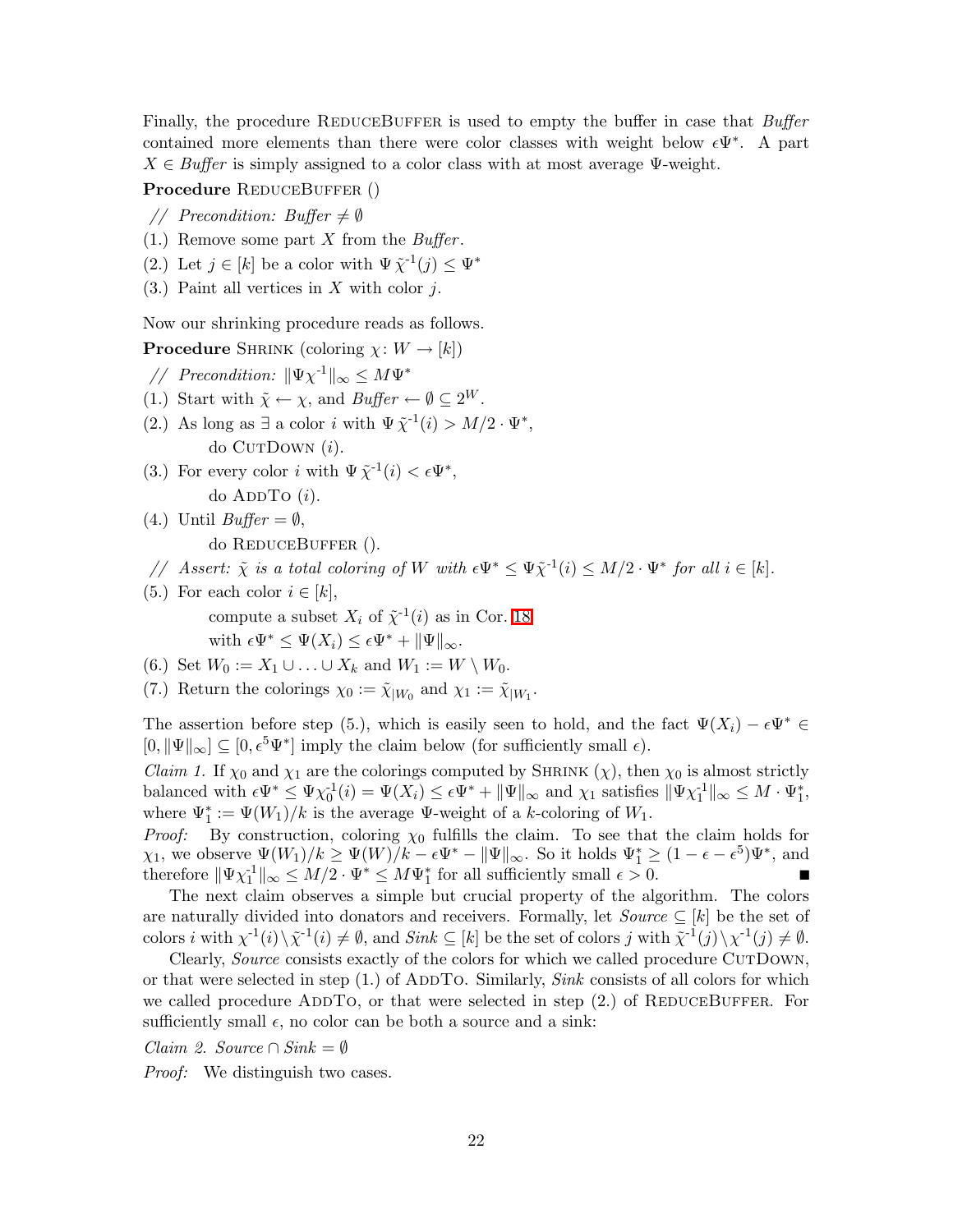First, we consider the case that CUTDOWN created more *Buffer*-parts than were used by ADDTO – so REDUCEBUFFER was called at least once. Then *Source* consists only of those colors  $i \in [k]$  for which CUTDOWN(i) has been called. Hence for all colors  $i \in Source$ .

$$
\Psi \tilde{\chi}^{-1}(i) \ge (M/2 - 3\epsilon)\Psi^* > \Psi^*
$$

is an invariant of the algorithm. From this invariant it follows that *Source* contains no color  $j \in [k]$  for which ADDTO(j) was called or that was selected in step (2) of procedure ReduceBuffer. So, *Source* and *Sink* are disjoint sets.

In the case that REDUCEBUFFER was never called by the algorithm, *Sink* consists only of those colors  $j \in [k]$  for which ADDTO(j) was called. So for all colors  $j \in Sink$ ,

$$
\Psi\tilde\chi^{\text{-}1}(j)\leq (\epsilon+3\epsilon)\Psi^*<\Psi^*/2
$$

is an invariant of the algorithm. This invariant implies that *Source* cannot contain a color  $i \in [k]$  for which CUTDOWN(*i*) was called or that was selected in step (1) of procedure ADDTO. Therefore, *Source* and *Sink* must be mutually exclusive. ADDTO. Therefore, *Source* and *Sink* must be mutually exclusive.

Based on Claim [2,](#page-21-1) we show bounds on the  $\Phi^{(j)}$ -weight and boundary cost of the color classes in  $\tilde{\chi}$ . These bounds will imply that the maximum  $\Phi^{(j)}$ -measure and the maximum boundary cost of both  $\chi_0$  and  $\chi_1$  are as required by the lemma.

Consider any source color  $i \in Source$ . Every time when its color class is changed by the algorithm, the Ψ-weight of  $\tilde{\chi}^{-1}(i)$  decreases by at least  $\epsilon \Psi^*$ . Since the initial weight is at most  $M \cdot \Psi^*$ , there can be at most  $M/\epsilon$  such changes. Thus, the increase of  $\partial \tilde{\chi}^{-1}(i)$ is bounded by  $M/\epsilon \cdot O_M(\pi^{1/p}(\chi^{-1}(i))) = O_M(\|\pi\chi^{-1}\|_{\infty}^{1/p})$ , because each applied cut has cost  $O_M(\pi^{1/p}(\tilde{\chi}^{-1}(i)))$ . This observation shall imply that for the analysis of our shrinking algorithm, the boundary cost function  $\partial$  behaves like one of the vertex measures  $\Phi^{(j)}$ modulo additive terms of order  $\|\pi \chi^{-1}\|_{\infty}^{1/p}$ . So we restrict ourselves in the following to show the requirements of the lemma only for  $\Phi^{(j)}$ . The arguments for  $\partial$  are analogous.

Consider a non-sink color i, and let  $U = \tilde{\chi}^{-1}(i)$  be its color class in step (5.) of procedure SHRINK. By the assertion before step (5.), it holds  $\Psi^*/\Psi U \geq 2/M$ . Thus  $\chi_1^{-1}(i) = U \setminus X_i$  has  $\Phi^{(j)}$ -weight at most  $(1 - \frac{2\epsilon}{9M})\Phi^{(j)}(U) \leq (1 - \epsilon^{-10})\Phi^{(j)}(U)$  by Corol-lary [18.](#page-19-2) Since the considered color *i* is not a *Sink*, we have  $\Phi^{(j)}\tilde{\chi}^{-1}(i) \leq ||\Phi^{(j)}\chi^{-1}||_{\infty}$ throughout the algorithm. So  $\Phi^{(j)} \chi_1^{-1}(i)$  is as required for  $i \notin Sink$ .

*Claim 3.* For non-sink colors i and all  $j \in [r]$ , it holds  $\Phi^{(j)} \chi_0^{-1}(i) \leq ||\Phi^{(j)} \chi^{-1}||_{\infty}$  and  $\Phi^{(j)} \chi_1^{-1}(i) \leq (1 - \epsilon^{10}) \|\Phi^{(j)} \chi^{-1}\|_{\infty}$ 

To show the corresponding claim for sink colors, we need to estimate the  $\Phi^{(j)}$ -weight of the parts  $X \subseteq W$  that get transferred from *Source* colors to *Sink* colors.

Two types of parts are considered by the algorithm. By Corollary [16,](#page-19-0) we have for any part X that gets inserted into *Buffer*,

<span id="page-22-0"></span>
$$
\Phi^{(j)}(X) \le 18\epsilon/M \cdot \|\Phi^{(j)}\chi^{-1}\|_{\infty},\tag{13}
$$

<span id="page-22-1"></span>and by Corollary [17,](#page-19-1) any parts  $X$  that is painted in step  $(2.)$  of procedure ADDTO satisfies

$$
\Phi^{(j)}(X) \le 18\epsilon \cdot \|\Phi^{(j)}\chi^{-1}\|_{\infty}.\tag{14}
$$

Since the parts of the second type are much more expensive (in terms of  $\Phi^{(j)}$ -weight) than the parts of the first type only the following observations allows us to derive the required bound on  $\Phi^{(j)} \chi_1^{-1}(i)$  for  $i \in Sink$ .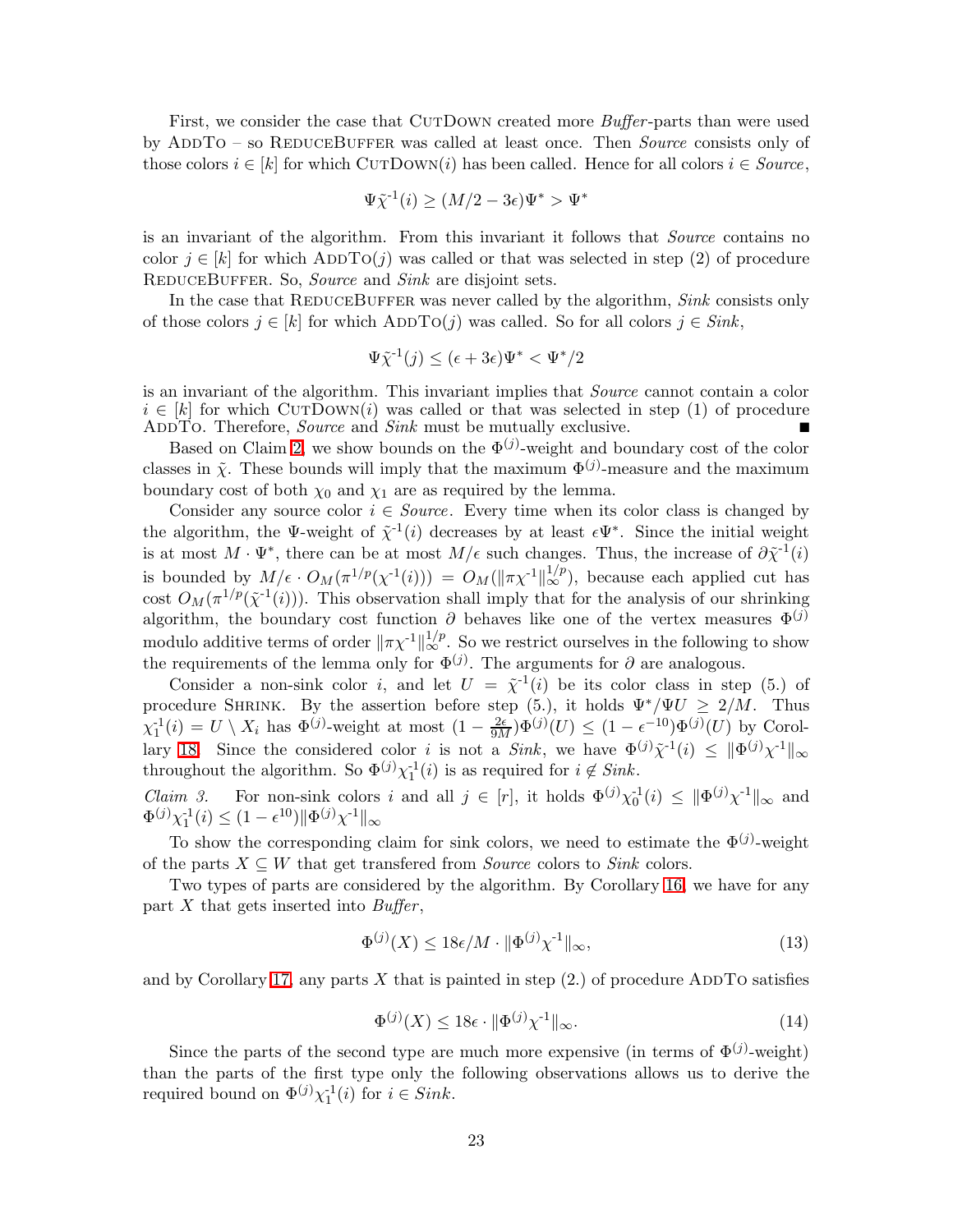*Key-Observation:* For a sink color i, either a) all received parts are of the first type, or b) throughout the algorithm color *i* received only one part and hence  $\Psi \tilde{\chi}^{-1}(i) \leq \epsilon \Psi^* + 3\epsilon \Psi^*$ , because this parts had  $\Psi$ -weight at most  $3\epsilon \Psi^*$ .

We show the required bound on  $\Phi^{(j)} \chi_1^{-1}(i)$  by distinguishing these two cases.

*Case a):* It is an invariant of the algorithm that sink colors have color classes of Ψweight at most  $\Psi^* + 3\epsilon \Psi^* \leq 2\Psi^*$ . And since each received part has  $\Psi$ -weight at least  $\epsilon \Psi$ , a sink color *i* can receive no more than  $2/\epsilon$  parts. In the current case, all of these parts have  $\Phi^{(j)}$ -weight at most  $18\epsilon/M \cdot ||\Phi^{(j)}\chi^{-1}||_{\infty}$ . Hence in step (5.) of procedure SHRINK, it holds  $\Phi^{(j)}(U) \leq (1+36/M)\|\Phi^{(j)}\chi^{-1}\|_{\infty}$  for the *i*-th color class  $U = \tilde{\chi}^{-1}(i)$ . Since  $\Psi^*/\Psi(U) \geq 1/2$ , we have by Corollary [18](#page-19-2)

$$
\Phi^{(j)}(U \setminus X_i) / \|\Phi^{(j)}\chi^{-1}\|_{\infty} \le (1 - \epsilon/18)(1 + 36\epsilon^5) \le 1 - \epsilon^{10}
$$

for sufficiently small  $\epsilon > 0$ . Thus the  $\Phi^{(j)}$ -weight of  $\chi_1^{-1}(i) = U \setminus X_i$  is as required by the lemma.

*Case b)*: By our key observation, we have  $\Psi^* / \Psi(U) \geq 1/4\epsilon$  for the *i*-th color class  $U = \tilde{\chi}^{-1}(i)$  at the end of procedure SHRINK. It also holds  $\Phi^{(j)}(U) \leq (1+18\epsilon) \|\Phi^{(j)}\chi^{-1}\|_{\infty}$ , since only one part was received by color  $i$  in the course of the algorithm. By Corollary [18,](#page-19-2) the  $\Phi^{(j)}$ -weight of  $\chi_1^{-1}(i) = U \setminus X_i$  satisfies for sufficiently small  $\epsilon > 0$ ,

$$
\Phi^{(j)}(U \setminus X_i) / \|\Phi^{(j)}\chi^{-1}\|_{\infty} \le (1 - \frac{\epsilon}{9} \cdot \frac{1}{4\epsilon})(1 + 18\epsilon) \le 1 - \epsilon^{10}
$$

This case distinction showed for every  $i \in Sink$ :

*Claim 4.*  $\Phi^{(j)} \chi_1^{-1}(i) \leq (1 - \epsilon^{10}) ||\Phi^{(j)} \chi_1^{-1}||_{\infty}$ .

The discussion for case a) above, implies that any sink color  $i$  receives at most con-stantly many parts. Then it follows from relations [\(13\)](#page-22-0) and [\(14\)](#page-22-1), that  $\Phi^{(j)} \chi_1^{-1}(i)$  =  $O_M(||\Phi^{(j)}\chi^{-1}||_{\infty}).$ 

The fact that any color class is altered only constantly often also shows that the algorithm can be implemented to run in time  $O_M(t(|G[W]|))$ , provided that appropriate data structures are used. For example in step  $(2.)$  of procedure SHRINK, the colors with  $\Psi \tilde{\chi}^{-1}(i) > M/2 \cdot \Psi^*$  should be maintained by a stack, so that such colors can be found in constant time.  $\Box$ 

### <span id="page-23-0"></span>6 Splittability of grid graphs

For the case of unit-costs, many graph classes like fixed-minor free graphs and finite element meshes have bounded p-splittability for some  $p > 1$  (cf. Appendix [A.3,](#page-35-0) Remark [36\)](#page-35-2). In case of arbitrary edge costs, only planar graphs were known to have splitting sets of low costs.

There is a naive way to generalize existing splittability results for the unit costs case to the case of arbitrary edge costs. Obviously, it holds  $\sigma_p(G,c) \leq \sigma_p(G,\mathbb{1}) \cdot ||c||_{\infty} \cdot ||1/c||_{\infty}$ for every graph  $G = (V, E)$  and arbitrary edge costs  $c: E \to \mathbb{R}_{>0}$  (assuming without loss of generality  $c(e) > 0$  for all edges  $e \in E$ ). In this section, we show that the situation for d-dimensional "grid graphs" is better. A *grid graph* in a d-dimensional space is a graph  $G = (V, E)$  with  $V \subseteq \mathbb{Z}^d$  and  $\|\mathbf{x} - \mathbf{y}\|_1 = 1$  for all edges  $\{\mathbf{x}, \mathbf{y}\} \in E$ . The theorem of this section implies that  $\sigma_p(G,c) = O_d(\log^{1/d}(\phi) \cdot \sigma_p(G, \mathbb{F}))$  if G is a d-dimensional grid,  $p = d/(d-1)$  and  $\phi := ||c||_{\infty} \cdot ||1/c||_{\infty}$  is the ratio of the maximum cost of an edge to the minimum cost of an edge.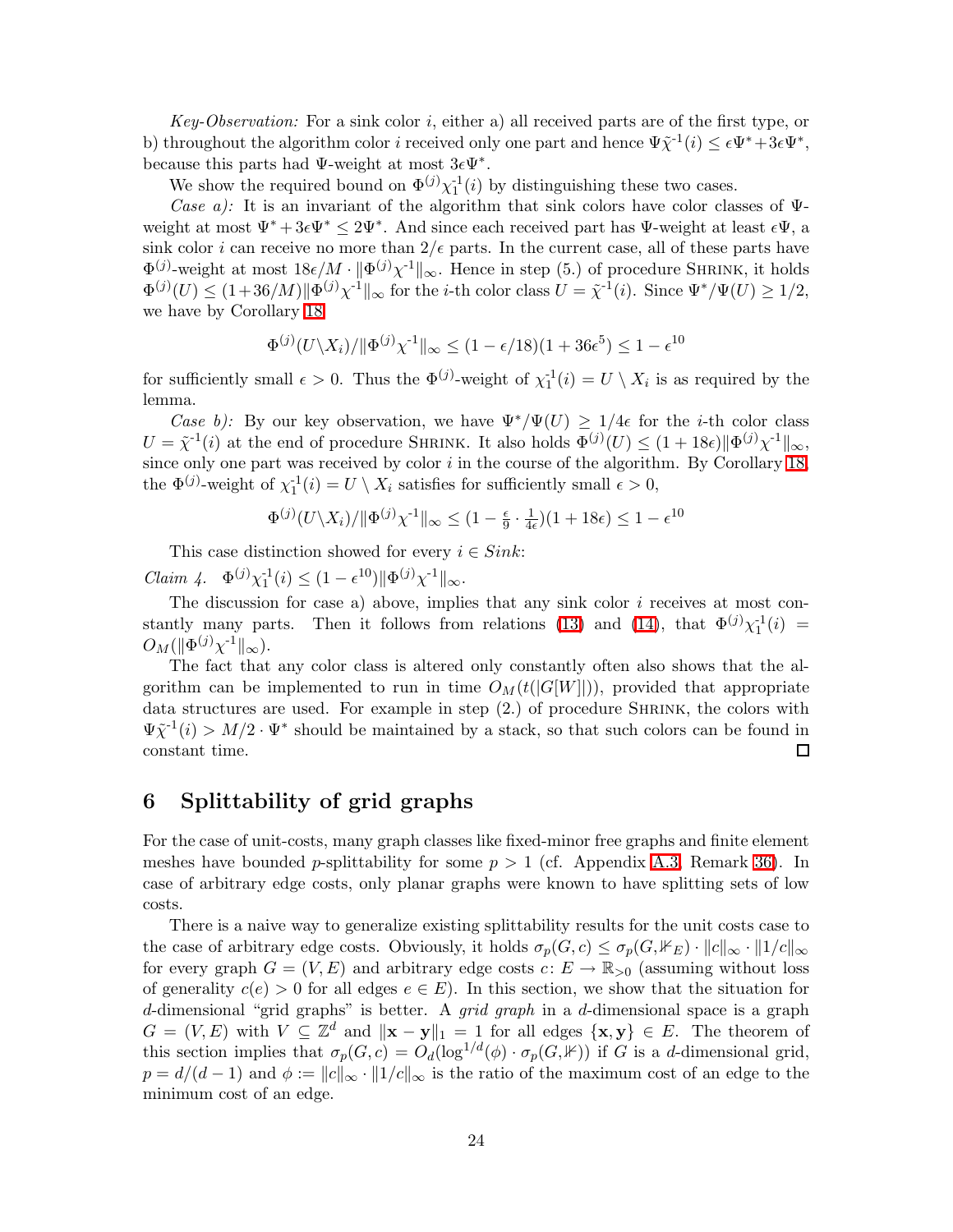Although grids form a very restrictive graph family, many graphs arising in practical applications, e.g., in climate simulation (cf. Introduction), are "close" to grid graphs and might be embedded into grids such that boundary costs are preserved up to constant factors.

Furthermore, the results in this section can be seen as a starting point for further investigations of the splittability for more general non-planar graphs with arbitrary edge costs. Note that for  $d \geq 3$ , the class of d-dimensional grids does not exclude any minor and hence is "far" from being planar.

We state the main theorem of this section.

<span id="page-24-0"></span>**Theorem 19.** Let  $G = (V, E)$  be a d-dimensional grid graph with edge costs  $c : E \to \mathbb{R}_{>0}$ and vertex weights  $w: V \to \mathbb{R}_+$ . Then, for all splitting values  $w^*$  with  $0 \leq w^* \leq ||w||_1$ , *there exists a*  $w^*$ -*splitting set*  $U \subseteq V$  *of cost* 

$$
O(d \cdot \log^{1/d}(\phi + 1) \cdot ||c||_p)
$$

*where*  $p := d/(d-1)$  *and*  $\phi := \max_E c / \min_E c$  *is the* fluctuation *of c*. Such a splitting set *can be computed in time*  $O(n \log \phi)$ *.* 

*And since the class of* d*-dimensional grid graphs is closed under taking subgraphs, we have*

$$
\sigma_p(G, c) = O_d(\log^{1/d}(\phi + 1)).
$$

In the following, let  $G = (V, E)$ ,  $c: E \to \mathbb{R}_{>0}$ ,  $w: V \to \mathbb{R}_{+}$ , and  $w^*$  be as in Theorem [19.](#page-24-0) We aim for a recursive algorithm to find a  $w^*$ -splitting set in  $G$  with small boundary cost.

The idea of the algorithm is as follows. We consider a *coarser* graph that is obtained by identifying vertices of G, i.e., for a mapping  $\varphi: V \to \mathbb{Z}^d$ , the coarser graph  $G/\varphi =$  $(V/\varphi, E/\varphi)$  has the non-empty pre-images  $\varphi^{-1}(\mathbf{a}) = {\mathbf{x} \in V \mid \varphi(\mathbf{x}) = \mathbf{a}} \in V/\varphi$  as nodes and contains an arc  $\{\varphi^{-1}(\mathbf{a}), \varphi^{-1}(\mathbf{b})\} \in E/\varphi$  if and only if an edge  $\{\mathbf{x}, \mathbf{y}\}$  of G connects the two disjoint sets  $\varphi^{-1}(\mathbf{a})$  and  $\varphi^{-1}(\mathbf{b})$ . Formally,

$$
V/\varphi := \left\{ \varphi^{-1}(\mathbf{a}) \neq \emptyset \mid \mathbf{a} \in \mathbb{Z}^d \right\},\
$$

$$
E/\varphi := \left\{ \{Q, R\} \subseteq V/\varphi \mid \mathbf{x} \in Q, \mathbf{y} \in R, \{\mathbf{x}, \mathbf{y}\} \in E, Q \neq R \right\}
$$

The weights and costs are translated to  $G/\varphi$  in a straight-forward manner; we define  $w/\varphi(Q) := w(Q)$  for each  $Q \in V/\varphi$  and  $c/\varphi(Q, R) := \sum_{\mathbf{x} \in Q, \mathbf{y} \in R} c(\mathbf{x}, \mathbf{y})$ . In this coarser graph, which shall also be a grid, we then use a trivial algorithm to find a splitting set  $S \subseteq V/\varphi$  and a node  $Q \in V/\varphi \setminus S$  with  $w/\phi(S) \leq w^* < w/\phi(S) + w(Q)$ . So S has the desired weight  $w^*$  up to the weight of  $Q$ . Now the idea is to proceed recursively in order to compute a  $(w^* - w/\varphi(\mathcal{S}))$ -splitting set  $U' \subseteq Q$  in  $G' := G[Q]$ . Then,  $U := \bigcup \mathcal{S} \cup U'$  will be the required  $w^*$ -splitting set in  $G$ .

To bound the boundary cost  $\partial U$  of the resulting splitting set, our reasoning will be as follows. Since any boundary edge  $\delta(U)$  is contained in either  $\delta(\bigcup S)$ ,  $\delta(Q)$ , or  $\delta_{G[Q]}(U')$ , the boundary cost satisfies  $\partial U \leq \partial(\bigcup S \cup Q) + \partial_Q U'$ . In our analysis we shall use the crude over-estimate  $\partial(\bigcup \mathcal{S} \cup Q) \leq ||c/\varphi||_1$  to deduce that  $\partial U$  is at most  $||c/\varphi||_1 + \partial_Q U'$ .

As we will see, there are canonical choices of  $\varphi$  that guarantee a good upper bound on  $||c/\varphi||_1$  (cf. Lemma [20\)](#page-25-0). However, to make the recursion work, we need to ensure that a splitting set in  $G' = G[Q]$  is somehow easier to obtain and less costly. It seems difficult to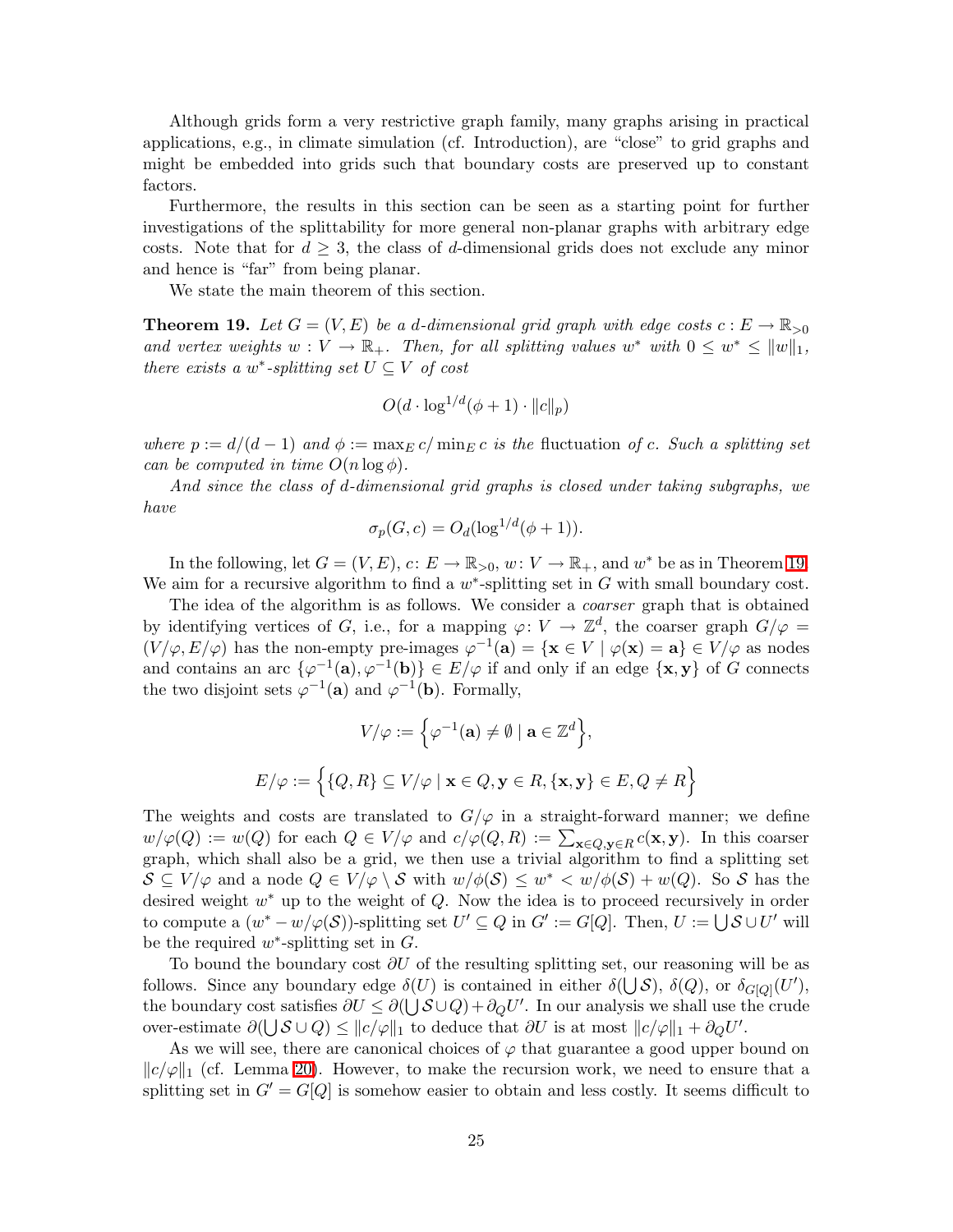do so, and therefore we circumvent this issue. The recursive instance does not use the same edge costs c but "reduced" edge costs  $c' : E' \to \mathbb{R}_{>0}$  with  $c'_{e} := (c_e - 1)/2$  for all edges with  $c_e > 1$ . All edges with  $c_e \leq 1$  are discarded in G'. With this choice of c', we end up with an empty graph after  $O(\log ||c||_{\infty})$  levels of recursion. So there is some notable progress when going to recursive instances. On the other hand, we need to take into account the edges of G that were discarded in G', when we want to deduce a bound on  $\partial_Q U'$  from  $\partial'(U')$ , where  $\partial'$  denotes the boundary costs in G' with respect to c'. We use again a rough estimate  $\partial_Q U' \leq |\delta_{G[Q]}(U')| + 2\partial' U'$ , which holds with equality only if  $\delta_{G[Q]}(U')$ contains no edge e with  $c(e) < 1$ . In order to control  $|\delta_{G[Q]}(U')|$ , we shall use specific properties of  $Q \in V/\varphi$  that follow from our choice of  $G/\varphi$ , and we will exploit an invariant of our recursive algorithm, namely that the computed splitting sets are "monotone" (cf. Lemma [21-](#page-25-1)[23\)](#page-26-0).

Obtaining a coarser graph with low edge costs. Grid graphs can be coarsened nicely in a geometrically intuitive way. We partition the *d*-dimensional space  $\mathbb{R}^d$  in "halfopen" hyper-cubes  $\mathbf{x} + [0, \ell)^d$  of measure  $\ell^d$ , where  $\mathbf{x} + Y := {\mathbf{x} + \mathbf{y} \mid \mathbf{y} \in Y}$  denotes the Minkowski sum of  $\mathbf{x} \in \mathbb{R}^d$  and  $Y \subseteq \mathbb{R}^d$ . This partition is in such a way that each face of a cube in the partition is also the face of another cube. Then, we identify all vertices of grid G that lie in the same cube.

Formally, we define mappings

$$
\varphi_{\alpha}^{(\ell)}\colon \mathbb{Z}^d \to \mathbb{Z}^d, \quad \mathbf{a} \mapsto \lfloor (\mathbf{a} + (\alpha - 1) \cdot \mathbb{1}_d)/\ell \rfloor
$$

for positive integers  $\alpha, \ell \in \mathbb{N}$ , where  $\mathbb{1}_d \in \mathbb{R}^d$  is the vector of all ones and  $\lfloor x \rfloor$  is the integer vector with components  $\lfloor x_i \rfloor$ . Then, the graph  $G/\varphi_\alpha^{(\ell)}$  is a coarser graph of the kind described above.

<span id="page-25-0"></span>We say that a graph  $G/\varphi$  is  $\ell$ -coarse if  $\varphi = \varphi_{\alpha}^{(\ell)}$  for some  $\alpha \in [\ell]$ . The lemma below observes that we can always find an  $\ell$ -coarse graph with low edge costs.

**Lemma 20.** For each positive integer  $\ell$ , there exists an  $\ell$ -coarse graph  $G/\varphi$  with

$$
||c/\varphi||_1 \leq ||c||_1/\ell
$$

*Proof.* Since each edge of G accounts for exactly one of the cost functions  $c/\varphi_1^{(\ell)}$  through  $c/\varphi_{\ell}^{(\ell)}$ , we have  $||c/\varphi_1^{(\ell)}||_1 + \ldots + ||c/\varphi_{\ell}^{(\ell)}||_1 = ||c||_1$ . Hence,  $||c/\varphi_{\alpha}^{(\ell)}||_1 \leq ||c||_1/\ell$  for some  $\alpha \in [\ell].$ 

We say that an  $\ell$ -coarse graph  $G/\varphi$  is *cheap* if  $||c/\varphi||_1 \leq ||c||_1/\ell$ .

**Monotone sets.** For a set  $Q \subseteq \mathbb{Z}^d$ , we say that a subset  $W \subseteq Q$  is *monotone* (in Q), if for all  $x \in Q$  and  $y \in W$  with  $x \leq y$ , it holds  $x \in Q$ , where  $x \leq y$  means that we have  $x_i \leq y_i$  for each component of **x** and **y**.

We shall see later that it is an invariant of our recursive algorithm that the computed splitting set U' of  $G' = G[Q]$  is monotone in  $Q \in V/\varphi$ . The next lemma allows us to bound  $|\delta_{G[Q]}(U')|$ , provided that  $G/\varphi$  is  $\ell$ -coarse.

<span id="page-25-1"></span>**Lemma 21.** Let  $Q \subseteq \mathbb{Z}^d$  be a node of an  $\ell$ -coarse graph  $G/\varphi$ , i.e.,  $Q \subseteq \mathbf{x} + [0,\ell)^d$  for some  $\mathbf{x} \in \mathbb{Z}^d$ .

*Then for any monotone set* W *in* Q, *it holds*  $|\delta_{G[Q]}(W)| \leq d\ell^{d-1}$ .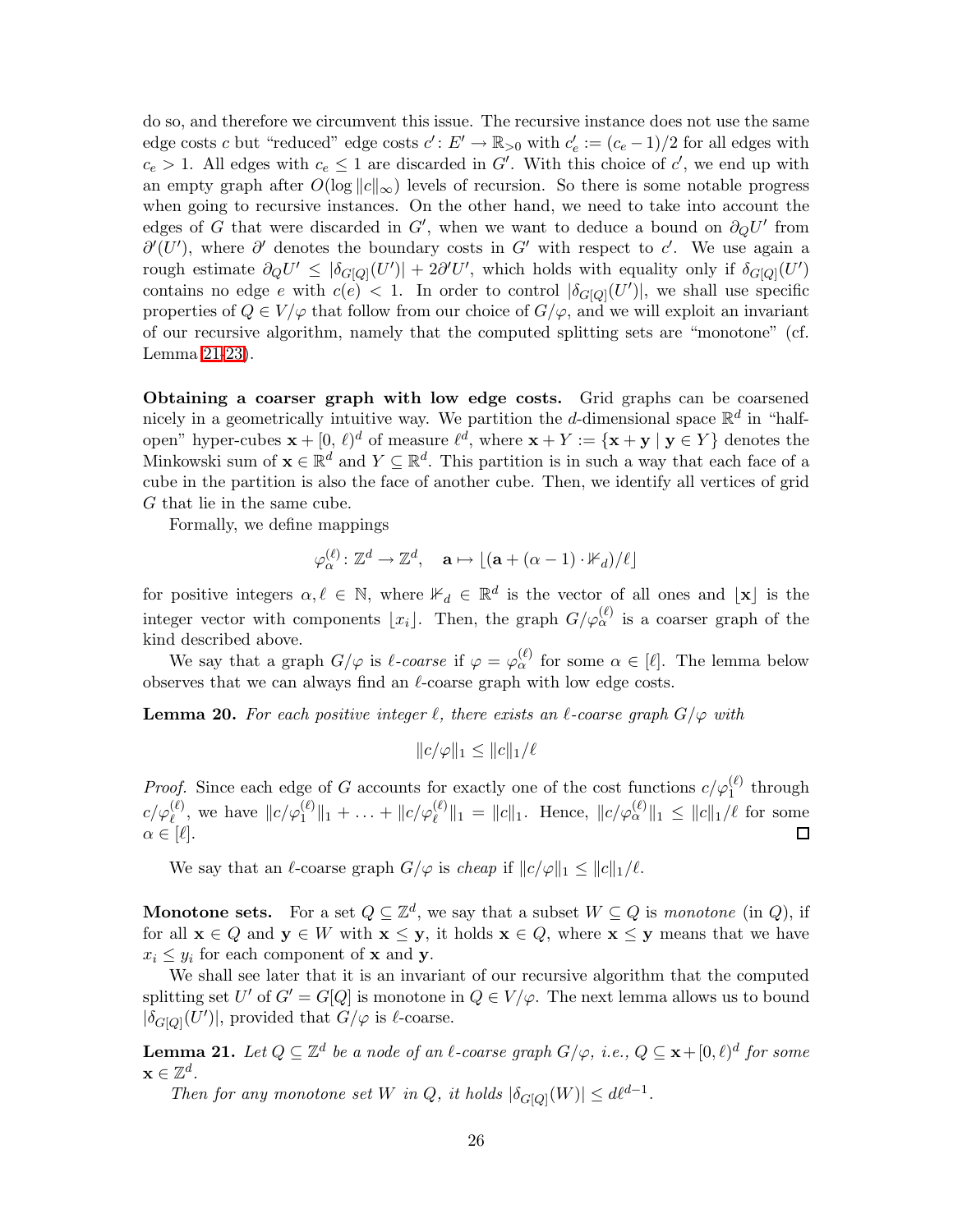*Proof.* For each edge  $ab \in \delta_{G[Q]}(W)$ , consider the line  $L = {\lambda a + (1 - \lambda)b \mid \lambda \in \mathbb{R}}$  through this edge. By monotonicity of W, no other edge of  $\delta_{G[Q]}(W)$  is contained in L. On the other hand, we can uniquely identify L by the point in  $Q \cap L$  with the smallest coordinates (the point at which L "leaves" Q). Notice that the points in  $L \cap Q$  can differ only in one component and therefore agree in  $d-1$  components. So if the direction of L is fixed, the "lowest" point in  $L \cap Q$  is uniquely determined by its coordinates in  $d-1$  components.

Any of these "leaving" points can be generated as follows. First, we select one of the d components, say the i-th component, that needs to be smallest. Then, there are at most  $\ell^{d-1}$  choices for the entries of the other components. No further choices remain, since the *i*-th component needs to be smallest. Thus, there are at most  $d \cdot \ell^{d-1}$  edges in the cut  $\delta_{G[Q]}(W).$  $\Box$ 

The lemmata below shall imply the invariant that  $U'$  is a monotone set in  $Q$ .

<span id="page-26-1"></span>**Lemma 22.** If  $\mathbf{a}_1, \ldots, \mathbf{a}_n$  is a lexicographic ordering of a set  $S \subseteq \mathbb{Z}^d$ , then for all  $i \in [n]$ , *the subset*  $\{a_1, \ldots, a_i\}$  *is monotone in* S.

*Proof.* A vector **x** is lexicographically less than a vector **y** if it holds  $\mathbf{x} \leq \mathbf{y}$ .

 $\Box$ 

For every node  $R = \varphi^{-1}(\mathbf{a}) \subseteq \mathbb{Z}^d$  of  $G/\varphi$ , we conveniently define  $\varphi(R) := \mathbf{a}$ .

<span id="page-26-0"></span>**Lemma 23.** Let  $G/\varphi$  be an  $\ell$ -coarse graph of grid  $G = (V, E)$  and  $Q_1, \ldots, Q_i \in V/\varphi$  be a se*quence of distinct nodes of*  $G/\varphi$ *. Suppose both*  $\{\varphi(Q_1), \ldots, \varphi(Q_{i-1})\}$  *and*  $\{\varphi(Q_1), \ldots, \varphi(Q_i)\}$ *are monotone sets in*  $\varphi(V/\varphi) := {\varphi(R) | R \in V/\varphi}$ . Then for any monotone set W in  $Q_i$ , *the set*  $Q_1 \cup \ldots \cup Q_{i-1} \cup W$  *is monotone in* V.

*Proof.* Notice that  $Q_1 \cup \ldots \cup Q_{i-1}$  is monotone in V, since  $\{\varphi(Q_1), \ldots, \varphi(Q_{i-1})\}$  is monotone in  $\varphi(V/\varphi)$  and  $\varphi$  is monotone, i.e.,  $\varphi(\mathbf{x}) \leq \varphi(\mathbf{y})$  for all  $\mathbf{x} \leq \mathbf{y}$ . And since W is monotone in  $Q_i$ , it only remains to verify that for all  $y \in W$  and  $x \in V \setminus W$  with  $x \leq y$ , it holds  $\mathbf{x} \in Q_j$  for some  $j < i$ . But this follows from the monotonicity of  $\{\varphi(Q_1), \ldots, \varphi(Q_i)\}\$  in  $\Box$  $\varphi(V/\varphi)$  and from the monotonicity of  $\varphi$ .

Final algorithm. We now have gathered all ingredients of the algorithm for computing monotone splitting sets in grid graphs. However, we have not yet determined how  $\ell$  should be chosen. Remember that we derived the relation

$$
\partial U \leq ||c/\varphi||_1 + |\delta_{G[Q]}(U')| + 2\partial' U'
$$

<span id="page-26-2"></span>between the cost of U in G and the cost of U' in  $G'$ . From Lemma [20](#page-25-0) and Lemma [21,](#page-25-1) it would follow  $\partial U \le ||c||_1/\ell + d\ell^{d-1} + 2\partial' U'$ . When we choose  $\ell := (||c||_1/d)^{1/d}$ , the expression is minimized and we obtain

$$
\partial U \le 2d^{1/d} \|c\|_1^{1-1/d} + 2 \cdot \partial' U'. \tag{15}
$$

**Procedure** GRIDSPLIT (grid graph  $G = (V, E)$ , edge costs  $c: E \to \mathbb{R}_{>0}, w^* \in \mathbb{R}_+$ )

- (1.) Compute a cheap  $\ell$ -coarse graph  $G/\varphi$  of G with  $\ell := \max\{[(\|c\|_1/d)^{1/d}], 1\}$ (Lem. [20\)](#page-25-0)
- (2.) Find an ordering  $Q_1, \ldots, Q_q$  of the vertices of  $G/\varphi$  such that  $\varphi(Q_j)$  is lexicographically less than  $\varphi(Q_{j+1})$  for all  $j \in [q-1]$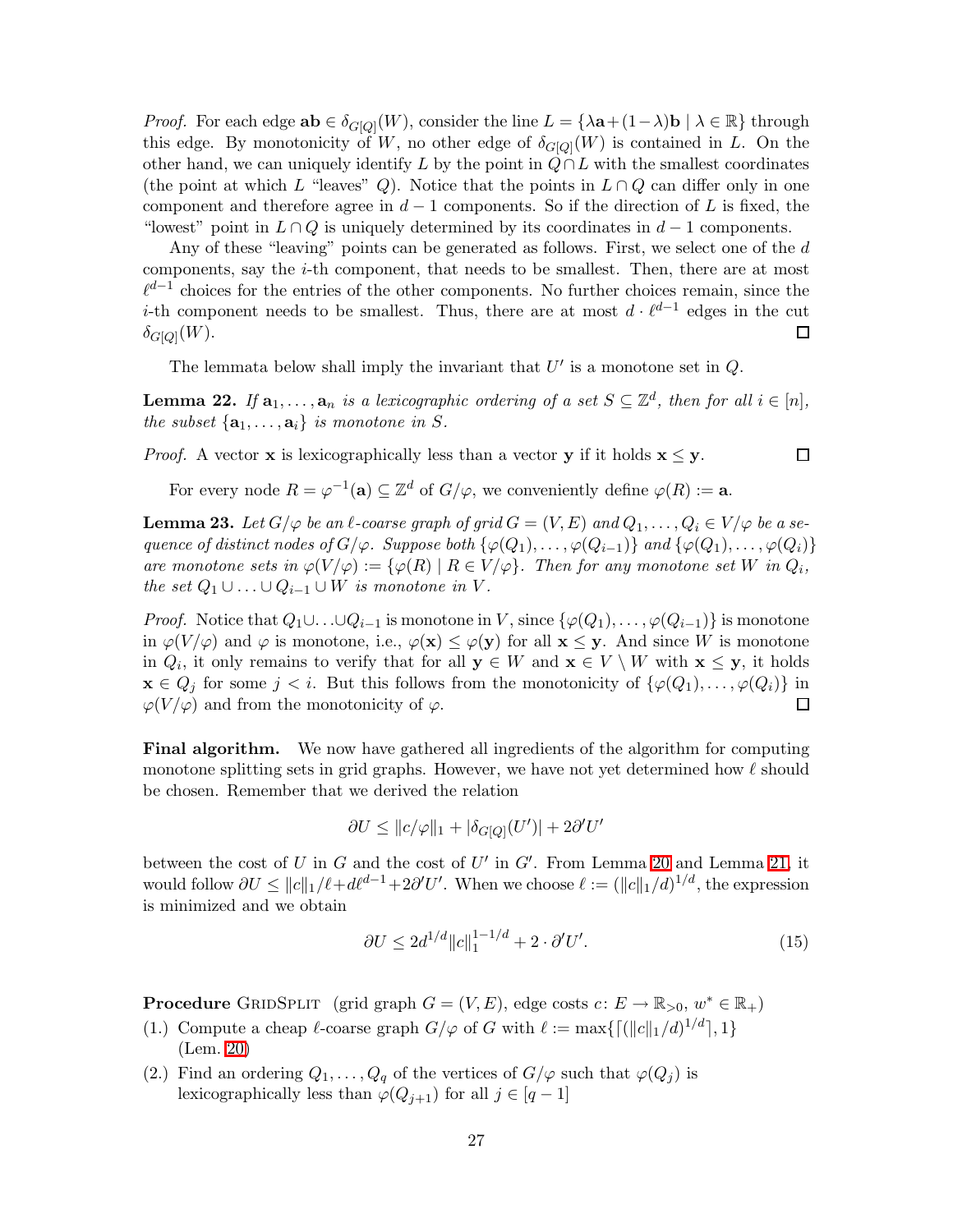- (3.) Determine a set  $S = \{Q_1, \ldots, Q_{i-1}\}\$  with  $w(\bigcup S) \leq w^* < w(\bigcup S) + w(Q_i)$ .
- (4.) *Trivial case:* If  $\ell = 1$  then return a w<sup>\*</sup>-splitting set among  $\bigcup \mathcal{S}$  and  $\bigcup \mathcal{S} \cup Q_i$
- (5.) Recursively compute a monotone splitting set

$$
U' := \mathrm{GRIDSPLIT}\Big(G',c',w^*-w(\bigcup\mathcal{S}\Big),
$$

where  $G' := G[Q] \setminus \{e \in E \mid c(e) \leq 1\}$  and  $c'_{e} := (c_{e} - 1)/2$  for all  $e \in E(G')$ 

(6.) Return the w<sup>\*</sup>-splitting set  $U := \bigcup \mathcal{S} \cup U'$ 

Notice that GRIDSPLIT terminates after  $O(\log ||c||_{\infty})$  levels of recursion. The maximum cost of an edge decreases by a factor of at least 2 with every level. And as soon as  $||c||_{\infty} \leq 1$ , we have  $||c'||_{\infty} = 0$  and terminate in the next level as  $\ell' = \max\{[(||c'||_1/d)^{1/d}], 1\} = 1$ .

Before bounding the cost of the splitting set computed by  $\textsc{GrIDSPLIT}$  , we show that the splitting set is indeed monotone in  $V$ . The monotonicity of the splitting set shall follow from Lemma [22](#page-26-1) and Lemma [23.](#page-26-0)

#### <span id="page-27-0"></span>Lemma 24. *The splitting set computed by GRIDSPLIT is monotone in* V.

*Proof.* By induction on  $||c||_{\infty}$ .

In the case  $\ell = 1$ , the 1-coarse graph  $G/\varphi$  coincides with G, since  $\varphi$  is the identity. Now  $\varphi(Q_1), \ldots, \varphi(Q_q)$  is a lexicographic ordering of V. By Lemma [22,](#page-26-1) both  $\bigcup \mathcal{S} =$  $\{\varphi(Q_1),\ldots,\varphi(Q_{i-1})\}$  and  $\bigcup \mathcal{S} \cup Q_i = \{\varphi(Q_1),\ldots,\varphi(Q_i)\}\$ are monotone in  $\varphi(V/\varphi) = V$ .

For  $\ell > 1$ , the splitting set U' is monotone in Q by induction hypothesis. Also, it holds that both  $\{\varphi(Q_1),\ldots,\varphi(Q_{i-1})\}$  and  $\{\varphi(Q_1),\ldots,\varphi(Q_i)\}$  are monotone in  $\varphi(V/\varphi)$  by Lemma [22.](#page-26-1) So we can apply Lemma [23](#page-26-0) and obtain that  $\bigcup \mathcal{S} \cup U' = Q_1 \cup ... \cup Q_{i-1} \cup U'$ is monotone in  $V$ .

Now we are armed to show our first (technical) bound on the boundary cost  $\partial U$ , which is obtained by unfolding the recurrence  $(15)$  of procedure GRIDSPLIT.

**Lemma 25.** If GRIDSPLIT is applied to a grid graph  $G = (V, E)$  with edge costs c:  $E \rightarrow$  $\mathbb{R}_+$ *, then the returned monotone splitting set*  $U \subseteq V$  *satisfies* 

$$
\partial U \le 2^d d^{1/d} \left( ||c||_{\infty} + 1 + \sum_{0 \le i \le \log(||c||_{\infty} + 1)} 2^{i/d} ||c_{|E_i}||_1^{1 - 1/d} \right)
$$

*where*  $E_i := \{e \in E \mid c(e) \geq 2^i - 1\}.$ 

*Proof.* By induction on  $\lfloor \log(||c||_{\infty} + 1) \rfloor$ .

For  $\ell = 1$ , we have  $||c||_1 \leq d^{1/d}$  and therefore  $\partial U \leq d^{1/d}$ . So, we can assume  $\ell =$  $\lceil (||c||_1/d)^{1/d} \rceil > 1$  and thus  $||c||_1/d \leq \ell^d \leq 2^d ||c||_1/d$ .

In case of  $||c||_{\infty} \leq 1$ , it holds  $\partial_{Q}U' \leq |\delta_{G[Q]}(U')|$ . Since U' is monotone by Lemma [24](#page-27-0) in Q, we have by Lemma [21](#page-25-1) that  $|\delta_{G[Q]}(U')| \le d\ell^{d-1} \le 2^{d-1}d^{1/d}||c||_1^{1-1/d}$  $1^{1-1/a}$ . As  $G/\varphi$  is a cheap l-coarse grid, the edge costs  $||c/\varphi||_1$  are at most  $||c||_1/\ell \leq d^{1/d}||c||_1^{1-1/d}$  $1^{-1/a}$  and thus we have  $\partial U \le ||c/\varphi||_1 + \partial_Q U' \le 2^d d^{1/d} ||c||_1^{1-1/d}$  $_1^{\frac{1}{1} - 1/a}$  as required.

For the rest of the proof, we can assume  $||c||_{\infty} > 1$  and  $\partial U \leq 2^d d^{1/d} ||c||_1^{1-1/d} + 2\partial' U'$ where  $\partial'$  are the boundary costs in  $G'$  with respect to edge costs  $c'$ . By induction hypothesis, it holds  $\partial' U' \leq 2^d d^{1/d} (\|c'\|_{\infty} + 1 + \sum_{0 \leq i \leq r} 2^{i/d} \|c'_{|E'_i}\|_1^{1-1/d}$  $j_1^{1-1/d}$ , where  $r := \log(||c||'_{\infty} + 1) =$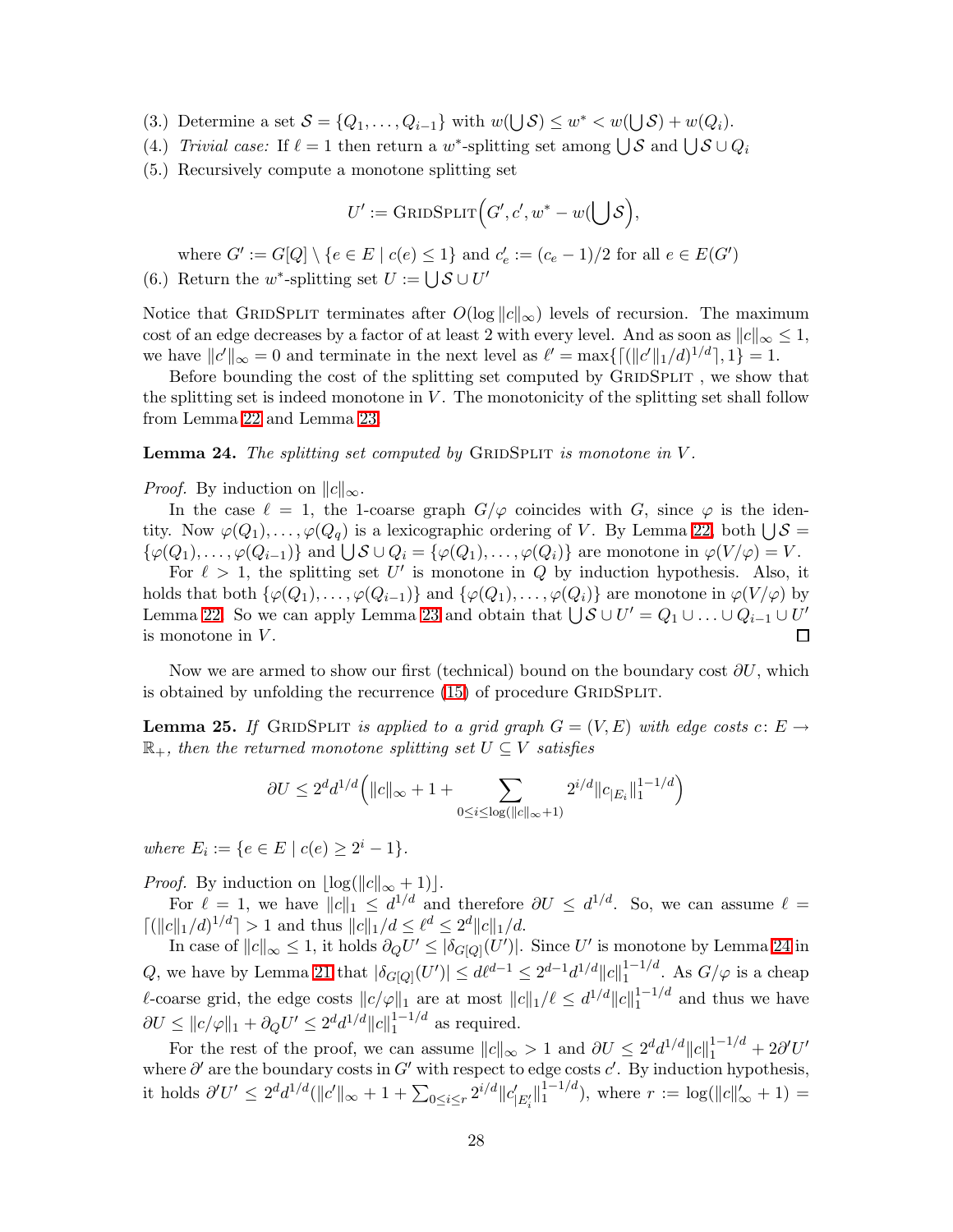$log(||c||_{\infty} + 1) - 1$  and  $E'_i := \{e \in E' \mid 2^i - 1 \leq c'_e = (c_e - 1)/2\} = E_{i+1}$ . So, it holds  $||c'_{|E'_i}||_1 \leq ||c_{|E_{i+1}}||_1/2$  and thus  $2 \cdot 2^{i/d} ||c'_{|E'_i}||_1^{1-1/d} \leq 2^{(i+1)/d} ||c_{|E_{i+1}}||_1^{1-1/d}$  $1^{-1/a}$ . Therefore, we have  $\partial U \leq 2^dd^{1/d} \|c\|_1^{1-1/d} + 2^dd^{1/d} ( \|c\|_\infty + 1 + \sum$  $2^{i+1/d} \|c_{|E_{i+1}}\|_1^{1-1/d}$  $\binom{1-1/d}{1}$ 

 $0 \leq i \leq r$ 

as required.

Using Hölder's inequality, the lemma below arrives at a bound on  $\sum_i 2^{i/d} ||c_{E_i}||_1^{1-1/d}$  $\frac{1-1}{1}$ . Notice that by scaling the edge cost, we can achieve  $||1/c||_{\infty} = 1$  and therefore  $\phi =$  $||c||_{\infty} \cdot ||1/c||_{\infty} = ||c||_{\infty}$ . So the next lemma implies the bounds on the *p*-splittability of grid graphs from Theorem [19.](#page-24-0)

**Lemma 26.** For edge costs  $c: E \to \mathbb{R}_{>0}$  with  $||1/c||_{\infty} = 1$ , it holds

$$
\sum_{i=0}^{\log(\|c\|_{\infty}+1)\mathbb{I}} 2^{i/d} \|c_{|E_i}\|_1^{1-1/d} = O_d\Big( (\log^{1/d}(2\|c\|_{\infty}) \cdot \|c\|_{d/(d-1)} \Big)
$$

*Proof.* Let  $r: E \to \mathbb{N}_0$  be the function that assigns each edge  $e \in E$  to the largest index  $r(e) := \lfloor \log(c_e + 1) \rfloor$  such that  $e \in E_{r(e)}$ . Let  $s := ||r||_{\infty} \leq \log(2||c||_{\infty})$  denote the largest index with  $E_s \neq \emptyset$ . Since  $c_e \geq 1$  for each edge  $e \in E$ , it holds  $r(e) \leq \log(2c_e)$  and thus

<span id="page-28-2"></span><span id="page-28-1"></span>
$$
c_e \cdot \sum_{0 \le i \le r(e)} 2^{i/(d-1)} = O_d(c_e \cdot 2^{r(e)/(d-1)}) = O_d(c_e^{d/(d-1)}) \tag{16}
$$

<span id="page-28-0"></span> $\Box$ 

Hence, the following sum satisfies

 $\overline{\phantom{a}}$ 

$$
\sum_{0 \le i \le s} 2^{i/(d-1)} \|c_{|E_i}\|_1 = \sum_{e \in E} c_e \sum_{0 \le i \le r(e)} 2^{i/(d-1)} \stackrel{(16)}{=} O_d(\sum_{e \in E} c_e^{d/(d-1)}) \tag{17}
$$

Using Hölder's inequality and relation [\(17\)](#page-28-1) yields for  $p = d/(d-1)$  (and  $q = d$ ),

$$
\sum_{i=0}^{s} 1 \cdot (2^{i/(d-1)} \|c_{|E_i}\|_1)^{1-1/d} = \|r\|_{\infty}^{1/d} \cdot (\sum_{i=0}^{s} 2^{i/(d-1)} \|c_{|E_i}\|_1)^{1-1/d} \stackrel{(17)}{=} O_d(s^{1/d} \|c\|_p) \tag{18}
$$

From relation [\(18\)](#page-28-2), the lemma follows as  $2^{i/d} ||c_{|E_i}||_1^{1-1/d} = 1 \cdot (2^{i/(d-1)} ||c_{|E_i}||_1)^{1-1/d}$ .  $\Box$ 

We conclude the section with an analysis of the running time of procedure GRIDSPLIT.

Lemma 27. *Procedure* GridSplit *runs in time* O(m log φ) *for a connected grid graph* G *of size* m with edge costs c of fluctuation  $\phi$ .

*Proof.* We assume that the edge costs are scaled in such a way that the minimum edge cost is equal to 1 and so it holds  $\phi = ||c||_{\infty}$ . Then the number of iterations is bounded by  $O(\log \phi)$ .

It remains to show that the running time of one iteration is linear in the size of the grid. Steps  $(3)-(6)$  are easily seen to run in linear time. In step  $(1)$ , finding a cheap  $\ell$ -coarse graph is trivial if  $\ell$  is much larger than the size of G, because for a connected grid, one of the mappings  $\varphi_{\alpha}^{(m)}$  assigns the same point to all grid vertices.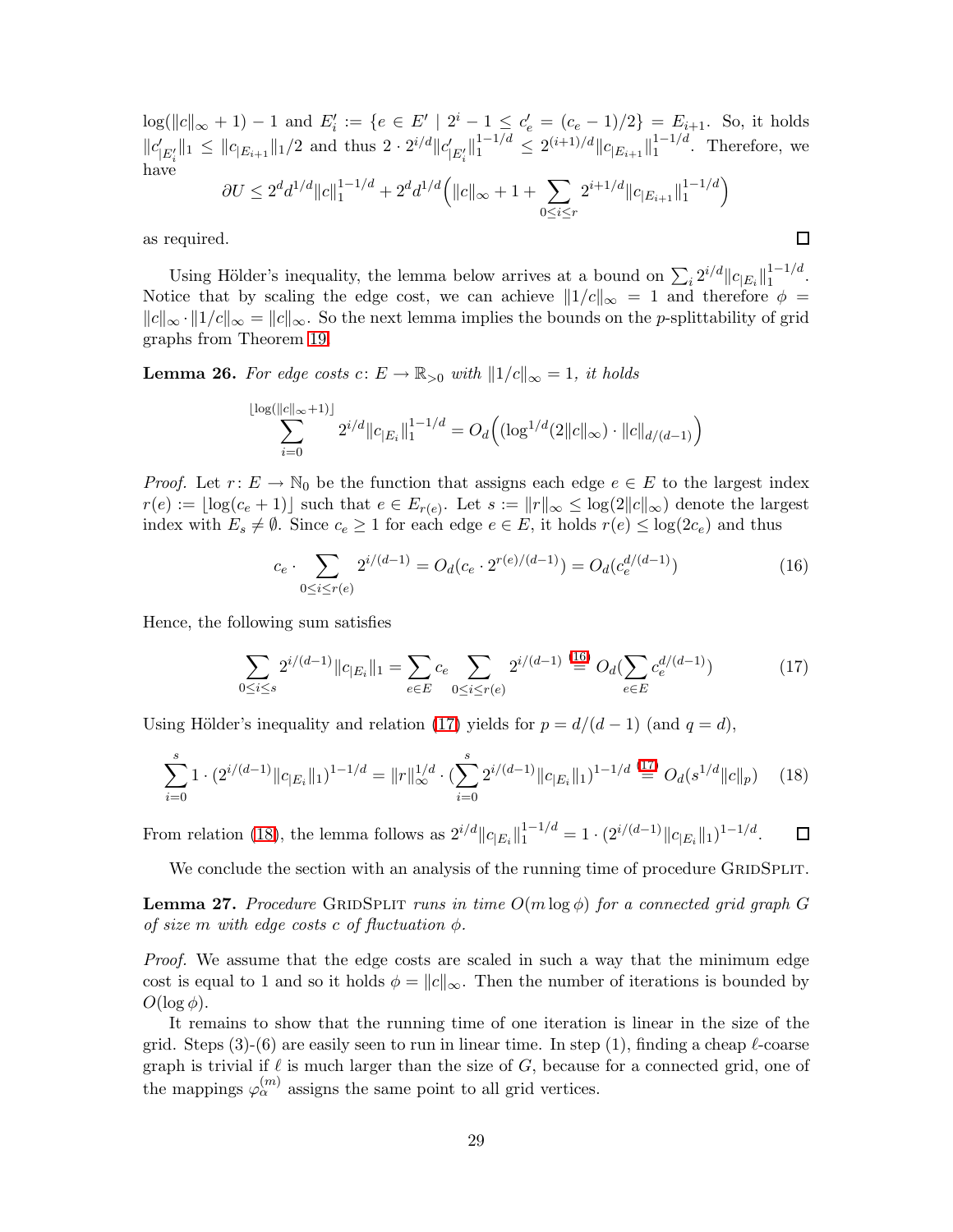So we can assume  $\ell = O(m)$  for finding a cheap  $\ell$ -coarse graph in step (1). For each edge  $ab \subseteq \mathbb{Z}^d$  with  $\|\mathbf{a} - \mathbf{b}\|_1 = 1$ , we can determine in constant time the index  $\alpha \in [\ell]$  with  $\varphi_{\alpha}^{(\ell)}(\mathbf{a}) \neq \varphi_{\alpha}^{(\ell)}(\mathbf{b})$ . Thus, the function  $f: [\ell] \to \mathbb{R}_+$  with  $f(\alpha) := ||c/\varphi_{\alpha}^{(\ell)}||_1$  can be computed in linear time by scanning through all edges of G. Now we can find a cheap  $\ell$ -coarse graph by finding the minimum of  $f(\alpha)$  over all  $\alpha \in [\ell]$ .

In step (2) of GRIDSPLIT, we need to sort points from  $\mathbb{Z}^d$  by lexicographic order. The range of the coordinates of the considered points is polynomial, since  $G$  is connected (in fact, the range is linear). So we can use *radix sort* to find a lexicographic ordering in linear time.  $\Box$ 

## 7 Conclusion

We showed that any graph with edge costs and vertex weights can be partitioned into a given number of almost equally-weighted parts in such a way that the maximum boundary cost is small, provided that the graph has small splittability.

Using an observation from [\[4\]](#page-30-5), namely that the boundary cost function can approximately be modeled as a (dynamic) weight-function on the vertices, we reduced the *min-max boundary decomposition* problem to a *multi-balanced* partitioning problem. For the case of arbitrary edge costs, it was necessary to balance the partition also with respect to the *splitting cost measure*.

Finally, we developed an algorithm based on a "shrink-and-conquer"-approach for improving the weight-balancedness of a partition while maintaining the balanced with respect to a number of other measures, including the boundary cost function.

We remark that, using our general framework, one can devise a multi-balanced version of Theorem [4:](#page-4-0) Every graph G with edge costs c, measures  $\Psi$  and  $\Phi^{(1)}$  through  $\Phi^{(r)}$  can be partitioned into k parts such that 1.) the  $\Psi$ -weight of each part differs from the average by at most  $(1-1/k)\|\Psi\|_{\infty}$ , 2.) for each measure  $\Phi^{(j)}$ , the maximum  $\Phi^{(j)}$ -weight of the partition is at most proportional to the average  $\Phi^{(j)}$ -weight, and 3.) the maximum boundary cost of the partition is at most proportional to  $\sigma_p \cdot (||c||_p/k^{1/p} + \Delta_c)$ .

A possible direction of further work suggested by this thesis is to investigate the question whether more general graphs have separator theorems when one allows arbitrary edge costs. Only planar graphs and grid graphs are known to have separator theorems in this case. And our separator theorem for grid graphs still leaves space for improvement.

#### Acknowledgment

I would like to thank my advisor Peter Sanders for suggesting the problem, and for many valuable discussions about this work.

### <span id="page-29-0"></span>References

[1] N. Alon, P. Seymour, and R. Thomas. A separator theorem for graphs with an excluded minor and its applications. In *STOC '90: Proceedings of the twenty-second annual ACM symposium on Theory of computing*, pages 293–299, New York, NY, USA, 1990. ACM Press.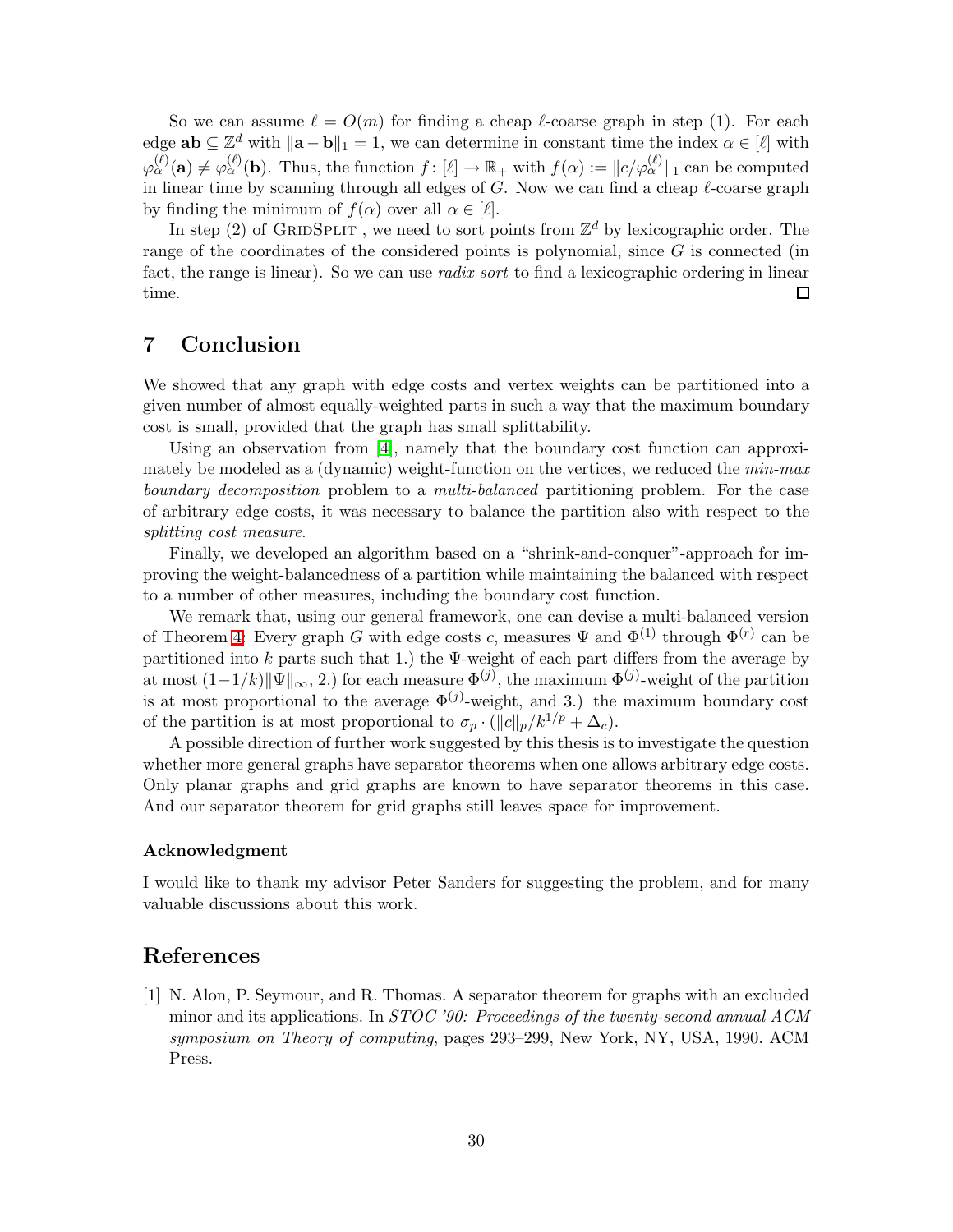- <span id="page-30-8"></span><span id="page-30-6"></span>[2] Hristo Djidjev. Partitioning planar graphs with vertex costs: Algorithms and applications. *Algorithmica*, 28(1):51–75, 2000.
- <span id="page-30-5"></span>[3] John R. Gilbert, Joan P. Hutchinson, and Robert Endre Tarjan. A separator theorem for graphs of bounded genus. *J. Algorithms*, 5(3):391–407, 1984.
- <span id="page-30-0"></span>[4] Marcos A. Kiwi, Daniel A. Spielman, and Shang-Hua Teng. Min-max-boundary domain decomposition. *Theor. Comput. Sci.*, 261(2):253–266, 2001.
- <span id="page-30-3"></span>[5] Richard J. Lipton and Robert E. Tarjan. A separator theorem for planar graphs. *SIAM Journal on Applied Mathematics*, 36(2):177–189, 1979.
- <span id="page-30-1"></span>[6] Gary L. Miller, Shang-Hua Teng, William Thurston, and Stephen A. Vavasis. Separators for sphere-packings and nearest neighbor graphs. *J. ACM*, 44(1):1–29, 1997.
- <span id="page-30-4"></span>[7] Gary L. Miller, Shang-Hua Teng, William Thurston, and Stephen A. Vavasis. Geometric separators for finite-element meshes. *SIAM J. Sci. Comput.*, 19(2):364–386, 1998.
- <span id="page-30-2"></span>[8] Horst D. Simon and Shang-Hua Teng. How good is recursive bisection? *SIAM Journal on Scientific Computing*, 18(5):1436–1445, 1997.
- [9] Daniel A. Spielman and Shang-Hua Teng. Spectral partitioning works: Planar graphs and finite element meshes. In *FOCS*, pages 96–105, 1996.

### A Further proofs

#### A.1 Shrinking cuts

In the following we shall show the lemmata needed for deriving Corollaries [16](#page-19-0)[-18.](#page-19-2)

<span id="page-30-7"></span>Let the function  $\pi: V \to \mathbb{R}_+$  be the p-splitting cost measure (cf. Definition [10\)](#page-13-1) of the graph  $G = (V, E)$  with measures  $\Psi$ , and  $\Phi^{(1)}$  through  $\Phi^{(r)}$ .

**Lemma 28.** For every  $U \subseteq V$  and  $\gamma \in [0,1]$  with  $\|\Psi\|_{\infty}/\Psi(U) \leq \gamma/3r$ , there exists a *partition*  $\{X_1, \ldots, X_\ell\}$  *of* U *with*  $r/\gamma \leq \ell \leq 3r/\gamma$  *and*  $\partial_U X_i = O(r/\gamma \cdot \pi^{1/p}(U))$  *such that* 

$$
\frac{\gamma}{3r} \le \frac{\Psi(X_i)}{\Psi(U)} \le \frac{\gamma}{r} \text{ for } i \le \ell.
$$

*Proof.* We just need to apply the following procedure with  $\psi^* := \gamma/3r \cdot \Psi(U)$ . **Procedure** ITERATIVEPARTITION (vertex set  $U \subseteq V$ ,  $\psi^* \in \mathbb{R}_+$ )

- *// Precondition:*  $\|\Psi\|_{\infty} \leq \psi^*$
- (1.) Start with  $X \leftarrow U$  and  $i \leftarrow 1$
- (2.) Until  $\Psi(X) \leq 3\psi^*$

repeat:  $\sqrt{Variant: \Psi(X)} \geq \psi^*$ 

- (a) Let  $X_i$  be a splitting set in  $G[X]$  with  $\partial_X X_i \leq \pi^{1/p}(X)$  and  $\psi^* \leq \Psi(X_i) \leq \psi^* + ||\Psi||_{\infty}$
- (b) Update  $X \leftarrow X \setminus X_i$  and increment  $i \leftarrow i+1$

(3.) Set 
$$
\ell := i
$$
 and  $X_{\ell} := X$ 

(4.) Return the partition  $\{X_1, \ldots, X_\ell\}$  of U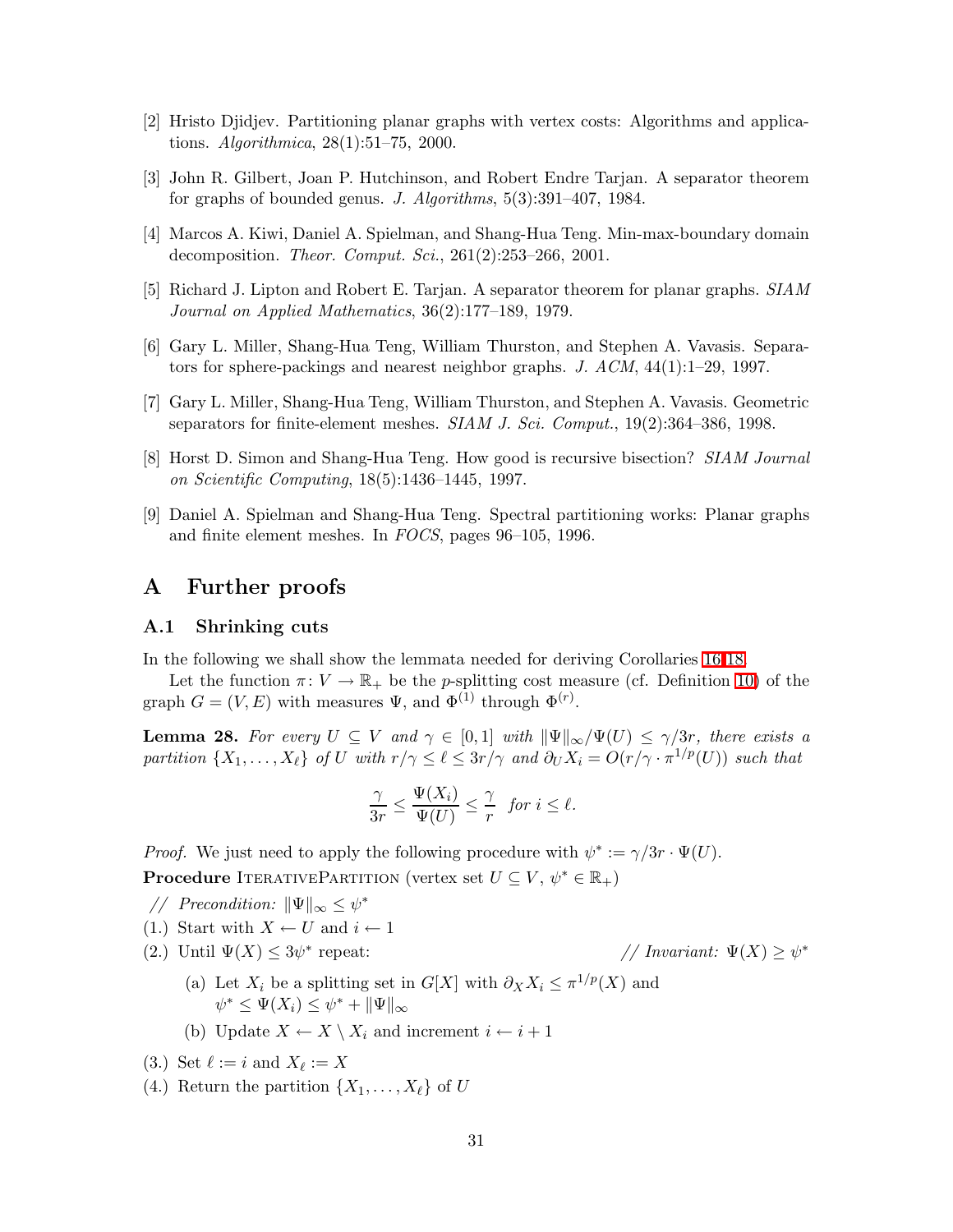All parts  $X_i$ , especially  $X_{\ell}$ , fulfill the condition  $\psi^* \leq \Psi(X_i) \leq 3\psi^*$ . Hence, it holds  $\ell \leq \Psi(U)/\psi^* = 3r/\gamma$  and  $\ell \geq \Psi(U)/3\psi^* = r/\gamma$ . The total cost of edges that are cut by the algorithm does not exceed  $\ell \cdot \pi^{1/p}(U)$ . It follows  $\partial_U X_i = O(r/\gamma \cdot \pi^{1/p}(U))$ . 口

<span id="page-31-0"></span>**Lemma 29.** For U and  $\gamma$  as in Lemma [28,](#page-30-7) there exists a subset X of U with  $\partial_U X =$  $O(r/\gamma \cdot \pi^{1/p}(U))$  such that

$$
\frac{\gamma}{3r} \le \frac{\Psi(X)}{\Psi(U)} \le \frac{\gamma}{r}, \quad \frac{\Phi^{(j)}(X)}{\Phi^{(j)}(U)} \le \gamma \text{ for all } j \in [r].
$$

*Proof.* By Lemma [28](#page-30-7) there exists  $\ell \geq r/\gamma$  disjoint subsets  $X_i$  of U with Ψ-weight as required. By the pigeonhole-principle, one of those parts  $X_i$  has to fulfill  $\Phi^{(j)}(X_i) \leq$  $\gamma \cdot \Phi^{(j)}(U)$  for all  $j \in [r]$ .

The lemma below is dual to Lemma [29.](#page-31-0)

<span id="page-31-1"></span>**Lemma 30.** For U and  $\gamma$  as in Lemma [28,](#page-30-7) there exists a subset X of U with  $\partial_U X =$  $O(r^2/\gamma \cdot \pi^{1/p}(U))$  such that

$$
\gamma \le \frac{\Psi(X)}{\Psi(U)} \le \gamma + \frac{\|\Psi\|_{\infty}}{\Psi(U)}, \quad \frac{\Phi^{(j)}(X)}{\Phi^{(j)}(U)} \ge \frac{\gamma}{3r} \quad \text{for all } j \in [r].
$$

*Proof.* By Lemma [28](#page-30-7) there exists a partition of U into parts  $X_1, \ldots, X_\ell$  with  $\ell \leq 3r/\gamma$  and  $\Psi(X_i) \leq \gamma/r \cdot \Psi(U)$ . Without loss of generality we may assume that for all  $j \in [r]$ , there is a part  $X_i$  with index  $i \leq r$  and maximum  $\Phi^{(j)}$ -weight among all parts. Formally,

$$
\max_{1 \le i \le \min\{r,\ell\}} \Phi^{(j)}(X_i) = \max_{1 \le i \le \ell} \Phi^{(j)}(X_i) \ge \Phi^{(j)}(U)/\ell \text{ for all } j \in [r].
$$

It follows for the union  $\bar{X} := X_1 \cup ... X_r$  of the first r parts that  $\Phi^{(j)}(\bar{X})/\Phi^{(j)}(U) \ge \gamma/3r$ for all  $j \in [r]$ . The  $\Psi$ -weight of  $\bar{X}$  cannot exceed  $r \cdot \gamma/r \cdot \Psi(U) = \gamma \Psi(U)$ . Also the cost of the boundary edge of  $\bar{X}$  within  $G[U]$  satisfies  $\partial_U(X) = O(r \cdot r / \gamma \cdot \pi^{1/p}(U)).$ 

To fulfill the constraint  $\Psi(X) \geq \gamma \cdot \Psi(U)$  we need to find a subset S of  $U\backslash \overline{X}$  such that  $\Psi(\bar{X} \cup S) \geq \gamma \cdot \Psi(U)$ . So let  $S \subseteq U\setminus \bar{X}$  be a splitting set in  $G[U\setminus \bar{X}]$  with  $\partial_{U\setminus \bar{X}}(S) \leq \pi^{1/p}(U)$ and  $\gamma \cdot \Psi(U) \le \Psi(S) + \Psi(\bar{X}) \le \gamma \cdot \Psi(U) + ||\Psi||_{\infty}$ . Then  $X := \bar{X} \cup S$  is a subset of U that fulfills all requirements of the lemma. fulfills all requirements of the lemma.

From Lemma [29](#page-31-0) and Lemma [30,](#page-31-1) we draw the three corollaries below. Let  $\epsilon > 0$  be sufficiently small and  $M := 1/\epsilon^5$ , where the precise meaning of "sufficiently" depends only on r. So in Section [5](#page-18-0) we can assume that  $\epsilon$  and M are absolute constants. Moreover, let  $\Psi^*$  be a real number between 0 and  $\|\Psi\|_{avg}$  such that  $\|\Psi\|_{\infty} \leq \epsilon^5 \Psi^*$ . This condition corresponds to the condition on  $\|\Psi\|_{\infty}$  in the definition of shrinking procedures (cf. Definition [13\)](#page-16-0).

In order to achieve a geometric decrease of the boundary costs, we choose the measure  $\Phi^{(r)}: V \to \mathbb{R}_+$  such that  $\Phi^{(r)}(v) := c(\delta(v) \cap \delta(U))$ , where  $U \subseteq V$  is as in the corollaries below. Then corollaries [16-](#page-19-0)[18](#page-19-2) are instantiations of the corollaries below for  $r = 3$ .

**Corollary 31.** For every  $U \subseteq V$  with  $M/2 \leq \Psi(U)/\Psi^* \leq M$ , there exists a subset X of U with  $\partial_U X = O_M(\pi^{1/p}(U))$  and  $\epsilon \leq \Psi(X)/\Psi^* \leq 3\epsilon$  such that

$$
\Phi^{(j)}(X) \leq (6r\epsilon/M) \cdot \Phi^{(j)}(U),
$$
  

$$
\partial X \leq (6r\epsilon/M) \cdot \partial U + O_M(\pi^{1/p}(U)).
$$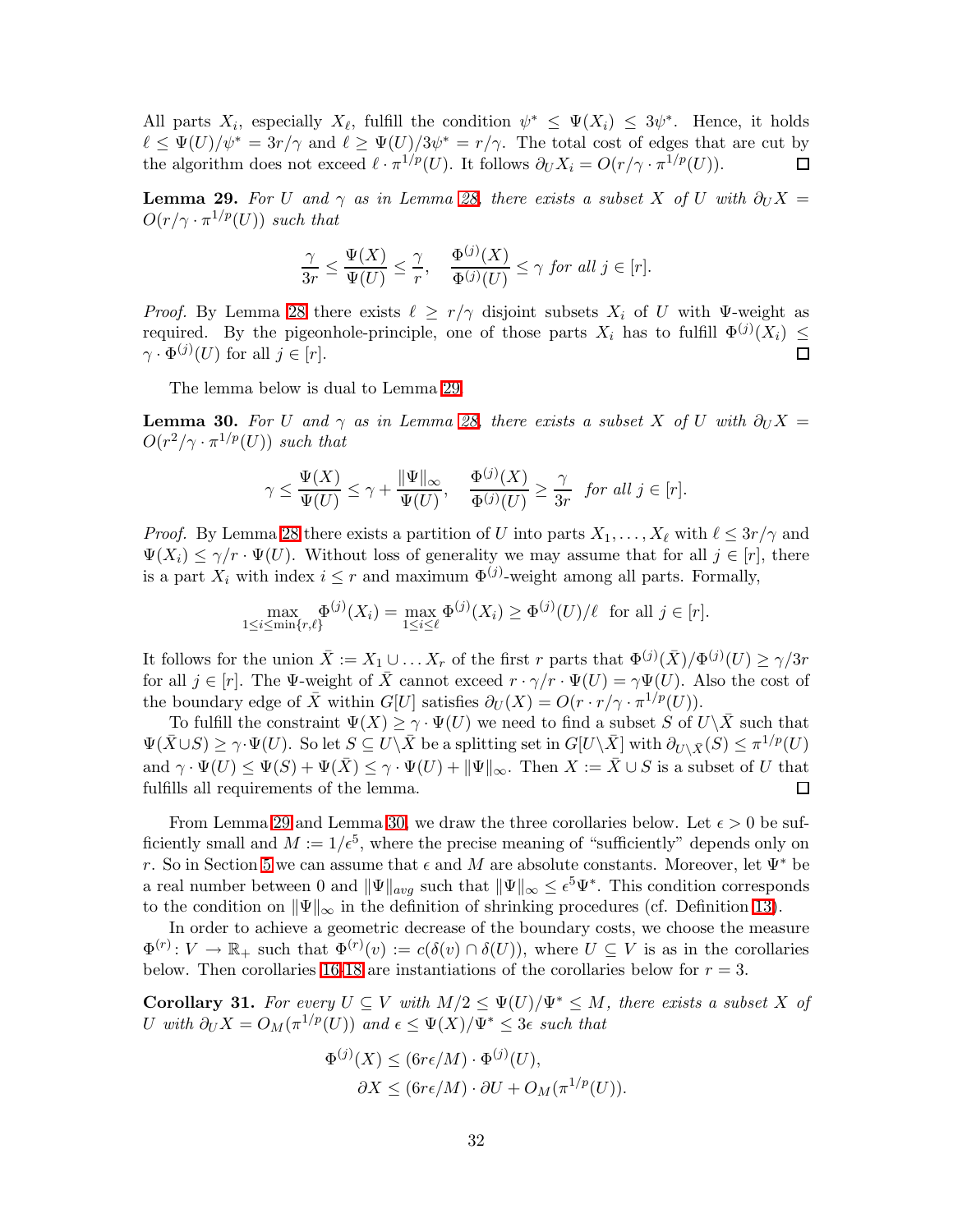**Corollary 32.** For every  $U \subseteq V$  with  $1/2 \leq \Psi(U)/\Psi^* \leq M$ , there exists a subset X of U with  $\partial_U X = O_M(\pi^{1/p}(U))$  *and*  $\epsilon \leq \Psi(X)/\Psi^* \leq 3\epsilon$  *such that* 

$$
\Phi^{(j)}(X) \le 6r\epsilon \cdot \Phi^{(j)}(U),
$$
  

$$
\partial X \le 6r\epsilon \cdot \partial U + O_M(\pi^{1/p}(U)).
$$

**Corollary 33.** For every  $U \subseteq V$  with  $\epsilon \leq \Psi(U)/\Psi^* \leq M$ , there exists a subset X of U with  $\partial_U X = O_M(\pi^{1/p}(U))$  *and*  $\epsilon \leq \Psi(X)/\Psi^* \leq \epsilon + ||\Psi||_{\infty}/\Psi^*$  *such that* 

$$
\Phi^{(j)}(U \setminus X) \le (1 - \epsilon/3r \cdot \frac{\Psi^*}{\Psi(U)}) \cdot \Phi^{(j)}(U),
$$
  

$$
\partial(U \setminus X) \le (1 - \epsilon/3r \cdot \frac{\Psi^*}{\Psi(U)}) \cdot \partial U + O_M(\pi^{1/p}(U)).
$$

We remark that one can obtain such sets X as in the corollaries above in time  $O_M(t(|G[U]|))$ .

#### A.2 Two bin-packing procedures

*Proof of Lemma [15.](#page-17-1)* We are given two colorings  $\chi_0$  and  $\hat{\chi}_1$  of respective disjoint vertex sets  $W_0$  and  $W_1$  with  $W_0 \cup W_1 = W$ . Let  $w^* := w(W)/k$  denote the average weight of a k-coloring of W. Similarly, let  $w_0^* := w(W_0)/k$  and  $w_1^* := w(W_1)/k$  be the average weight of k-colorings in  $W_0$  and  $W_1$ , respectively. By our preconditions, we have  $w\chi_0^{-1}(i)$  =  $w_0^*+O(\|w\|_{\infty})$  and  $w\hat{\chi}_1^{-1}(i) = w_1^*+O(\|w\|_{\infty})$ . So it holds for every color class  $\chi_0^{-1}(i) \cup \chi_1^{-1}(i)$ of the direct sum  $\chi_0 \oplus \hat{\chi}_1$ ,

<span id="page-32-0"></span>
$$
w\chi_0^{-1}(i) + w\hat{\chi}_1^{-1}(i) = w_0^* + w_1^* + O(||w||_{\infty}) = w^* + O(||w||_{\infty}).
$$
\n(19)

In the following, we write more conveniently  $w_1(i) := w\hat{\chi}^{-1}(i)$  for the weight of a color class in coloring  $\hat{\chi}_1$ . We have the precondition  $w_1(i) \leq w^* - ||w||_{\infty}$ .

We proceed in two phases to transform  $\chi_0$  into a coloring  $\tilde{\chi}_0$  with the direct sum  $\tilde{\chi}_0 \oplus \hat{\chi}_1$ being almost strictly balanced, i.e.,  $|w\tilde{\chi}_0^{-1}(i) + w_1(i) - w^*| \leq 2||w||_{\infty}$  for all  $i \in [k]$ . We start with  $\tilde{\chi}_0 = \chi_0$ . In color classes of  $\tilde{\chi}_0$ , we uncolor parts  $X \subseteq W_0$  with  $||w||_{\infty} \leq w(X) \leq$  $2||w||_{\infty}$ , until the maximum of  $w\tilde{\chi}_0^{-1}(i) + w_1(i)$  over all  $i \in [k]$  is at most the average weight  $w^*$ . Then, we re-assign the previously uncolored parts X to color classes in a greedy manner. It follows that the direct sum  $\tilde{\chi}_0 \oplus \tilde{\chi}_1$  is almost strictly balanced.

Furthermore, since every considered part X has weight between  $||w||_{\infty}$  and  $2||w||_{\infty}$ , we can infer from equation [\(19\)](#page-32-0) that every color class of  $\tilde{\chi}_0$  receives or emits only a constant number of parts. From this observation it shall follow that the maximum splitting cost of  $\tilde{\chi}_0$  is at most proportional to the maximum splitting cost of  $\chi_0$ . Similarly, the maximum boundary cost of  $\tilde{\chi}_0$  is in  $O(||\partial \chi_0^{-1}||_{\infty} + ||\pi \chi_0^{-1}||_{\infty}^{1/p}).$ 

We now give the the full details of the proof. The procedure below transforms  $\chi_0$  into coloring  $\tilde{\chi}_0$ .

**Procedure** BINPACK1 (coloring  $\chi_0 \colon W_0 \to [k]$ , weight function  $w_1 \colon [k] \to \mathbb{R}_+$ )

- *// Precondition:*  $w_1(i) \leq w^* ||w||_{\infty}$  *for all*  $i \in [k]$
- (1.) Start with  $\tilde{\chi}_0 \leftarrow \chi_0$ , and  $Buffer \leftarrow \emptyset$ .
- (2.) As long as there exists a color class  $U = \tilde{\chi}_0^{-1}(i)$  with  $w(U) + w_1(i) > w^*$ , compute a splitting set  $X \subseteq U$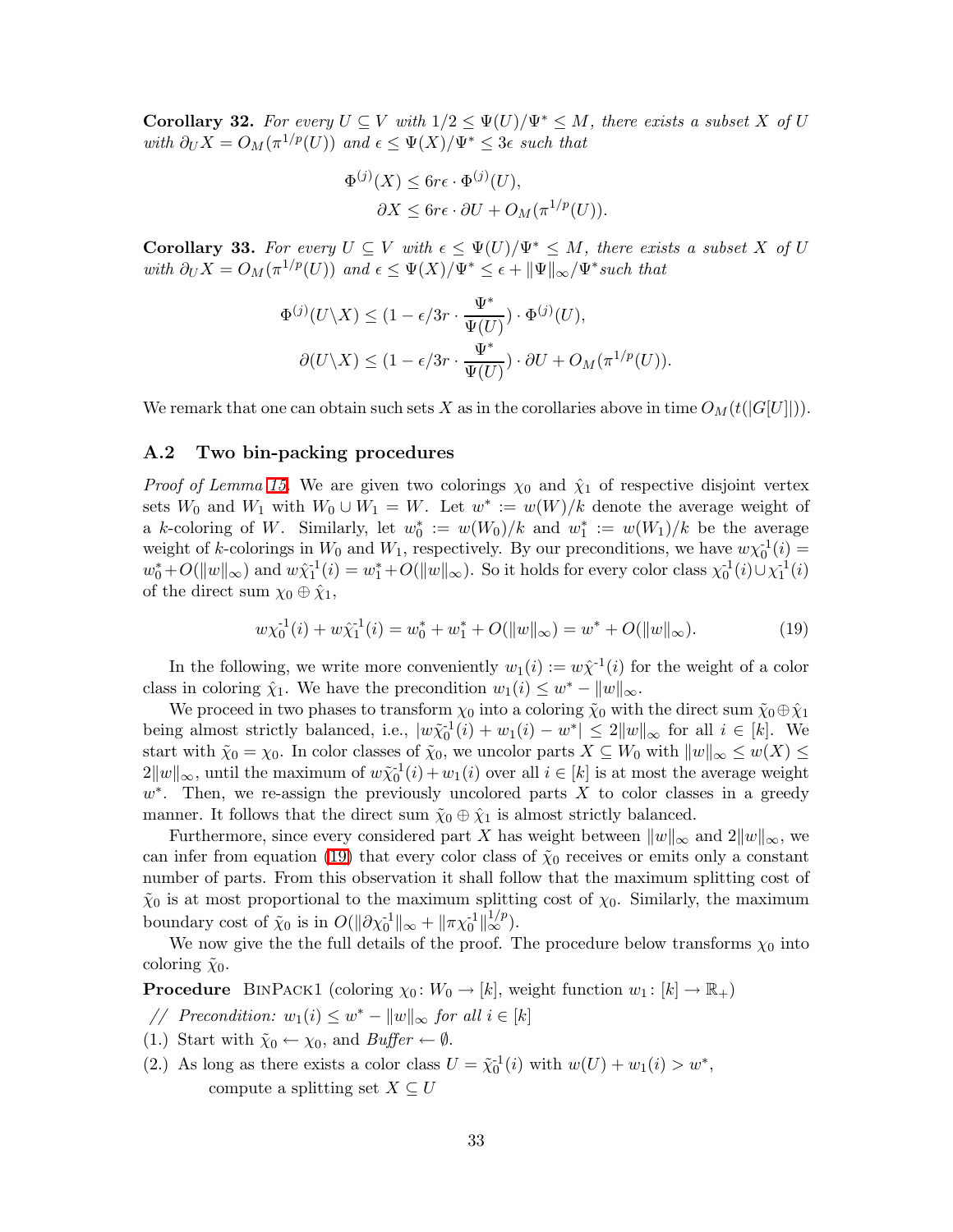with  $||w||_{\infty} \le w(X) \le 2||w||_{\infty}$  and  $\partial_U X \le \pi^{1/p}(U)$ , uncolor all vertices in  $X$ , and update  $Buffer \leftarrow Buffer \cup \{X\}.$ 

(3.) As long as there is a color class  $U = \tilde{\chi}_0^{-1}(i)$  with  $w(U) + w_1(i) < w^* - 2||w||_{\infty}$ choose a part  $X \in \text{Buffer}$ , paint all vertices in  $X$  with color  $i$ , and update  $Buffer \leftarrow Buffer \setminus \{X\}$ 

- (4.) For all remaining  $X \in \text{Buffer}$ , choose a color  $i \in [k]$  with  $w\tilde{\chi}_0^{-1}(i) + w_1(i) \leq w^*$ , and paint all vertices in  $X$  with color  $i$ .
- (5.) Return coloring  $\tilde{\chi}_0$

First, we need to show that we really can perform the above steps as described. In particular, each set U selected in step (2.) must have weight at least  $||w||_{\infty}$  so that a subset X of U with  $w(X) \ge ||w||_{\infty}$  can be found. Also, *Buffer* needs to be non-empty whenever there exists a color class with  $w\tilde{\chi}_0^{-1}(i) + w_1(i) < w^* - 2||w||_{\infty}$  in step (3.). We also would have to show that there exists a color  $i \in [k]$  with  $w\tilde{\chi}_0^{-1}(i) + w_1(i) \leq w^*$  in step (4.). But this fact is obvious since  $w^*$  is the average of  $w\tilde{\chi}_0^{-1}(j) + w_1(j)$  over all  $j \in [k]$ .

The invariants (I) and (II) below establish the soundness of steps (2.) and (3.) in procedure BinPack1.

*Claim 1.* The following are invariants of the algorithm above.

- (I) Every color class  $U = \tilde{\chi}_0^{-1}(i)$  with  $w(U) + w_1(i) > w^*$  has weight  $\geq w^*$
- (II) In step (3.) we have  $w\tilde{\chi}_0^{-1}(i) + w_1(i) \leq w^*$  for all colors  $i \in [k]$ .

*Proof:* The precondition  $w_1(i) \leq w^* - ||w||_{\infty}$  yields  $w(U) \geq ||w||_{\infty}$  for all vertex sets  $U \subseteq W_0$  with  $w(U) + w_1(i) \leq w^*$ . So invariant (I) holds. Clearly, invariant (II) is valid directly after the completion of step (2). An iteration in step (3) maintains the invariant since  $w(X) \leq 2||w||_{\infty}$  and therefore  $w(U \cup X) + w_1(i) \leq w^*$  for all  $U \subseteq W_0$  and  $i \in [k]$ with  $w(U) + w_1(i) < w^* - 2||w||_{\infty}$ . So invariant (II) holds, too.

From the following two claims, which are implied by the precondition  $w\chi_0^{-1}(i) + w_1(i) =$  $w^*+O(\|w\|_{\infty})$  and the  $w(X) \geq \|w\|_{\infty}$  for all considered parts X, we infer that the maximum splitting cost and the maximum boundary cost of  $\tilde{\chi}_0$  are as required by the lemma, i.e.,  $\|\pi \tilde{\chi}_0^{-1}\|_{\infty} = O(\|\pi {\chi}_0^{-1}\|_{\infty} \text{ and } \|\partial \tilde{\chi}_0^{-1}\|_{\infty} = O(\|\partial {\chi}_0^{-1}\|_{\infty} + \|\pi {\chi}_0^{-1}\|_{\infty}^{1/p}).$ 

<span id="page-33-0"></span>*Claim 2.* The class of each color  $i \in [k]$  is changed at most a constant number of times in steps (2)-(3) of procedure BinPack1.

*Claim 3.* For each considered part X, we have  $\pi(X) \leq ||\pi \chi_0^{-1}||_{\infty}$  and  $\partial(X) \leq ||\partial \chi_0^{-1}||_{\infty}$  +  $O(\|\pi \chi_0^{-1}\|_\infty^{1/p}).$ 

The claims above also imply that the procedure BinPack1 can be implemented to run in time at most proportional to  $t(|G[W_0]|)$ . The total time for computing splitting sets is  $O(t(|G[W_0]]))$  by Claim [2.](#page-33-0) Using an appropriate data structure, e.g., a stack, it takes constant time to select a color that satisfies a certain condition (like  $w\tilde{\chi}_0^{-1}(i) + w_1(i) > w^*$ ).

Now its easy to see that the direct sum  $\tilde{\chi}_0 \oplus \hat{\chi}_1$  is almost strictly balanced. By invariant (II), we have  $w\tilde{\chi}_0^{-1}(i) + w\hat{\chi}_1^{-1}(i) \leq w*$  for all colors  $i \in [k]$ . When step (3) is completed, the minimum of  $w\tilde{\chi}_0^{-1}(i) + w\tilde{\chi}_1^{-1}(i)$  is at least  $w^* - 2||w||_{\infty}$ . Since  $w(X) \leq 2||w||_{\infty}$  for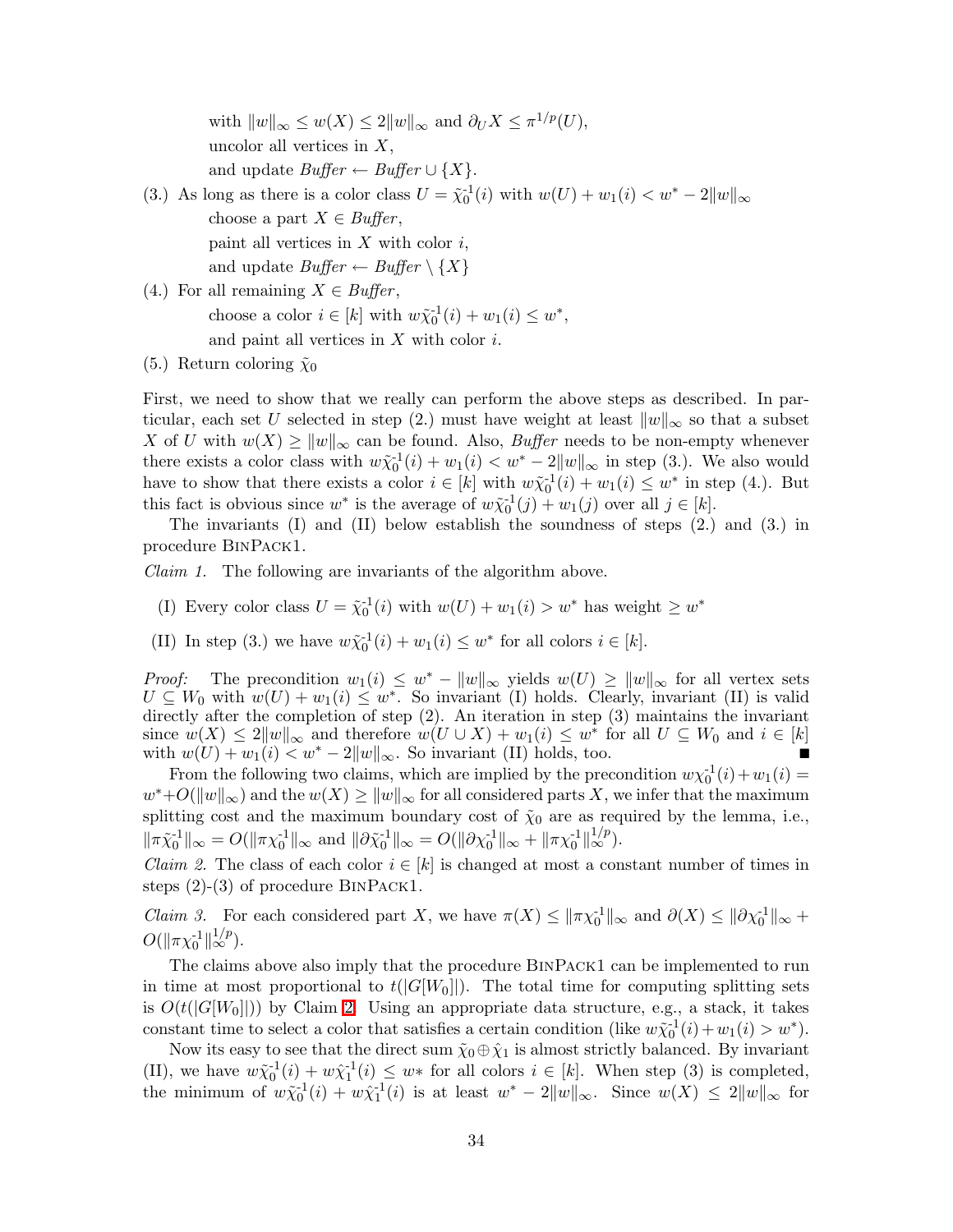all considered parts X, the maximum of  $w\tilde{\chi}_0^{-1}(i) + w\hat{\chi}_1^{-1}(i)$  cannot become larger than  $w^* + 2||w||_{\infty}$ .  $\Box$ 

*Proof of Proposition [12.](#page-15-2)* We need the following simple claim.

*Claim 4.* For any vertex set  $W \subseteq V$  with weight at least  $||w||_{\infty}/2$ , there exists  $X \subseteq W$ with  $\partial_W X \leq \pi^{1/p}(W) + \Delta_c$  and  $||w||_{\infty}/2 \leq w(X) \leq ||w||_{\infty}$ .

*Proof:* If there exists a vertex  $x \in W$  with weight at least  $||w||_{\infty}/2$ , then we can choose  $X := \{x\}.$  Otherwise, we have  $||w_{W}||_{\infty} \le ||w||_{\infty}/2$  and so we can compute a splitting set  $X \subseteq W$  with  $\partial_W X \leq \pi^{1/p}(W)$  and  $||w_{|W}||_{\infty} \leq w(X) \leq 2||w_{|W}||_{\infty}$ . Then part X has weight between  $||w||_{\infty}/2$  and  $||w||_{\infty}$ .

The procedure below shall compute a strictly balanced coloring  $\hat{\chi}$  from an almost strictly balanced coloring  $\chi$  such that  $\|\partial \hat{\chi}^{-1}\|_{\infty} = O(\|\partial \chi^{-1}\|_{\infty} + \|\pi \chi^{-1}\|_{\infty}^{1/p} + \Delta_c)$ . Let  $w^* := ||w||_1/k$  be the average weight of a k-coloring in V. We assume  $w^* \ge ||w||_{\infty}/2$ . The somehow degenerate case  $w^* < ||w||_{\infty}/2$  can be handled similarly.

**Procedure** BINPACK2 (almost strictly balanced coloring  $\chi: V \to [k]$ )

- // Precondition:  $w^* \ge ||w||_{\infty}/2$
- (1.) Start with  $\hat{\chi} \leftarrow \chi$ , and *Buffer*  $\leftarrow \emptyset$ .
- (2.) As long as there exists a color class  $U = \hat{\chi}^{-1}(i)$  with  $w(U) > w^*$ , compute a splitting set  $X \subseteq U$  as in Claim 1 uncolor all vertices in  $X$ , and update  $Buffer \leftarrow Buffer \cup \{X\}.$
- (3.) As long as there is a color class  $U = \hat{\chi}^{-1}(i)$  with  $w(U) < w^* (1 1/k) \|w\|_{\infty}$ choose a part  $X \in$  *Buffer*, paint all vertices in  $X$  with color  $i$ , and update  $Buffer \leftarrow Buffer \setminus \{X\}$
- (4.) For all remaining  $X \in \text{Buffer}$ , choose a color  $i \in [k]$  with  $w\hat{\chi}^{-1}(i) \leq w^* - w(X)/k$ , and paint all vertices in  $X$  with color  $i$ .
- (5.) Return strictly balanced coloring  $\hat{\chi}$

Similar to Lemma [15,](#page-17-1) in step (3) the invariant  $w\hat{\chi}^{-1}(j) \leq w^* + ||w||_{\infty}/k$  holds for all colors  $j \in [k]$ . Hence if there exists a color  $i \in [k]$  in step (3) with  $w\hat{\chi}^1(i) < w^* - (1 - 1/k) \|w\|_{\infty}$ , then the total weight of currently colored vertices is less than  $(k-1)(w^* + ||w||^*_{\infty}/k) + w^* (1 - 1/k)\|w\|_{\infty} = \|w\|_{1}$ . So there are vertices uncolored and *Buffer* must be non-empty.

In step (4) we can choose a color  $i \in [k]$  with color class of weight at most  $w^* - w(X)/k$ since the vertices in X are uncolored and so  $w^* - w(X)/k$  is at least the average weight of the current coloring  $\hat{\chi}$ .

Since  $\chi$  is almost strictly balanced and each considered part X has weight at least  $||w||_{\infty}/2$ , the class of a color changes at most constant number of times. So for each considered part X, we have  $\partial X \leq \|\partial \chi^{-1}\|_{\infty} + O(\|\pi \chi^{-1}\|_{\infty}^{1/p} + \Delta_c)$  by Claim 1. And therefore the returned coloring  $\hat{\chi}$  satisfies  $\|\partial \hat{\chi}^{-1}\|_{\infty} \leq \|\partial {\chi}^{-1}\|_{\infty} + O(\|\pi {\chi}^{-1}\|_{\infty}^{1/p} + \Delta_c).$ 

The procedure BINPACK2 can be implemented to run in time  $O(t(|G|) + k \log k)$ . The colors in step (4) can be selected using a heap data structure, since we can choose in every iteration the color with class of minimum weight. This operation takes time  $O(\log k)$ , since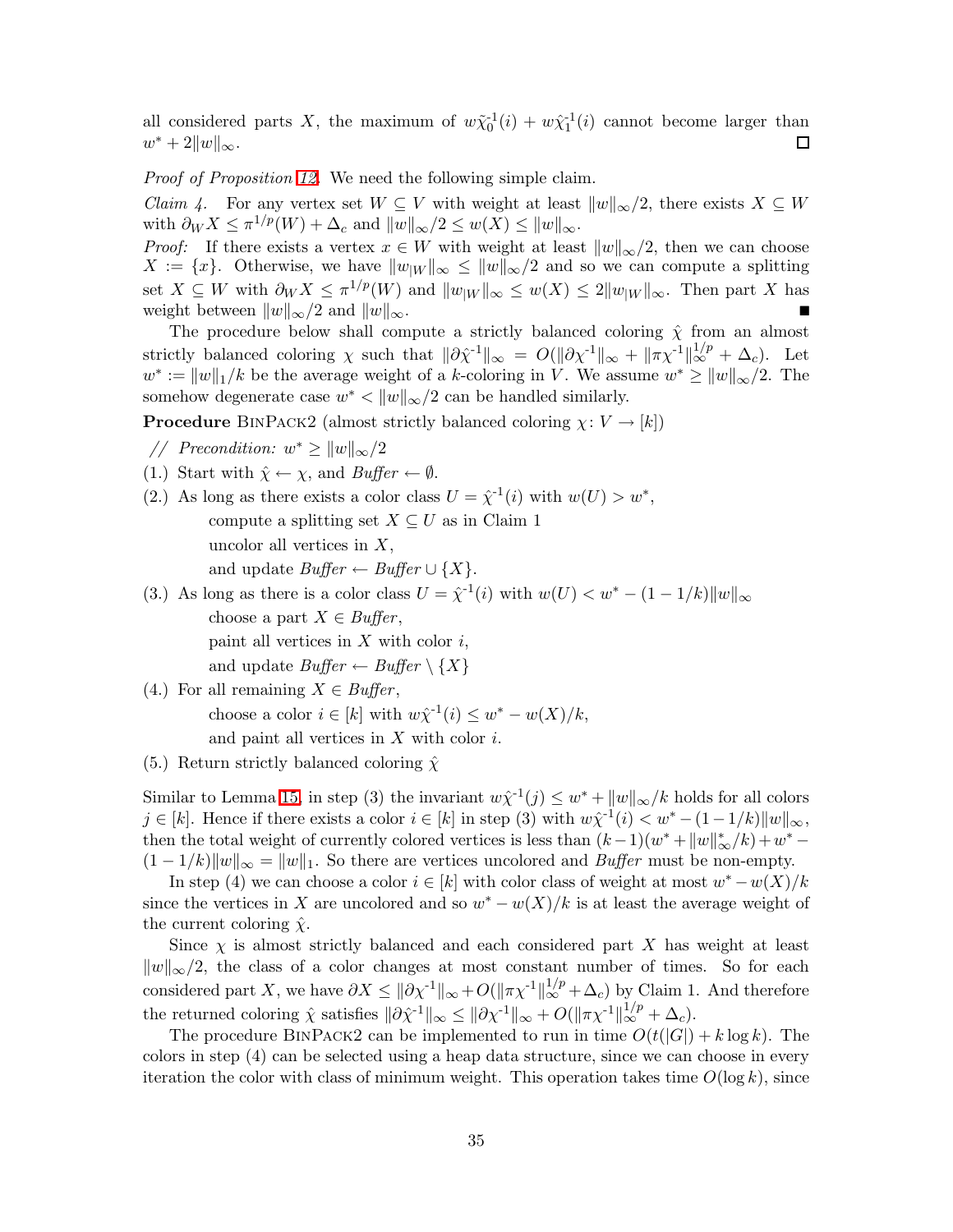$O(k)$  parts are generated in step (2). The argument for the running time of the remaining steps is analogous to the proof of Lemma [15.](#page-17-1)  $\Box$ 

#### <span id="page-35-0"></span>A.3 Balanced Separators and Tight Examples

In this section we elaborate on how splitting sets are related to the more common notion of balanced separators. Specifically, we show that both notions are equivalent for bounded-degree graphs. Based on these results we show lower bounds for the min-max boundary decomposition cost that are essentially proportional to the upper bounds given by Theorem [4.](#page-4-0)

**Definition 34 (Balanced Separation).** A *separation* of a graph  $G = (V, E)$  is a pair  $(A, B)$  of vertex sets with  $A \cup B = V$  such that no edge of G joins  $A \setminus B$  and  $B \setminus A$ .

A separation is *balanced* with respect to weights  $w: V \to \mathbb{R}_+$  if the weight of both  $A \setminus B$ and  $B\setminus A$  is at most two third of the total weight, i.e.,  $\max\{w(A\setminus B), w(B\setminus A)\} \leq 2/3 \cdot ||w||_1$ . The *cost* of a separation  $(A, B)$  with respect to a cost function  $\tau: V \to \mathbb{R}_+$  is given by  $\tau(A \cap B)$ . A vertex set  $S \subseteq V$  is called *balanced separator* if  $S = A \cap B$  for a balanced separation  $(A, B)$ .

Similar to the splittability  $\sigma_p$  of a graph we can define its "separability".

<span id="page-35-1"></span>Definition 35 (Separability, Separator Theorem). The p*-separability* of G with vertex costs  $\tau$  is the minimum cost of a balanced separation in a subgraph of G relative to the p-norm of the subgraph's vertex costs, where the subgraph and its weights are worst possible, i.e.,

$$
\beta_p(G, \tau) := \max_{W \subseteq V} \sup_{w \colon W \to \mathbb{R}_+} \min_{(A, B)} \tau(A \cap B) / ||\tau_{|W}||_p
$$

where the minimum is over all w-balanced separations  $(A, B)$  of  $G[W]$ .

A family G of pairs  $(G, \tau)$  has a *p-separator theorem* if there exists a constant  $C_G$  such that the p-separability of G with vertex costs  $\tau$  is at most  $C_{\mathcal{G}}$  for all pairs  $(G, \tau)$  in  $\mathcal{G}$ , i.e., if  $\beta_{p|G} = O_{\mathcal{G}}(1)$ .

<span id="page-35-2"></span>The remark below gives an overview of known and recent results about the separability and splittability of various graph classes.

Remark 36 (cf. [\[8\]](#page-30-4)). For unit vertex costs,

- *planar graphs* [\[5\]](#page-30-0) have  $\beta_2 = O(1)$ ,
- *graphs with genus* g [\[3\]](#page-30-8) have  $\beta_2 = O(\sqrt{g})$ ,
- $-$  *graphs excluding a clique of size* h *as minor* [\[1\]](#page-29-0) have  $\beta_2 = O(h^{3/2})$ ,
- *well-shaped meshes* in a d-dimensional space [\[9\]](#page-30-2) have βd/(d−1) = Od(1),
- $-$  *d*-dimensional *k*-nearest neighbor graphs [\[6\]](#page-30-3) have  $β_{d/(d-1)} = O_d(k^{1/d})$ .

For arbitrary costs,

 $-planar graphs [2] have  $\beta_2 = O(1)$ ,$  $-planar graphs [2] have  $\beta_2 = O(1)$ ,$  $-planar graphs [2] have  $\beta_2 = O(1)$ ,$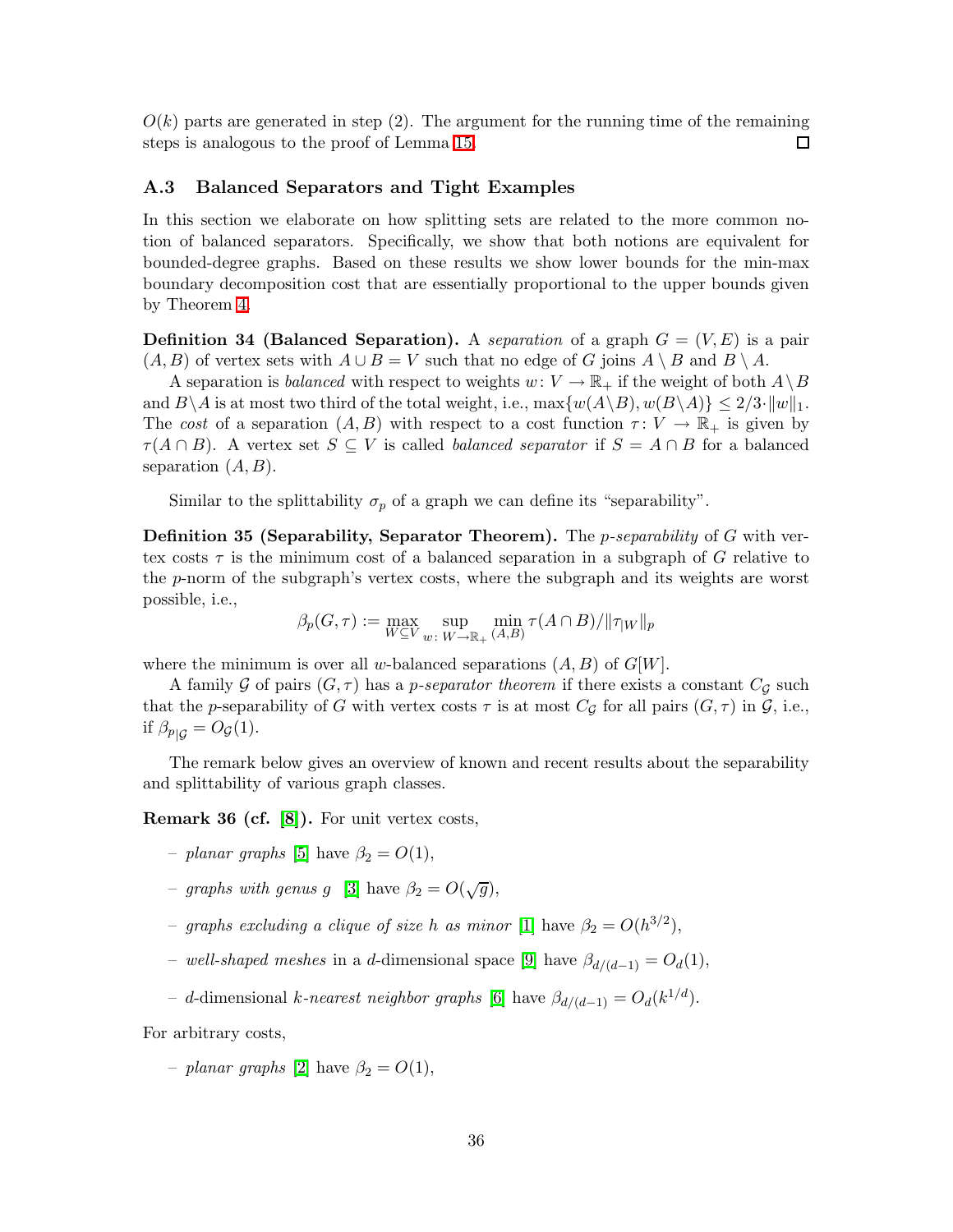$- d$ -dimensional grid graphs have  $\sigma_{d/(d-1)} = O(d \cdot \log^{1/d} φ)$ , where φ is the fluctuation of the edge costs, i.e., the ratio of the maximum cost to the minimum (positive) cost (cf. Section [6\)](#page-23-0).

The following lemma relates the notions of splittability and separability. Since we defined splittability in terms of edge costs and separability in terms of vertex costs, we need to translate between edge costs and vertex costs. Let  $G = (V, E)$  be a graph with edge costs  $c: E \to \mathbb{R}_+$ . A natural choice of vertex costs  $\tau: V \to \mathbb{R}_+$  corresponding to c is given by  $\tau(v) := c(\delta(v))$  for each vertex  $v \in V$ . Then for every separation  $(A, B)$ , the boundary cost  $c(\delta(U))$  of any vertex set U with  $A\setminus B\subseteq U\subseteq A$  is no more than  $\tau(A\cap B)$ . On the other hand, we want to be able to construct from vertex sets  $U' \subseteq V$  separations  $(A', B')$  with  $U' \subseteq A'$  and cost  $\tau(A', B')$  proportional to  $c(\delta(U'))$ . For this, we require that the *local fluctuation*  $\phi_{\ell}(c) := \max_{u \in e \in E} \tau(u)/c(e)$  is bounded. When we choose  $B' := V \setminus U$ and  $A'$  to be the set of vertices reachable from  $U'$  by at most one edge, then the separation  $(A', B')$  has cost at most  $\tau(A' \cap B') \leq 2\phi_{\ell}(c) \cdot c(\delta(U'))$ , since every vertex  $A' \cap B'$  is an endpoint of an edge in  $\delta(U')$ .

Notice that for the case of unit edge costs, the local fluctuation  $\phi_{\ell}(\mathbb{K})$  equals the maximum degree  $\Delta$  of  $G$ .

In the following, we shall see that  $\sigma_p(G,c)$  is proportional to  $\beta_p(G,\tau)$  when both the maximum degree  $\Delta$  and the local fluctuation  $\phi_{\ell}$  are bounded. The lemma's proof is a slight generalization of the proof in [\[5\]](#page-30-0) for the fact that cheap balanced separations imply inexpensive separations  $(A, B)$  with both  $w(A \setminus B)$  and  $w(B \setminus A)$  at most  $||w||_1/2$ .

<span id="page-36-0"></span>**Lemma 37.** Let  $G = (V, E)$  be a graph with edge costs  $c: E \to \mathbb{R}_+$ . Then

$$
\beta_p(G,\tau)/\phi_\ell(c) \stackrel{1.}{\ll} {_{p}} \sigma_p(G,c) \stackrel{2.)}{\ll} {_{p}} \phi_\ell \cdot \Delta^{1/q} \cdot \beta_p(G,\tau)
$$

*where*  $\tau$  *are vertex costs with*  $\tau(v) := c(\delta(v))$ ,  $f \ll_p g$  *is short for*  $f = O_p(g)$ , and  $\frac{1}{p} + \frac{1}{q}$  $\frac{1}{q} = 1.$ 

*Proof.* 1.)  $\beta_p = O(\phi_\ell \cdot \sigma_p)$ : Let W be a subset of V with weights  $w: W \to \mathbb{R}_+$ . We need to show that there exists a w-balanced separation  $(A, B)$  of cost  $\tau(A \cap B) = O(\phi_{\ell} \cdot \sigma_p \cdot ||\tau_{|W}||_p)$ .

If  $w(v) > ||w||_1/3$  for some vertex  $v \in W$  then  $({v}, W)$  is a w-balanced separation of cost  $\tau(v) \leq ||\tau_{|W}||_p$ .

So we can assume  $||w||_{\infty} \le ||w||_1/3$ . Then let  $U \subseteq W$  be a splitting set with  $\partial_W U \le$  $\sigma_p \cdot ||c_{|W}||_p$  and  $1/3 \cdot ||w||_1 \leq w(U) \leq 1/3 \cdot ||w||_1 + ||w||_{\infty}$ . Our assumption ensures  $w(U) \leq$  $2/3 \cdot ||w||_1$ . Let  $X \subseteq W$  contain the endpoints of the edges in the cut  $C := \delta_{G[W]}(U)$ . Now  $(A, B) := (U \cup X, W \setminus U)$  is a balanced separation of  $G[W]$ . The cost of  $(A, B)$  satisfies

$$
\tau(A \cap B) \le \tau(X) \le \sum_{\{u,v\} \in C} \tau(u) + \tau(v) = \sum_{e \in C} 2\phi_{\ell} \cdot c_e
$$

$$
= O(\phi_{\ell} \cdot c(C)) = O(\phi_{\ell} \cdot \sigma_p \cdot ||c_{|W}||_p)
$$

And the p-norm of  $c_{|W}$  is at most proportional to the p-norm of  $\tau_{|W}$ , since

$$
2 \cdot \sum_{e \in E[W]} c_e^p = \sum_{v \in W} \sum_{e \in \delta(v)} c_e^p \le \sum_{v \in W} (\tau(v))^p
$$

So  $(A, B)$  is a balanced separation with cost at most proportional to  $\phi_{\ell} \cdot \sigma_p \cdot ||\tau_{|W}||_p$ .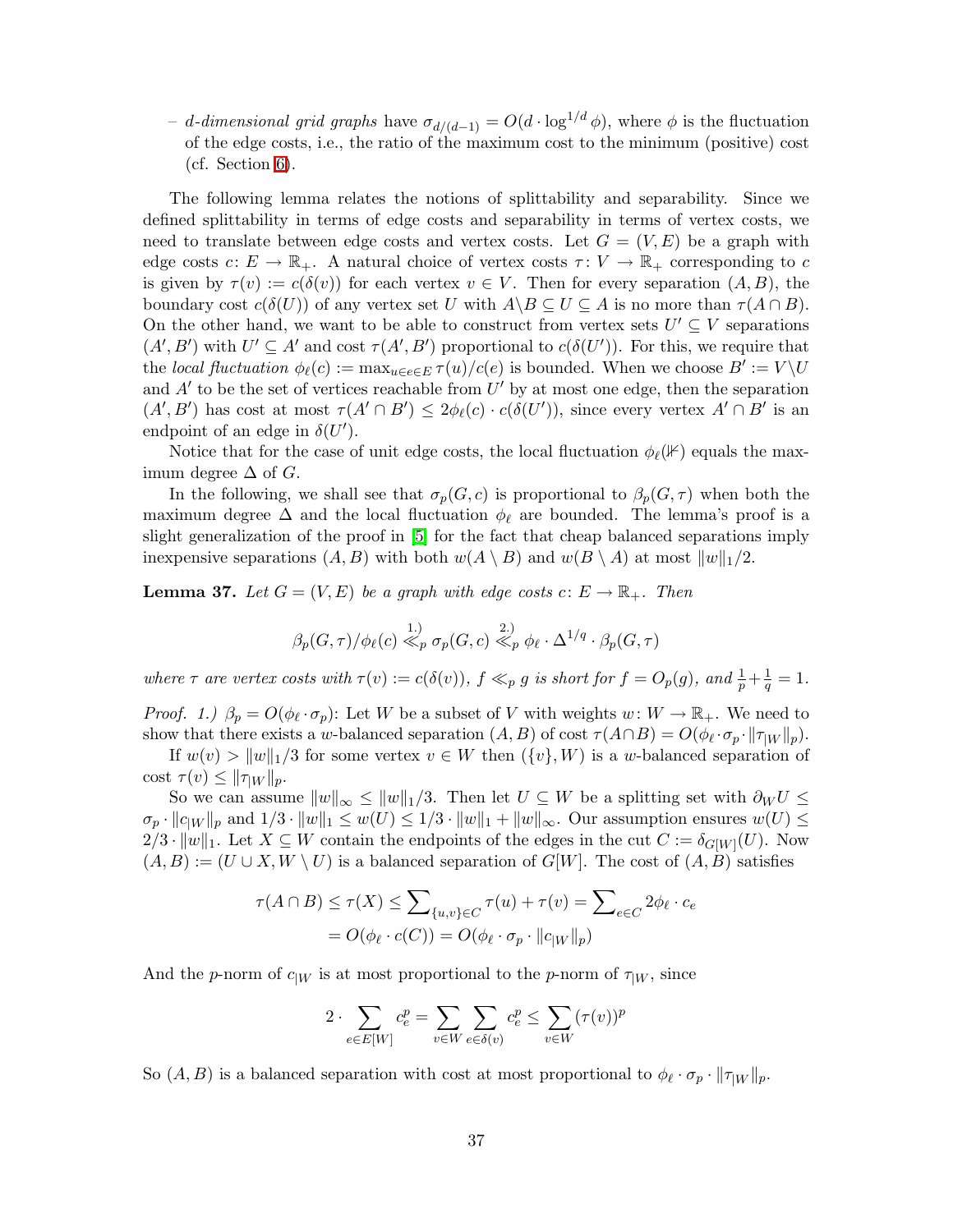2.)  $\sigma_p = O_p(\phi_\ell \cdot \Delta^{1/q} \cdot \beta_p)$ : Let W be a subset of V with weights  $w: W \to \mathbb{R}_+$  and splitting value w<sup>\*</sup>. We need to show that there exists w<sup>\*</sup>-splitting set  $U \subseteq W$  of cost  $\partial_W U = O_p(\phi_\ell \cdot \Delta^{1/q} \cdot \beta_p \cdot ||c_{|W}||_p).$ 

Similar to the  $p$ -splitting cost measure (cf. Definition [10\)](#page-13-1), we define a weight function  $\pi \colon V \to \mathbb{R}_+$  with  $\pi(v) := (\beta_p \cdot c(\delta(v))^p = (\beta_p \cdot \tau(v))^p$ . Then it holds  $\pi(W') = \beta_p ||\tau_{|W'}||_p$  for arbitrary vertex set  $W' \subseteq V$ . Thus, there exists balanced separators of cost  $\pi^{1/p}(W') :=$  $(\pi(W'))^{1/p}$  in  $G[W']$ , and so we can call  $\pi^{1/p}(W')$  the *separating cost* of  $G[W']$ .

The following procedure computes a separation  $(A_0, B_0)$  of  $G[W]$  such that  $w(A_0 \setminus B_0) \leq$  $w^* - ||w||_{\infty}/2 \leq w(A_0)$ . The idea is to divide the vertices of  $G[W]$  using a  $\pi$ -balanced separation  $(A, B)$  and then to proceed recursively on one of the graphs  $G[A \setminus B]$  and  $G[B \setminus A].$ 

**Procedure** SPLIT (vertex set  $W \subseteq V$ ,  $w^* \in \mathbb{R}_+$ )

- // Precondition:  $0 \leq w^* \leq ||w_{|W}||_1$
- (1.) *Trivial case:* if  $\pi(W) = 0$ , then return separation  $(W, W)$
- (2.) Let  $(A, B)$  be  $\pi$ -balanced separation of  $G[W]$  with cost  $\tau(A \cap B) \leq \beta_p ||\tau_{|W}||_p = \pi^{1/p}(W)$
- (3.) If  $w^* ||w||_{\infty}/2 < w(A \setminus B)$ then let  $(A', B') = \text{SPLIT}(A \setminus B, w^*)$  be separation of  $G[A \setminus B]$ and return  $(A_0, B_0) := (A' \cup (A \cap B), B' \cup B),$
- (4.) else if  $w(A \setminus B) \leq w^* ||w||_{\infty}/2 \leq w(A)$ then return  $(A_0, B_0) := (A, B),$
- (5.) else if  $w(A) < w^* ||w||_{\infty}/2$ then let  $(A', B') = \text{SPLIT}(B \setminus A, w^* - w(A))$  be separation of  $G[B \setminus A]$ and return  $(A_0, B_0) := (A \cup A', B' \cup (A \cap B)).$

Since both  $\pi(A \setminus B)$  and  $\pi(B \setminus A)$  are at most  $\frac{2}{3} \cdot \pi(W)$ , it follows by induction on the size of the considered graph that  $\tau(A_0 \cap B_0) = \tau(A \cap B) + \tau(A' \cap B') \leq \pi^{1/p}(W) \cdot \sum_{i=0}^{\infty} (\frac{2}{3})$  $\frac{2}{3}$ )<sup>*i*/*p*</sup> =  $O_p(\pi^{1/p}(W)).$ 

Without loss of generality we may assume that  $G[W]$  is connected. (If  $G[W]$  was not connected, we would need to apply Split only to one of the connected components of  $G[W]$ .) Hence it holds  $\tau(v) = c(\delta(v)) \leq \phi_{\ell} \cdot c(\delta(v) \cap E(W)) = c(\delta_{G[W]}(v))$ . Then we have by Hölder's inequality

$$
\tau(v) = \phi_{\ell} \cdot \sum_{e \in \delta_{G[W]}(v)} c_e \leq \phi_{\ell} \cdot |\delta_{G[W]}(v)|^{1/q} \cdot (\sum_{e \in \delta_{G[W]}(v)} c_e^p)^{1/p} \leq \phi_{\ell} \cdot \Delta^{1/q} \cdot (\sum_{e \in \delta_{G[W]}(v)} c_e^p)^{1/p}.
$$

So it holds  $\pi(W) \leq \phi_{\ell} \cdot \Delta^{1/q} \cdot \sum_{v \in W} \sum_{e \in \delta_{G[W]}(v)} c_e^p$  and also  $\pi^{1/p}(W) = O(\phi_{\ell} \cdot \Delta^{1/q} \cdot \beta_p \cdot \Delta^{1/q})$  $||c_{|W}||_p$ ). Thus we get  $\tau(A_0 \cap B_0) = O_p(\phi_\ell \cdot \Delta^{1/q} \cdot \beta_p \cdot ||c_{|W}||_p)$ .

Given a separation  $(A_0, B_0)$  computed by  $SPLIT(W, w^*)$ , we find a w<sup>\*</sup>-splitting set U of  $G[W]$  as follows. Let  $\{v_1,\ldots,v_h\} = A_0 \cap B_0$  be an enumeration of the separator  $A_0 \cap B_0$ , and let  $i \in [h+1]$  be the largest index with  $w(A \setminus B) + w(v_1) + \ldots + w(v_{i-1}) \leq w^* - ||w||_{\infty}/2$ . Then  $U := A_0 \setminus B_0 \cup \{v_1, \ldots, v_{i-1}\}$  is  $w^*$ -splitting.

Since  $A_0 \setminus B_0 \subseteq U \subseteq A_0$ , the boundary cost of U cannot exceed  $\tau(A_0 \cap B_0)$  and it holds  $\partial U = O_p(\pi^{1/q}(W)) = O_p(\phi_\ell \cdot \Delta^{1/q} \cdot \beta_p \cdot ||c_{|W}||_p)$  as required. 口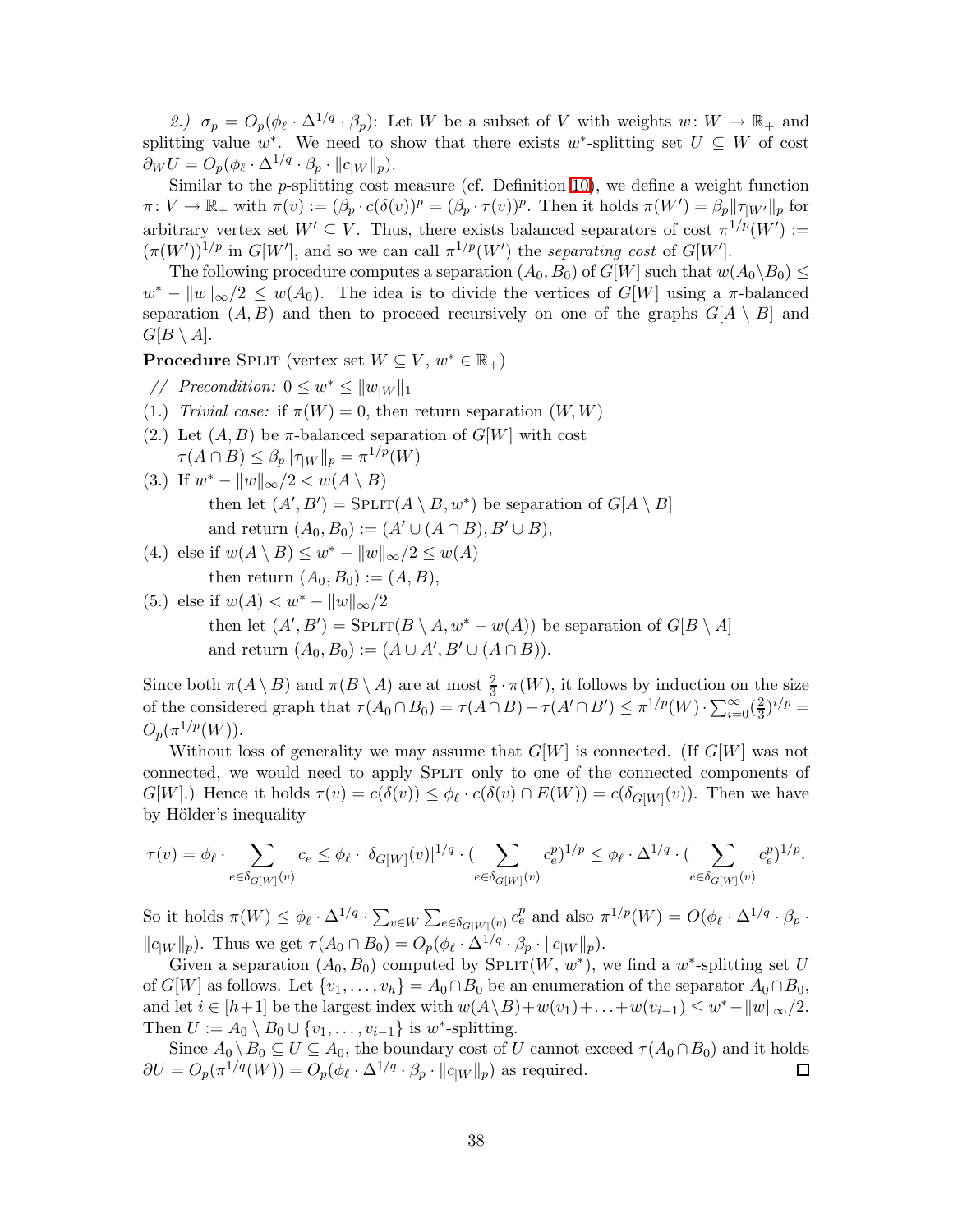We remark that the running time of procedure SPLIT might be quite long. The reason is that the size of one of the graphs  $G[A \setminus B]$  and  $G[B \setminus A]$  could be almost as large as  $|G[W]|$ . However this issue can be resolved, by using for every second recursive call of the procedure (alternately), separations that are  $deg_W$ -balanced instead of  $\pi$ -balanced, where  $deg_W: V \to \mathbb{R}_+$  assigns the degree in  $G[W]$  to a vertex. Then both graphs  $G[A \setminus B]$  and  $G[B \setminus A]$  have size at most  $\frac{2}{3}|G[W]|$ . With this modification, SPLIT $(W, w^*)$  runs in time  $O(t(|G[W]|))$ , provided that one can find balanced separations of graphs  $G[W']$  in time  $t(|G[W']|)$  and  $t: \mathbb{N} \to \mathbb{N}$  is a linear function.

Notice that the second part of the proof of Lemma [37](#page-36-0) implies the following stronger statement. Let b be the maximum of  $\min_{(A,B)} \tau(A \cap B) / ||\tau_{|W}||_p$  over all sets  $W \subseteq V$ , where the minimum is over all  $\pi$ -balanced separations of  $G[W]$ . Then for arbitrary weights w, procedure SPLIT can find w-balanced separations of G with cost at most  $O_p(b \cdot ||\tau||_p)$ . Hence, we can draw the corollary below from the second part of the proof of Lemma [37](#page-36-0) (cf. Split). This corollary observes that cheap balanced separators with respect to one "universal" measure imply cheap balanced separators with respect to arbitrary measures.

**Corollary 38.** Let  $G = (V, E)$  be a graph with vertex costs  $\tau$ , and weights  $\pi$  be as in the *proof of Lemma [37.](#page-36-0) Then,*

$$
\beta_p(G, \tau) \ll_p \max_{W \subseteq V} \min_{(A, B)} \tau(A \cap B)) / ||\tau_{|W}||_p
$$

*where the minimum is over all*  $\pi$ *-balanced separations of*  $G[W]$ *.* 

Similar to the situation above, the first part of the proof of Lemma [37](#page-36-0) implies the following stronger statement. Let  $s := \max_{W \subseteq V} \partial_{\infty}^2(G[W], c_{|W}) / ||c_{|W}||_p \ge \sigma_p$ . If we used strictly balanced 2-colorings instead of splitting sets, we could show  $\beta_p = O(\phi_{\ell} \cdot s)$ . Together with the second part, we obtain an upper bound on  $\sigma_p$  in terms of the min-max boundary decomposition cost  $\partial_2^k$  for two colors:

<span id="page-38-0"></span>**Corollary 39.** For graphs  $G = (V, E)$  with edge costs  $c: E \to \mathbb{R}_+$ , it holds

$$
\sigma_p(G,c) \ll_p \Delta^{1/q} \cdot \phi_\ell^2(c) \cdot \max_{W \subseteq V} \partial_\infty^2(G[W], c_{|W}) / ||c_{|W}||_p \le \Delta^{1/q} \cdot \phi_\ell^2(c) \cdot \sigma_p(G,c).
$$

In the remainder of this section we construct families of instances for which we can compute lower bounds on the min-max boundary decomposition cost. With these instances, we can argue that there is no way to improve the upper bound of Theorem [5,](#page-5-0) i.e., the bound is optimal with respect to the chosen parameters.

The idea is as follows. Let  $G = (V, E)$  be a graph with edge costs c of bounded local fluctuation and weights w such that each balanced separation has cost  $\Omega(b \cdot ||\tau||_p)$ . Then consider the graph  $\tilde{G} = G^{(1)} \cup ... \cup G^{(\lfloor k/4 \rfloor)}$  consisting of  $\lfloor k/4 \rfloor$  disjoint isomorphic copies  $G^{(i)}$  of G. For a vertex  $v \in V$ , we write  $v^{(i)}$  for the copy of v in  $G^{(i)}$ . Similarly,  $e^{(i)}$  denotes the edge in  $G^{(i)}$  that corresponds to an edge  $e \in E$ . We extend the costs and weights of G to the graph  $\tilde{G}$  in the obvious way:  $\tilde{c}(e^{(i)}) := c(e)$  and  $\tilde{w}(v^{(i)}) := w(v)$ . Now the claim is that every k-coloring  $\chi$  of  $\tilde{G}$  with  $\|\tilde{w}\chi^{-1}\|_{\infty} \leq 2\|\tilde{w}\|_{avg}$  has average boundary cost  $\Omega(b \cdot k^{-1/p} \cdot \|\tilde{c}\|_p).$ 

<span id="page-38-1"></span>**Lemma 40.** Let  $k \geq 4$  be an integer and  $G = (V, E)$  be a graph with edge costs  $c: E \to \mathbb{R}_+$ and vertex weights  $w: V \to \mathbb{R}_+$ . Suppose all w-balanced separations of G have cost at least  $b \cdot ||\tau||_p$  with respect to the vertex costs  $\tau$  that correspond to c, i.e.,  $\tau(v) := c(\delta(v))$ *.*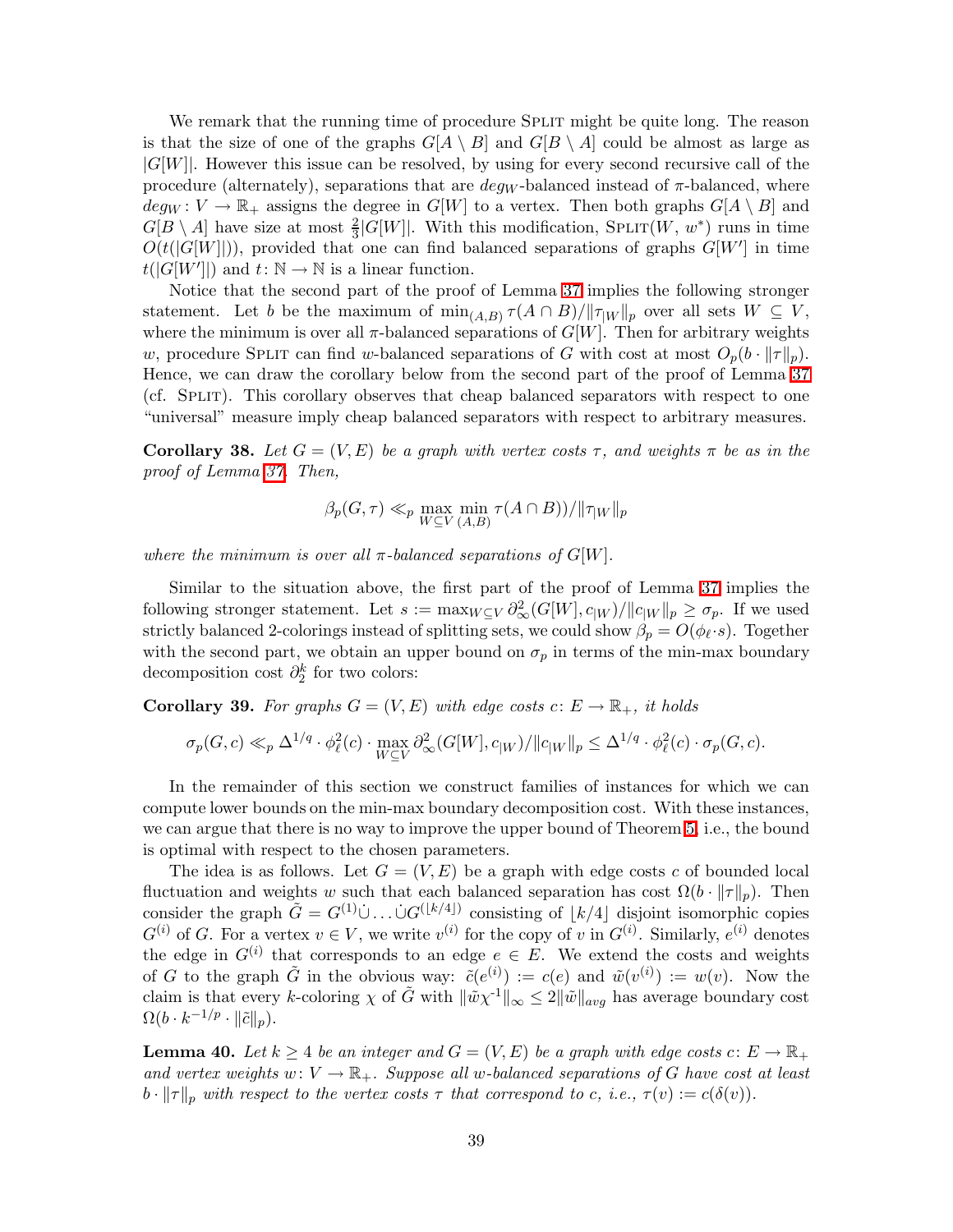*Then for the graph*  $\tilde{G} = (\tilde{V}, \tilde{E})$  *that consists of*  $|k/4|$  *pairwise disjoint isomorphic copies of*  $G$ *, every* k-coloring  $\chi$  *with roughly balanced weights, i.e.,*  $\|\tilde{w}\chi^{-1}\|_{\infty} \leq 2\|\tilde{w}\|_{avg}$ , *has average boundary cost*

$$
\|\partial \chi^{-1}\|_{avg} = \Omega(b \cdot k^{-1/p} \cdot \|\tilde{c}\|_p / \phi_{\ell}(c)),
$$

*where*  $\tilde{c}: \tilde{E} \to \mathbb{R}_+$  *and*  $\tilde{w}: \tilde{V} \to \mathbb{R}_+$  *are the extensions of c and w to*  $\tilde{G}$ *, respectively.* 

*Proof.* We consider one of the isomorphic copies of G, say  $G^{(i)} = (V^{(i)}, E^{(i)})$ . Let  $U_j :=$  $\chi^{-1}(j) \cap V^{(i)}$  be the set of vertices of  $G^{(i)}$  with color j in coloring  $\chi$ .

The coloring  $\chi$  has maximum weight at most  $2\|\tilde{w}\|_{avg}$ , and the weight of  $G^{(i)}$  is at least  $4\|\tilde{w}\|_{avg}$ . Hence for each  $U_j$ , it holds  $w(U_j) \leq w(V^{(i)})/2$ . Then we can (greedily) find a partition  $\{R, B\}$  of the color set  $[k]$  such that  $\sum_{j \in R} w(U_j) \leq 2/3 \cdot w(V^{(i)})$  and  $\sum_{j \in B} w(U_j) \leq 2/3 \cdot w(V^{(i)})$ .

Let  $U^* \subseteq V^{(i)}$  denote the set  $\bigcup_{j \in R} U_j$  and  $X \subseteq V^{(i)} \setminus U^*$  be the set vertices reachable from  $U^*$  by exactly one edge (of  $\delta(U^*)$ ). So  $(A, B) := (U^* \cup X, V^{(i)} \setminus U^*)$  is a w-balanced separation of  $G^{(i)}$ . By our precondition, we know  $\tau(A \cap B) = \tau(X) \ge b \cdot ||\tau||_p$ . As in the first part of the proof of Lemma [37,](#page-36-0) we have  $\partial U^* = \Omega(\tau(A \cap B)/\phi_\ell)$  and  $||\tau||_p = \Omega(||c||_p)$ .

Therefore, the total boundary cost of the coloring  $\chi_{|V^{(i)}}$  satisfies  $\|\partial \chi_{|V^{(i)}}^{-1}\|_1 \geq \partial(U^*)$  $\Omega(b \cdot ||c||_p/\phi_{\ell})$ . Since i was arbitrary, the total boundary cost of  $\chi$ 

$$
\|\partial \chi^{-1}\|_1 = \sum_{i=1}^{\lfloor k/4 \rfloor} \|\partial \chi^{-1}_{|V^{(i)}}\|_1 \ge \lfloor k/4 \rfloor \cdot \Omega(b \cdot \|c\|_p/\phi_\ell)
$$

and hence the average boundary cost of  $\chi$  is at least proportional to  $b \cdot ||c||_p / \phi_{\ell}$ .

Since  $\|\tilde{c}\|_p^p = \left(\sum_i \sum_{e \in E} c_e^p\right) = \lfloor \frac{k}{4} \rfloor$  $\frac{k}{4}$ |||c||p, it holds  $||c||_p = \Omega(||\tilde{c}||_p/k^{1/p})$  and thus we have  $\|\partial \chi^{-1}\|_{avg} = \Omega(b \cdot k^{-1/p} \cdot \|\tilde{c}\|_p/\phi_\ell)$  as required.

We get the following corollary from Lemma [40.](#page-38-1) Any graph for which we know a lower bound on the minimum cost balanced separation allows us to construct a "similar" graph with a lower bound on  $\partial_{\infty}^{k}$  that matches the upper bound from Theorem [5.](#page-5-0) We assume that the instance is well-behaved, i.e., the graph has bounded maximum degree  $\Delta$  and the edge costs have bounded local fluctuation  $\phi_{\ell}$ .

<span id="page-39-0"></span>**Corollary 41.** Let  $G = (V, E)$  be a well-behaved graph with edge costs  $c: E \to \mathbb{R}_+$  and *a* p-separator theorem (with respect to vertex costs  $\tau(v) := c(\delta(v))$  that correspond to the *edge costs). Suppose there are weights*  $w: V \to \mathbb{R}_+$  *such that*  $||w||_{\infty} \le ||w||_1/4$  *and all w*-balanced separations of G have cost  $\Omega(\|\tau\|_p)$ .

*Then for every positive multiple of* 4*, say* k*, there exists a well-behaved graph* G˜ *with edge costs*  $\tilde{c}$  *and a p-separator theorem such that* 

$$
\partial_{\infty}^{k}(\tilde{G},\tilde{c}) = \Theta_{p}(\|\tilde{c}\|_{p}/k^{1/p} + \|\tilde{c}\|_{\infty}).
$$
\n(20)

*Also there are weights*  $\tilde{w}$  *of*  $\tilde{G}$  *such that every roughly*  $\tilde{w}$ *-balanced coloring has average boundary cost*  $\Omega(||\tilde{c}||_p/k^{1/p} + ||\tilde{c}||_{\infty})$ *.* 

*Proof.* Let  $\tilde{G}$  and  $\tilde{c}$  be as in Lemma [40.](#page-38-1) Observe that  $\|\tilde{c}\|_{\infty} \leq \|c\|_p = O(\|\tilde{c}\|_p/k^{1/p}).$